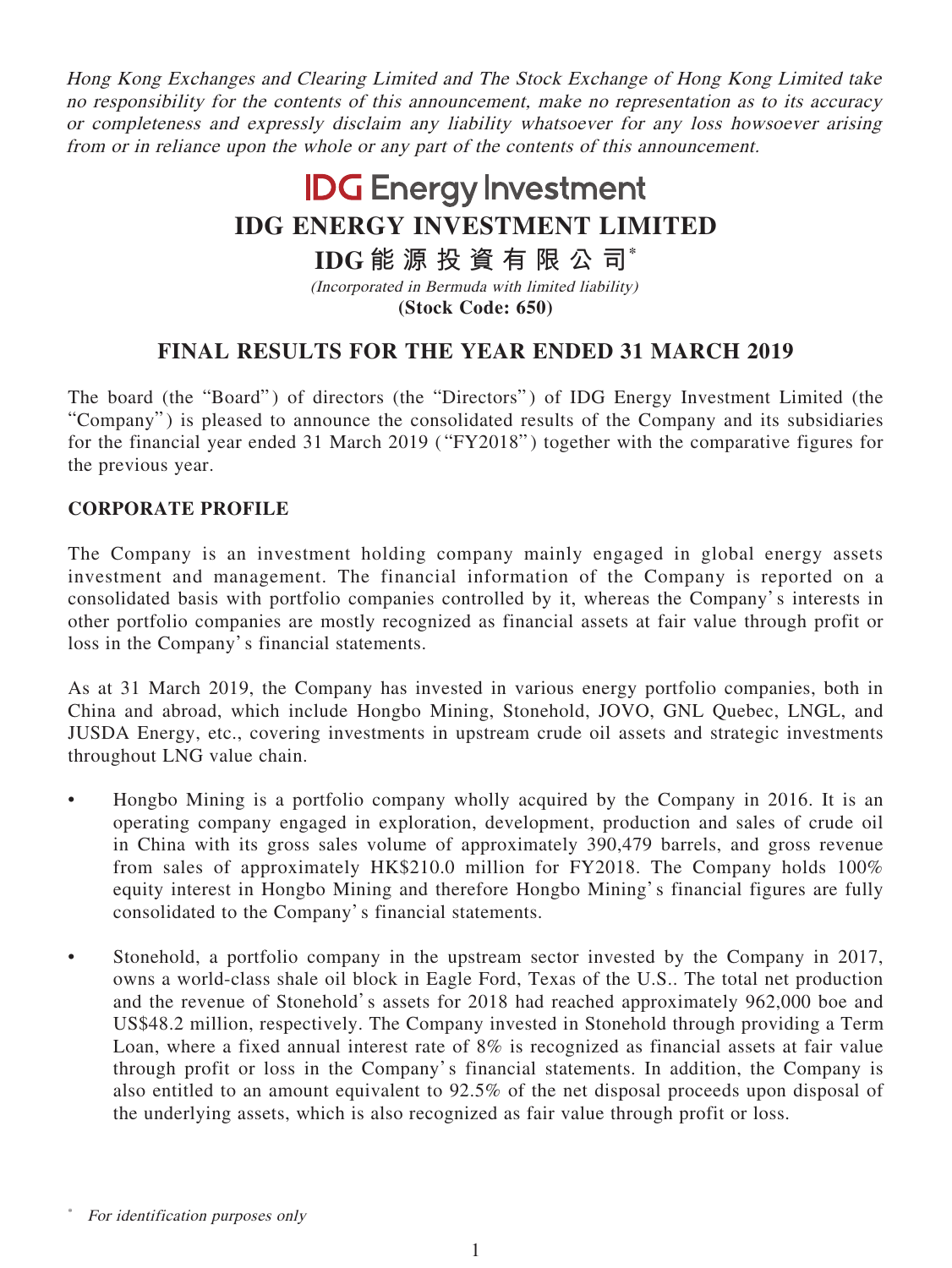- JOVO, an LNG sector portfolio company invested by the Company in 2017, is principally engaged in clean energy businesses, including importing, processing and sale of LNG and LPG in China. JOVO is the first private LNG receiving terminal operator in China and is one of the internationally recognized players in the LNG market, which imports over 1 million tons of LNG annually. The Company holds minority interest in JOVO, of which the financial results are recognized as financial assets at fair value through profit or loss in the Company's financial statements.
- GNL Quebec is another portfolio company invested by the Company along the LNG value chain. GNL Quebec owns and operates one of the largest Canadian LNG export terminals under development with a planned capacity of 11 mmtpa. The Company holds minority interest in GNL Quebec, of which the financial results are recognized as financial assets at fair value through profit or loss in the Company's financial statements.
- LNGL, a listed company on the Australian Securities Exchange (ASX code: LNG), is another portfolio company that the Company invested in 2018. LNGL owns and operates a fully permitted greenfield LNG export terminal, the Magnolia LNG project, in Louisiana of the U.S., with a planned capacity of 8 mmtpa or greater and recognized as one of the most viable LNG projects in the U.S.. The Company is the second largest shareholder of LNGL, and holds a 9.9% equity interest in LNGL. The financial results of LNGL are recognized as financial assets at fair value through profit or loss in the Company's financial statements.
- JUSDA Energy, the latest investment made by the Company in 2018 along the LNG value chain, is engaged in LNG logistics services using LNG ISO container model. As of the date of this announcement, JUSDA Energy has already started providing stable logistics services to its customers to help them distribute LNG from domestic LNG receiving terminals or source LNG globally using ISO container. The Company will hold a 39% equity interest upon completion of all equity contribution in JUSDA Energy and its financial results are recognized as interest in an associate in the Company's financial statements.

With strong supports from its Shareholders, mature investment strategies, sophisticated cross-border transaction capabilities and in-depth knowledge of the global energy market, the Company has best positioned itself to grasp the industry momentum brought by China's energy structural reform and the dynamic changes of the global natural gas market, and is committed to becoming the best cross-border energy assets investment manager in the region.

Note: Terms used in this section have the same meanings as those defined in the subsequent sections of this final results announcement.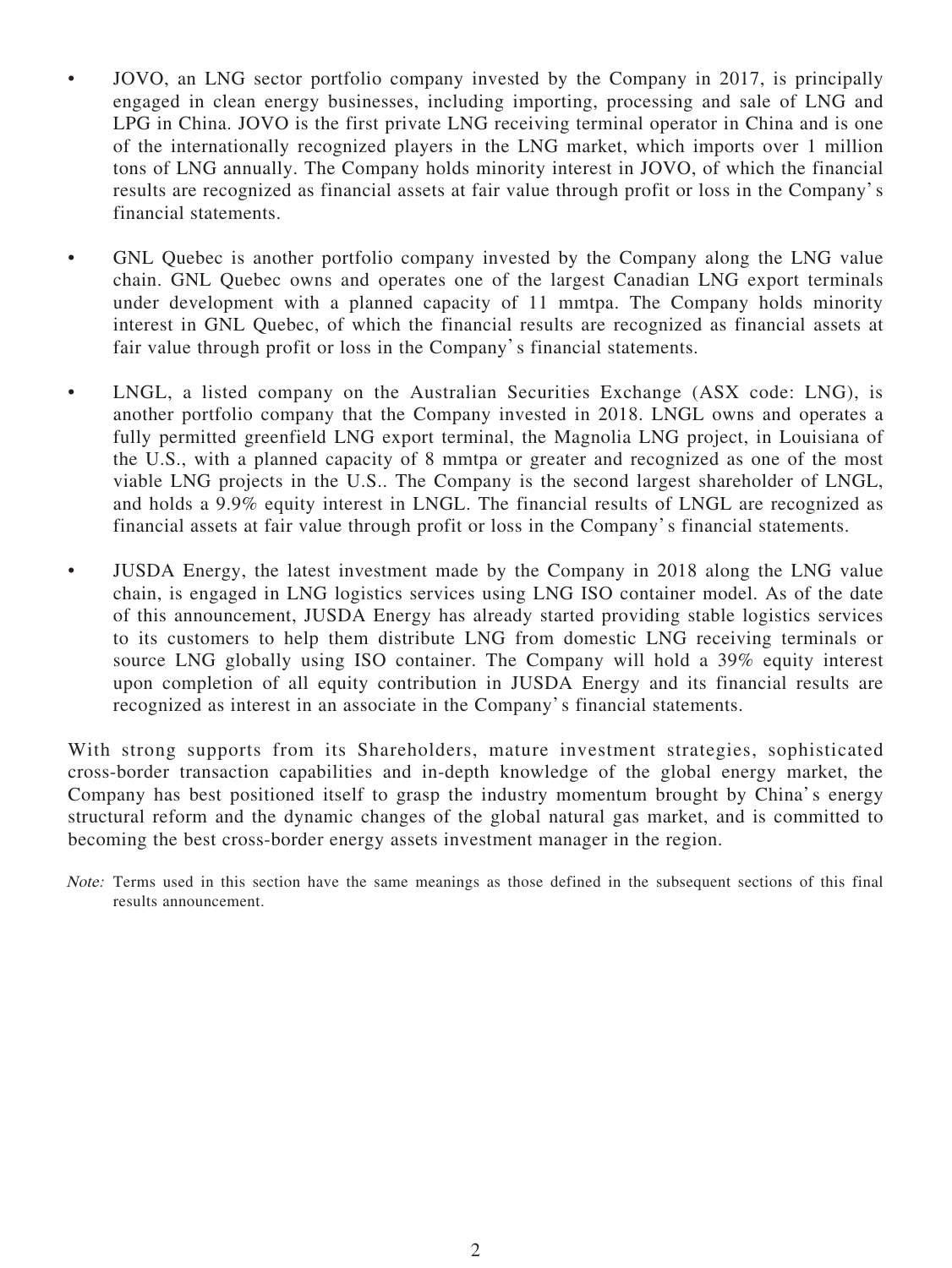### **FINANCIAL SUMMARY**

|                                                  | <b>Year ended 31 March</b> |                 |
|--------------------------------------------------|----------------------------|-----------------|
|                                                  | 2019                       | 2018            |
|                                                  | <b>HK\$'000</b>            | <b>HK\$'000</b> |
| Revenue from sales of goods <i>(Note 1)</i>      | 168,026                    | 123,399         |
| Investment income (Note 2)                       | 163,289                    | 74,395          |
| Subtotal                                         | 331,315                    | 197,794         |
| Total income from principal business activities, |                            |                 |
| net of cost ( <i>Note 3</i> )                    | 237,956                    | 106,576         |
| <b>EBITDA</b>                                    | 236,636                    | 101,656         |
| Profit before taxation                           | 35,482                     | 24,323          |
| Profit for the year                              | 27,379                     | 14,493          |
| Basic earnings per share (HK\$ per share)        | 0.437 cent                 | $0.403$ cent    |
| Diluted earnings per share (HK\$ per share)      | 0.436 cent                 | $0.294$ cent    |

Note 1: The revenue from sales of goods represents the revenue generated from the net sales of crude oil produced by Xilin Gol League Hongbo Mining Development Company Limited\* 錫林郭勒盟宏博礦業開發有限公司 ( "Hongbo Mining" ), a wholly-owned subsidiary of the Company.

- Note 2: According to accounting policy, the investment income stated here mainly includes (i) the returns from one of the investments regarding upstream oil and gas assets, primarily in the form of interest income (interest at the rate of 8% per annum) and other fair value gain (entitlement to an amount equivalent to 92.5% of the net disposed proceeds) from the term loan (the "Term Loan") granted to Stonehold Energy Corporation ( "Stonehold" ), who holds the unconventional shale oil and gas assets in the Eagle Ford core region in the United States ("U.S."), details of which are disclosed in the announcements of the Company dated 15 August 2017, 27 September 2017 and 28 February 2018 and the circular of the Company dated 29 September 2017; and (ii) the net of investment income and losses in the form of fair value gain or loss from other projects.
- Note 3: The total income from principal business activities, net of cost represents the above-mentioned revenue from sales of goods and investment income, net off the cost of sales of goods.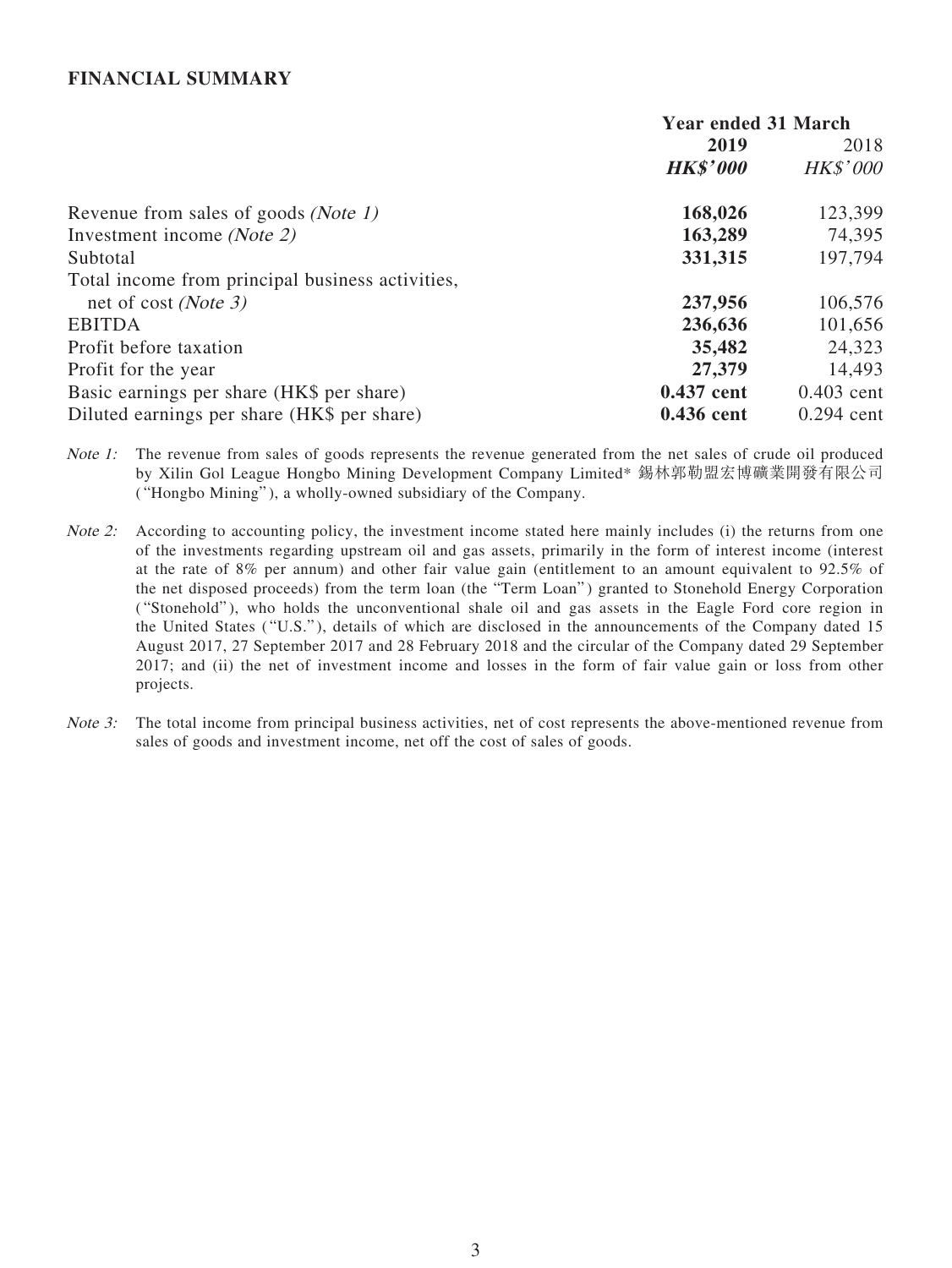### **OPERATING SUMMARY**

|                                                              | <b>Year ended 31 March</b> |                 |
|--------------------------------------------------------------|----------------------------|-----------------|
|                                                              | 2019                       | 2018            |
|                                                              | <b>HK\$'000</b>            | <b>HK\$'000</b> |
| <b>Upstream oil and gas business from Hongbo Mining</b>      |                            |                 |
| Gross production volume <i>(barrels)</i>                     | 387,513                    | 362,682         |
| Gross sales volume <i>(barrels) (Note 1)</i>                 | 390,479                    | 357,387         |
| Net sales volume <i>(barrels)</i>                            | 312,384                    | 285,910         |
| Average unit selling price <i>(HK\$ per barrel) (Note 1)</i> | 518                        | 432             |
| Average daily gross production volume <i>(barrels)</i>       | 1,076                      | 1,007           |
| Average unit production cost before depreciation and         |                            |                 |
| amortisation ( <i>HK\$ per barrel</i> ) ( <i>Note 1</i> )    | 113                        | 103             |
| Average unit production cost (HK\$ per barrel) (Note 1)      | 241                        | 252             |
| Wells drilled during the year                                |                            |                 |
| $-$ Dry holes <i>(unit)</i>                                  |                            |                 |
| $-$ Oil producers <i>(unit) (Note 2)</i>                     | 13                         | 22              |
| Fracturing workover during the year <i>(unit)</i>            | 4                          |                 |
| Key investment income                                        |                            |                 |
| Stonehold investment (Note 3)                                | 184,361                    | 60,942          |
| JOVO investment (Note 3)                                     | 9,002                      | 12,702          |
| Quebec investment (Note 3)                                   | 6,102                      | 7,449           |

Notes:

- 1 Hongbo Mining is a subsidiary of the Company engaged in exploration, development, production and sale of crude oil in PRC. Hongbo Mining's gross production volume was used in the calculation of average unit production cost and average unit production cost before depreciation and amortisation which includes the share of 20% production volume of crude oil to 陝西延長石油(集團)有限責任公司(延長油礦管理局) (Shaanxi Yanchang Petroleum (Group) Company Limited (Yanchang Oil Mineral Administrative Bureau)\*) ( "Yanchang" ). The average unit selling price was calculated using the net sales amount and net sales volume which exclude Yanchang's 20% share in sales. Gross sales volume equals to the net sales volume plus the share of 20% of crude oil attributable to Yanchang.
- 2 In FY2018, Hongbo Mining had successfully drilled 13 wells, among which, as at 31 March 2019, 12 wells had been completed and the remaining 1 was pending for completion.
- 3 Please refer to note 4 under "Notes to the Financial Information" and the section headed "Business Review" in this annual results announcement for further information.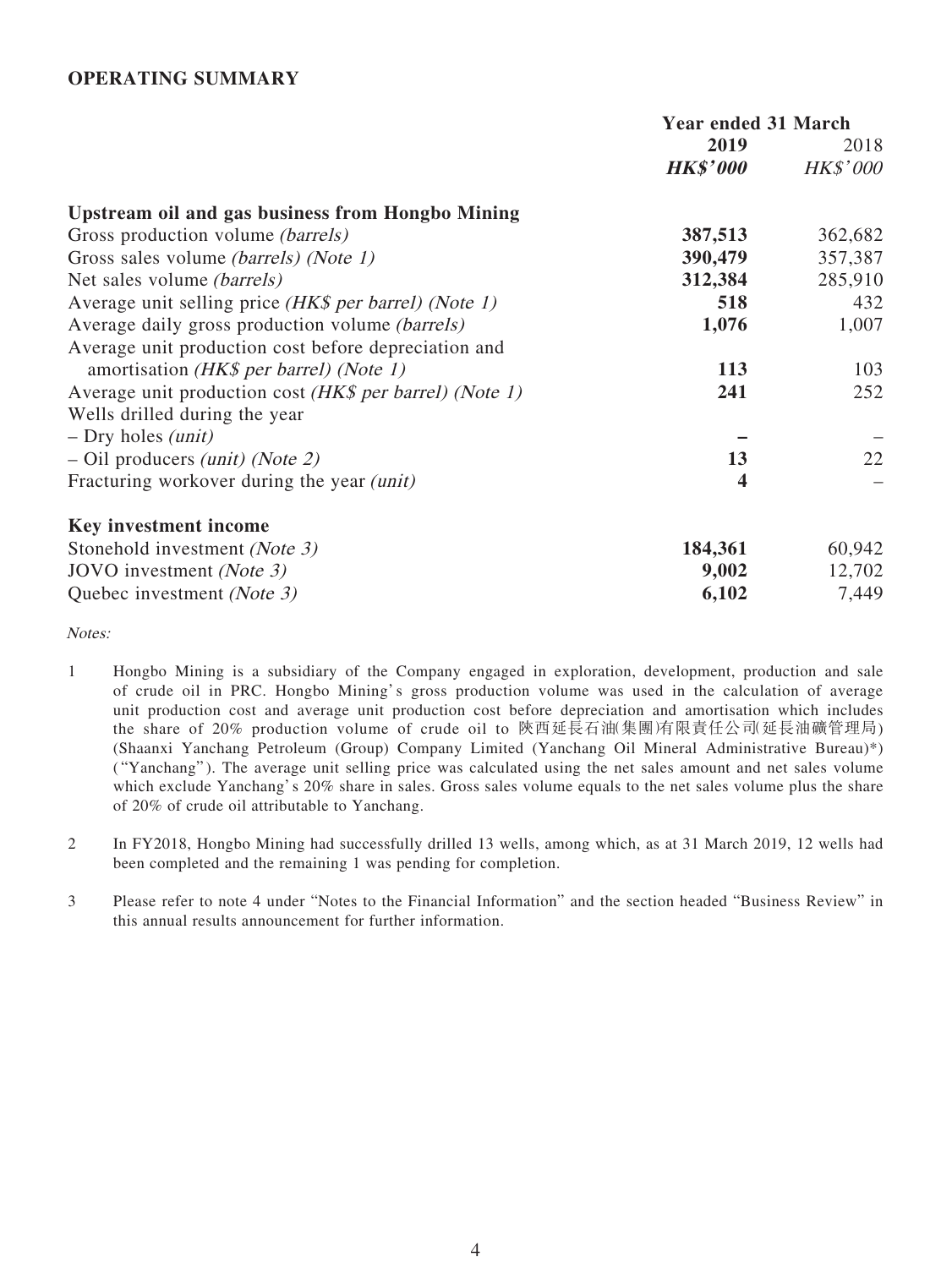# **FINANCIAL AND BUSINESS HIGHLIGHTS**

In FY2018, the Company and its subsidiaries made strong progress in terms of financial results and business operations.

### **Significant increase in investment income and EBITDA**

The investment income increased to HK\$163.3 million in FY2018 from HK\$74.4 million for the financial year ended 31 March 2018 ( "FY2017" ). The increase of investment income is primarily attributable to the return on the investment regarding upstream oil and gas assets, in the form of interest income (at the rate of 8% per annum) and other fair value gain (entitlement to an amount equivalent to 92.5% of the net disposed proceeds) from the Term Loan granted to Stonehold, which holds unconventional shale oil and gas assets in the Eagle Ford core region in the U.S.

The EBITDA changed from HK\$101.7 million in FY2017 to HK\$236.6 million in FY2018. The significant increase of EBITDA is primarily attributable to (i) the increase of sales volume and the recovery of crude oil prices since the second half of 2017, which led to an increase in the revenue of Hongbo Mining, a wholly-owned subsidiary of the Company, and (ii) the increase of investment income as stated above.

### **Business development**

The Company made further investments along the liquefied natural gas ("LNG") value chain during FY2018, and had successfully developed a more diversified and balanced investment portfolio through selective investments regarding energy assets at home and abroad. Besides, the Company set foot in energy investment funds management through entering into a framework agreement with prospective investor in FY2018.

### **1. Investment in LNGL**

On 13 June 2018, the Company, through its subsidiary, completed the subscription for 56,444,500 shares allotted and issued by LNGL, a company principally engaged in developing LNG export terminal projects in the U.S. and in Canada, at an aggregate subscription price of A\$28.2 million (equivalent to approximately HK\$166.8 million) (the "LNGL Investment" ). Upon completion of the LNGL Investment, the Company held a 9.9% equity interest in LNGL and became the second largest shareholder of LNGL.

The Company believes that this strategic investment in LNGL will bring not only good financial returns for its shareholders (the "Shareholders" ) but also provide great competitive advantages for the Company to participate in the opportunity of satisfying the rapidly growing need for natural gas in China.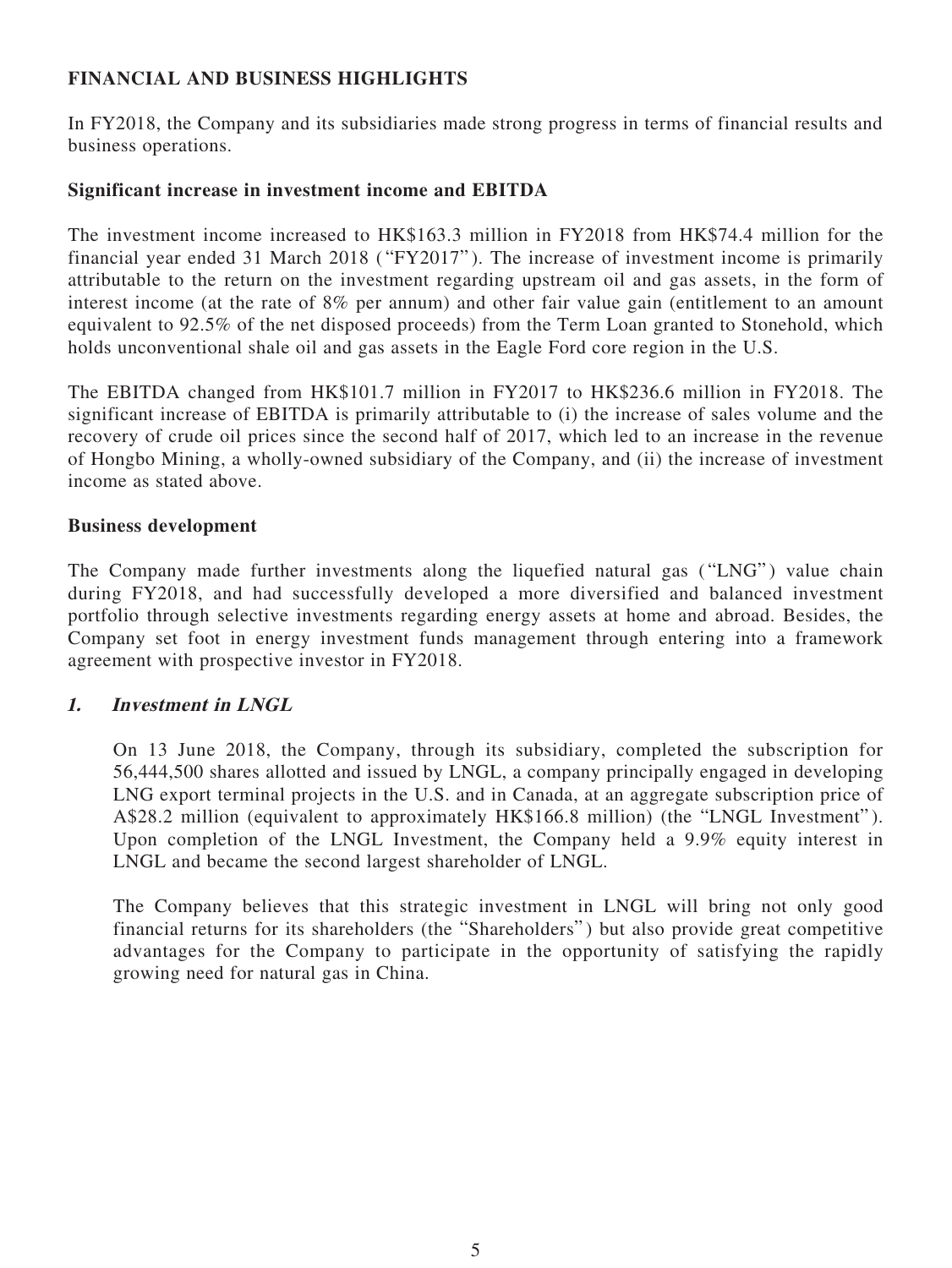# **2. Further investment in GNL Quebec**

On 30 November 2017, the Company, through its subsidiary, entered into an agreement of purchase and sale with an investment fund for purchasing its interests in LNG Quebec Limited Partnership ("GNL Quebec") at the purchase price of US\$3.15 million (equivalent to approximately HK\$24,633,000) (the "GNL Quebec Investment" ). Upon completion of the GNL Quebec Investment on 7 February 2018, the Company held a minority interest in GNL Quebec.

On 26 July 2018, the Company, through its subsidiary, invested another US\$1 million (equivalent to approximately HK\$7,800,000) in GNL Quebee to support the project's ongoing development. GNL Quebec is actively working on the upstream gas supply and off-taking contracts both of which are developing rapidly. Based on the latest market dynamics, it is believed that this project is one of the most feasible LNG exporting terminal projects in Canada.

# **3. Investment in JUSDA Energy**

On 25 September 2018, the Company, through one of its wholly-owned subsidiaries, entered into the agreement for a joint venture (the "JV Agreement") with JUSDA Supply Chain Management International CO., LTD. (準時達國際供應鏈管理有限公司) ("JUSDA") and the management team (the "Management" ), in relation to the formation of JUSDA Energy Technology (Shanghai) Co Ltd. (準時達能源科技(上海)有限公司) ( "JUSDA Energy"), to be engaged in LNG logistics services (the "JUSDA Energy Investment" ). The Company made contribution amounting to RMB39,000,000 (equivalent to approximately HK\$43,937,000) to JUSDA Energy pursuant to the JV Agreement and the completion of such investment took place on 21 December 2018. The Company will hold a 39% equity interest upon completion of all equity contribution in JUSDA Energy.

JUSDA Energy has started to provide stable logistics services to its customers to help them distribute LNG from domestic LNG receiving terminals or source LNG globally using ISO containers. The Company believes that JUSDA Energy's business model is notably differentiated from other market players by providing only logistics services instead of doing both trading and logistics, which makes JUSDA Energy a focused service provider on the market.

JUSDA Energy will benefit from the extensive network of natural gas resources of the Company, which will give its customers access to LNG resources in the North America and the Asia Pacific Region. JUSDA, as the sole logistics chain management platform designated under Foxconn Technology Group, has a wide container transportation network and strong bargaining power among the industry, which will provide strong support to JUSDA Energy in improving its LNG logistics services and reducing relevant costs.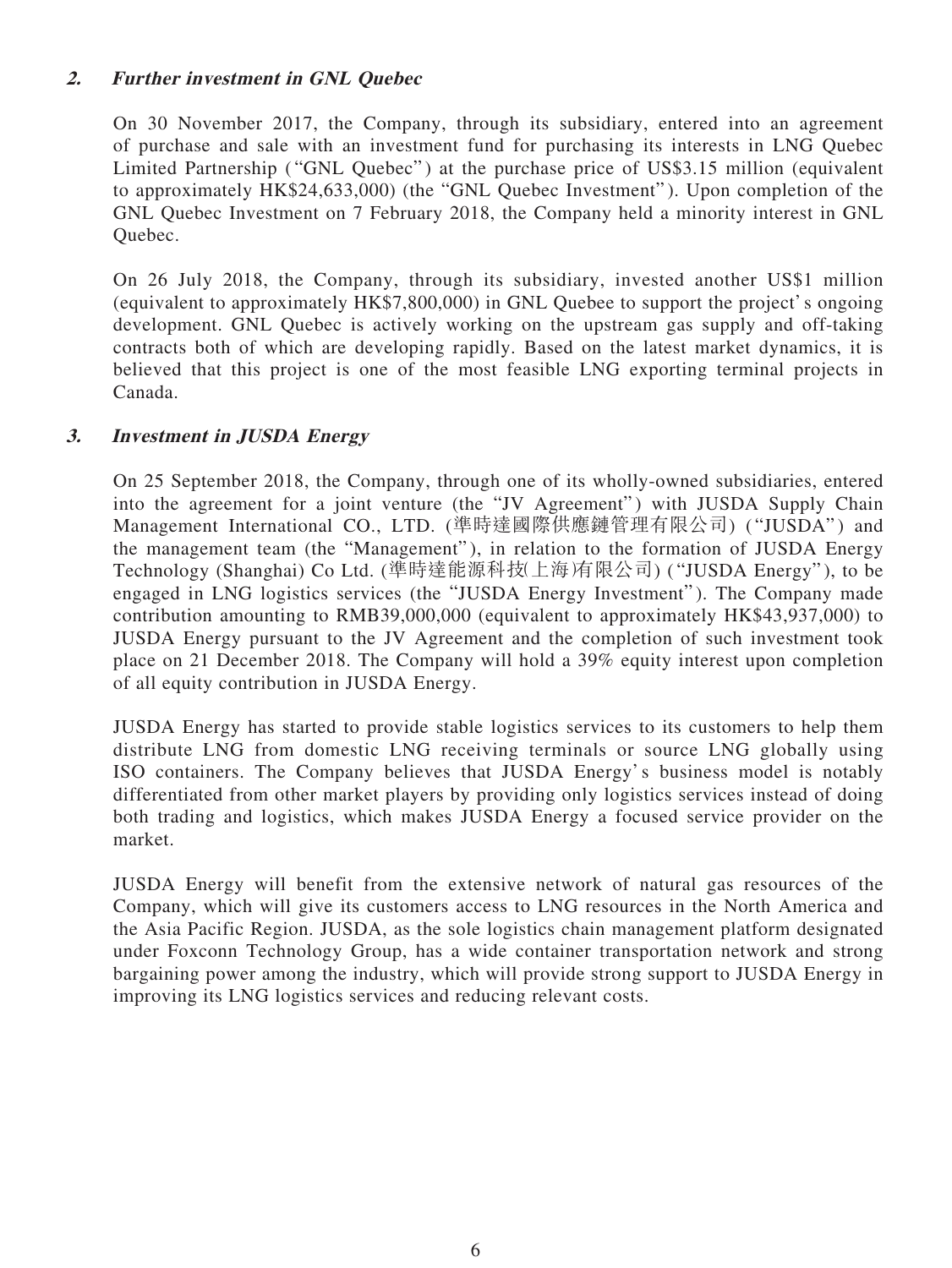# **4. Management of Energy Investment Fund**

On 20 November 2018, as a significant step and part of its principal activity of global energy assets investment and management, the Company and its subsidiary, Hengqin Harmony Rongtai Investment Management Limited\* (橫琴和諧榮泰投資管理有限公司) ( "Rongtai Investment Management" ), set foot in energy investment funds management through entering into a framework agreement (the "Framework Agreement") with Yantai Jereh Petroleum Service Group Co., Ltd.\* (煙台傑瑞石油服務集團股份有限公司) ( "Jereh" ) for cooperation on the establishment, operation and management of an energy investment fund (the "Energy Investment Fund"). The Energy Investment Fund will be primarily focusing on investments along China's natural gas value chain as well as other energy-related industries. The expected size of the Energy Investment Fund is RMB3 billion to RMB5 billion, where Jereh, as a cornerstone investor, proposes to make a capital contribution of RMB1 billion. Rongtai Investment Management will be responsible for the operation and management of the Energy Investment Fund.

The establishment of the Energy Investment Fund will allow both parties to explore projects with promising investment returns in energy industries. The Company believes that Jereh's in-depth knowledge in energy related industries will help the Energy Investment Fund to maximize returns of investments.

For details of the financial results and business operations of the Company and its subsidiaries during FY2018 and the relevant analysis, please refer to the section headed "Business Review" in this final results announcement.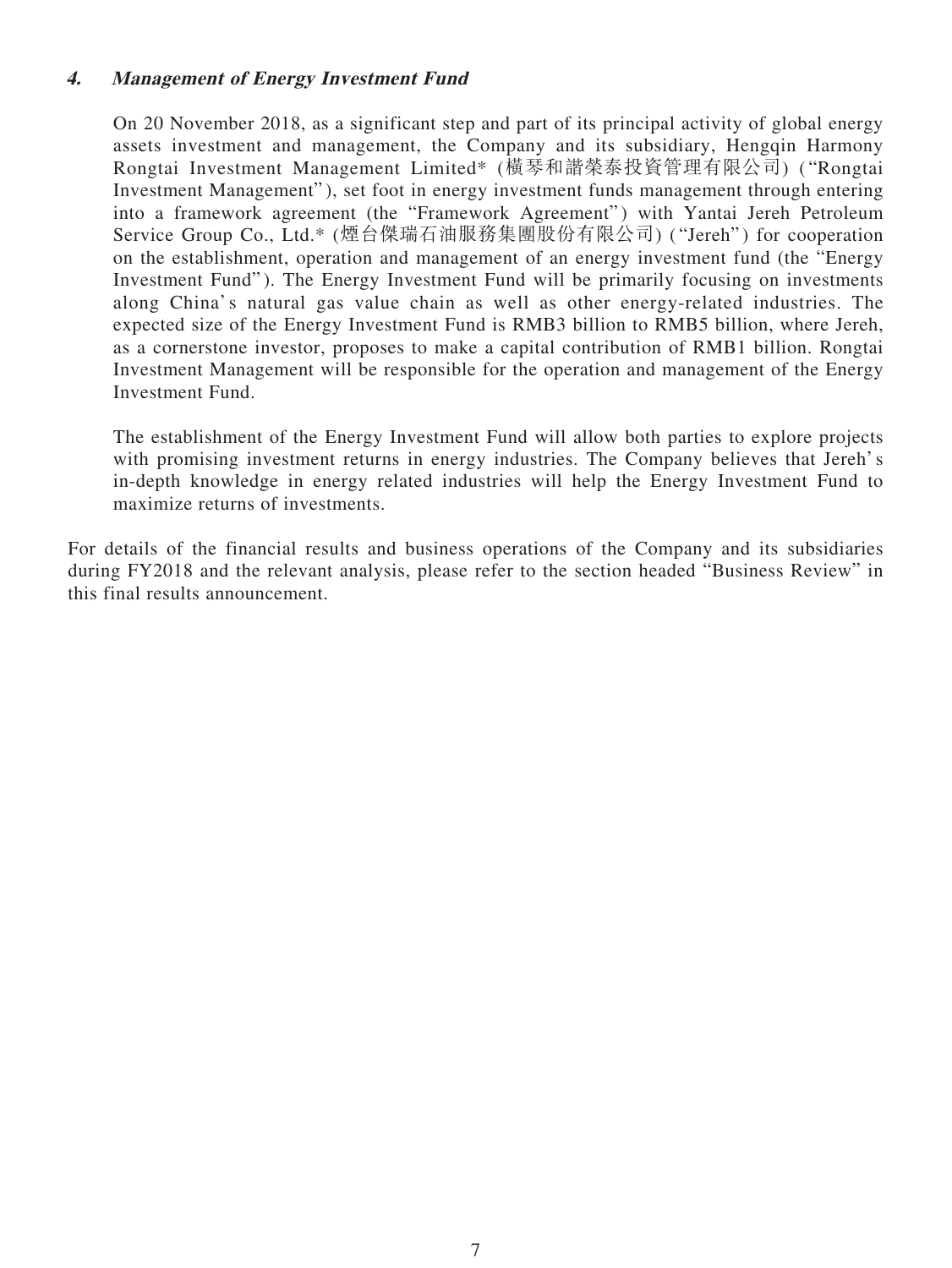# **FINANCIAL RESULTS**

# **CONSOLIDATED STATEMENT OF PROFIT OR LOSS**

FOR THE YEAR ENDED 31 MARCH 2019 (Expressed in Hong Kong dollars)

|                       |                       | Year ended 31 March |  |
|-----------------------|-----------------------|---------------------|--|
|                       | 2019                  | 2018                |  |
|                       |                       | (Note)              |  |
| <b>Note</b>           |                       | <b>HK\$'000</b>     |  |
|                       | 168,026               | 123,399             |  |
|                       | (93, 359)             | (91,218)            |  |
|                       | 74,667                | 32,181              |  |
|                       | 163,289               | 74,395              |  |
|                       |                       |                     |  |
| $\overline{4}$        | 237,956               | 106,576             |  |
| $\mathfrak{H}$        | 15                    | (163)               |  |
|                       | (66, 843)             | (73, 836)           |  |
| $\boldsymbol{\delta}$ | (15,080)              | (8,205)             |  |
| $\overline{7}$        | (2,029)               | (1, 343)            |  |
|                       | 154,019               | 23,029              |  |
|                       | 34,934                | 24,337              |  |
|                       | (153, 471)            | (23, 043)           |  |
| $\mathcal S$          | (118, 537)            | 1,294               |  |
| $\mathcal S$          | 35,482                | 24,323              |  |
| $\mathcal{G}$         | (8,103)               | (9,830)             |  |
|                       | 27,379                | 14,493              |  |
| 10                    | HK\$0.437 cent        | HK\$0.403 cent      |  |
|                       | <b>HK\$0.436</b> cent | HK\$0.294 cent      |  |
|                       |                       | <b>HK\$'000</b>     |  |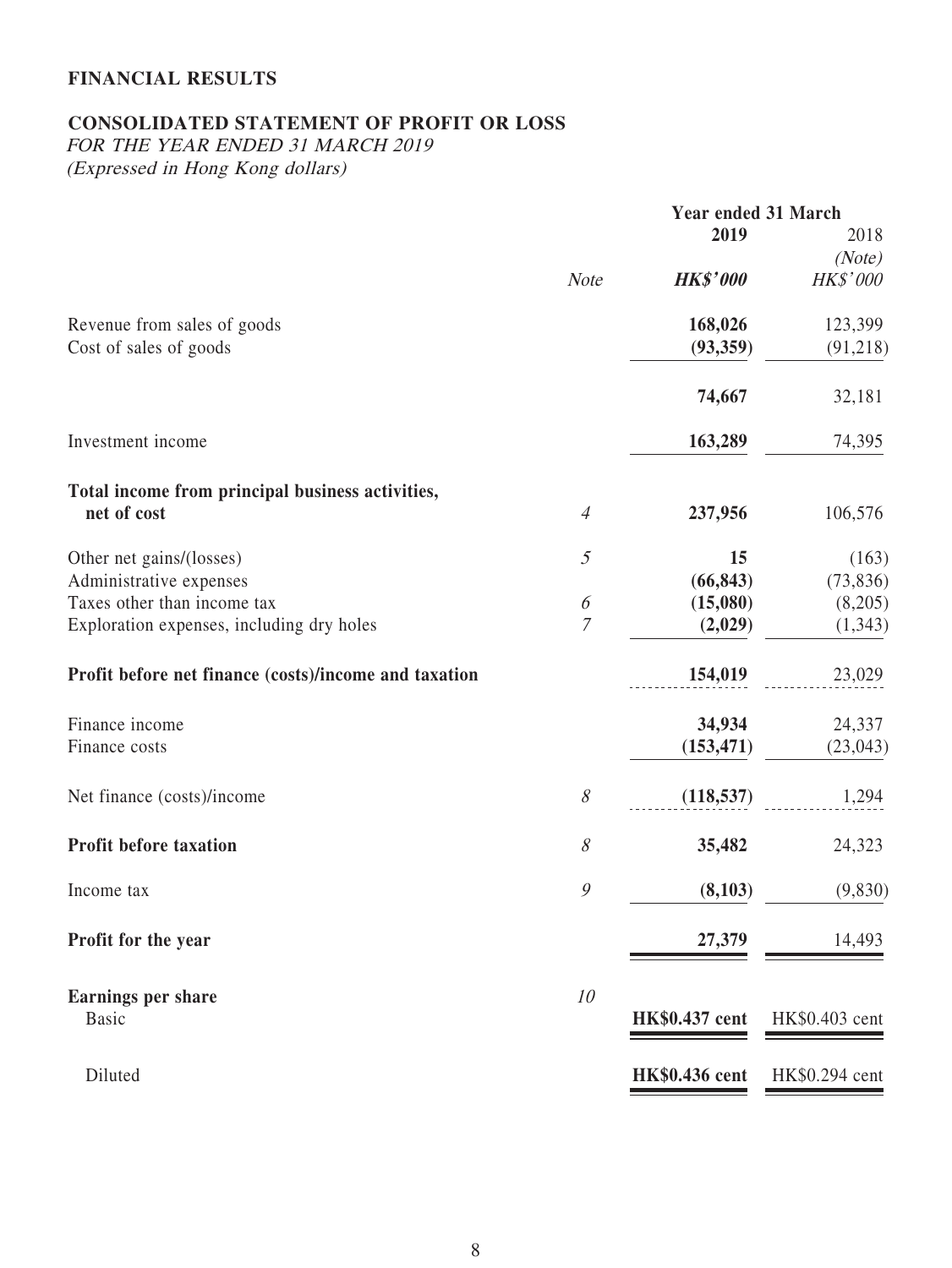# **CONSOLIDATED STATEMENT OF PROFIT OR LOSS AND OTHER COMPREHENSIVE INCOME**

FOR THE YEAR ENDED 31 MARCH 2019 (Expressed in Hong Kong dollars)

|                                                                                                     | <b>Year ended 31 March</b> |                 |
|-----------------------------------------------------------------------------------------------------|----------------------------|-----------------|
|                                                                                                     | 2019                       | 2018            |
|                                                                                                     |                            | (Note)          |
|                                                                                                     | <b>HK\$'000</b>            | <b>HK\$'000</b> |
| Profit for the year                                                                                 | 27,379                     | 14,493          |
| Other comprehensive income for the year                                                             |                            |                 |
| (after tax and reclassification adjustments)                                                        |                            |                 |
| Items that will not be reclassified to profit or loss:<br>Equity investment at FVOCI – net movement |                            |                 |
| in fair value reserve (non-recycling)                                                               | (12, 331)                  | (1,127)         |
|                                                                                                     |                            |                 |
| Items that may be reclassified subsequently to profit or loss:                                      |                            |                 |
| Exchange differences on translation of                                                              |                            |                 |
| financial statements of overseas subsidiaries                                                       | (33, 277)                  | 25,933          |
| Other comprehensive income for the year                                                             | (45, 608)                  | 24,806          |
|                                                                                                     |                            |                 |
| Total comprehensive income for the year                                                             | (18, 229)                  | 39,299          |

Note: The Group has initially applied HKFRS 15 at 1 April 2018. Under the transition methods chosen, comparative information is not restated (see note  $2(c)$ ).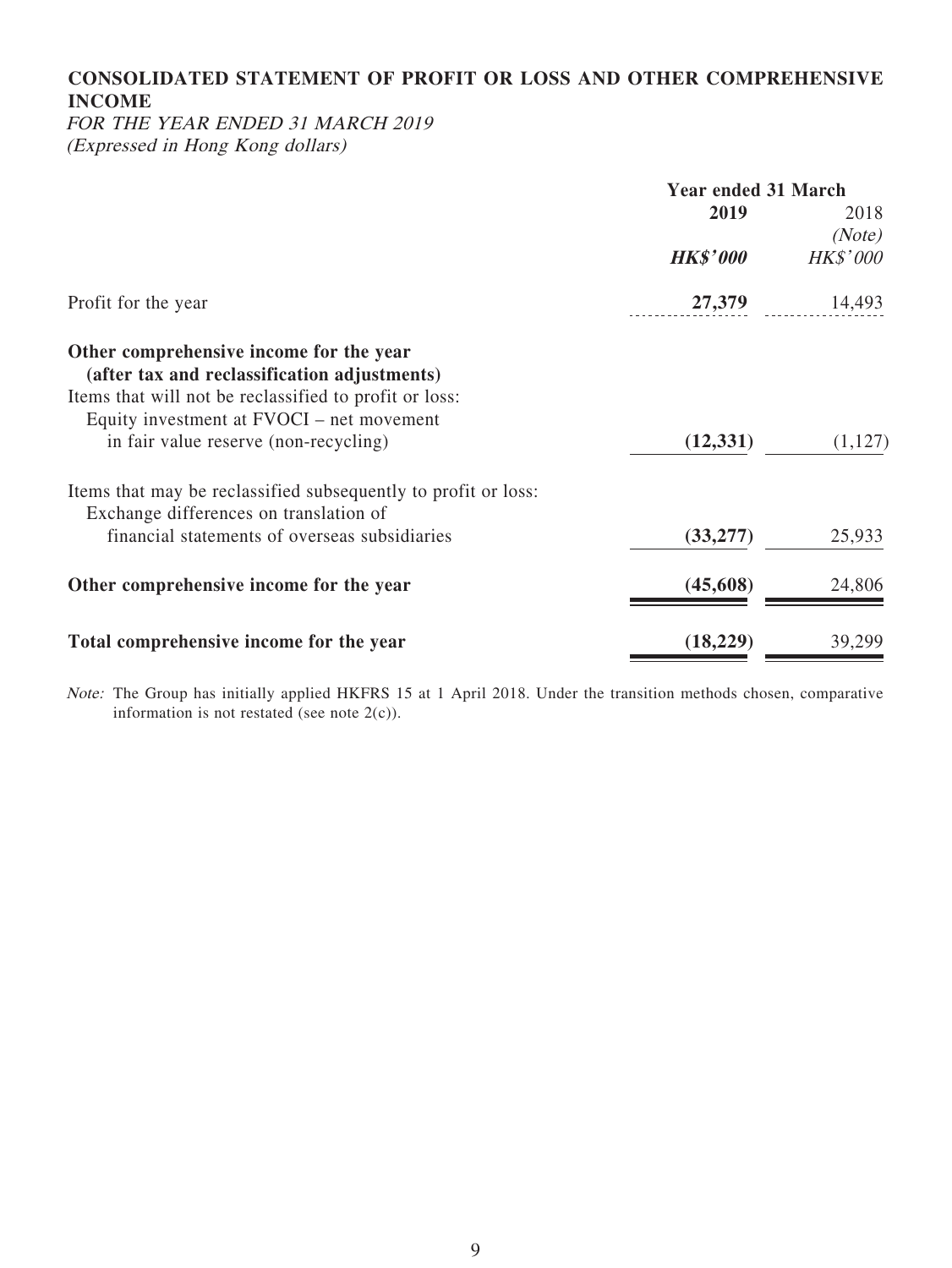# **CONSOLIDATED STATEMENT OF FINANCIAL POSITION**

AT 31 MARCH 2019

(Expressed in Hong Kong dollars)

|                                                                                                 |             | At                   | At              |
|-------------------------------------------------------------------------------------------------|-------------|----------------------|-----------------|
|                                                                                                 |             | <b>31 March 2019</b> | 31 March 2018   |
|                                                                                                 |             |                      | (Note)          |
|                                                                                                 | <b>Note</b> | <b>HK\$'000</b>      | <b>HK\$'000</b> |
| <b>Non-current assets</b>                                                                       |             |                      |                 |
| Property, plant and equipment                                                                   |             | 597,163              | 622,774         |
| Construction in progress                                                                        |             | 18,193               | 12,509          |
| Intangible assets                                                                               |             | 26,175               | 28,943          |
| Lease prepayments                                                                               |             | 10,029               | 11,057          |
| Interest in an associate                                                                        |             | 43,778               |                 |
| Financial assets at fair value through profit or loss<br>Financial assets at fair value through | 11          | 1,836,876            | 1,550,377       |
| other comprehensive income                                                                      |             | 44,038               | 56,369          |
| Other non-current assets                                                                        |             | 29,955               | 32,711          |
|                                                                                                 |             | 2,606,207            | 2,314,740       |
| <b>Current assets</b>                                                                           |             |                      |                 |
| Inventories                                                                                     |             | 5,099                | 7,294           |
| Trade receivables                                                                               | 12          | 46,298               | 44,820          |
| Other receivables                                                                               | 12          | 31,588               | 82,404          |
| Financial assets at fair value through profit or loss                                           | 11          | 18,043               | 26,515          |
| Derivative financial instruments                                                                |             |                      | 1,285           |
| Cash and cash equivalents                                                                       |             | 1,191,534            | 1,786,403       |
|                                                                                                 |             | 1,292,562            | 1,948,721       |
| <b>Current liabilities</b>                                                                      |             |                      |                 |
| Trade and other payables                                                                        | 13          | 226,514              | 284,730         |
| Derivative financial instruments                                                                |             |                      | 2,273           |
|                                                                                                 |             | 226,514              | 287,003         |
|                                                                                                 |             |                      |                 |
| Net current assets                                                                              |             | 1,066,048            | 1,661,718       |
| <b>Total assets less current liabilities</b>                                                    |             | 3,672,255            | 3,976,458       |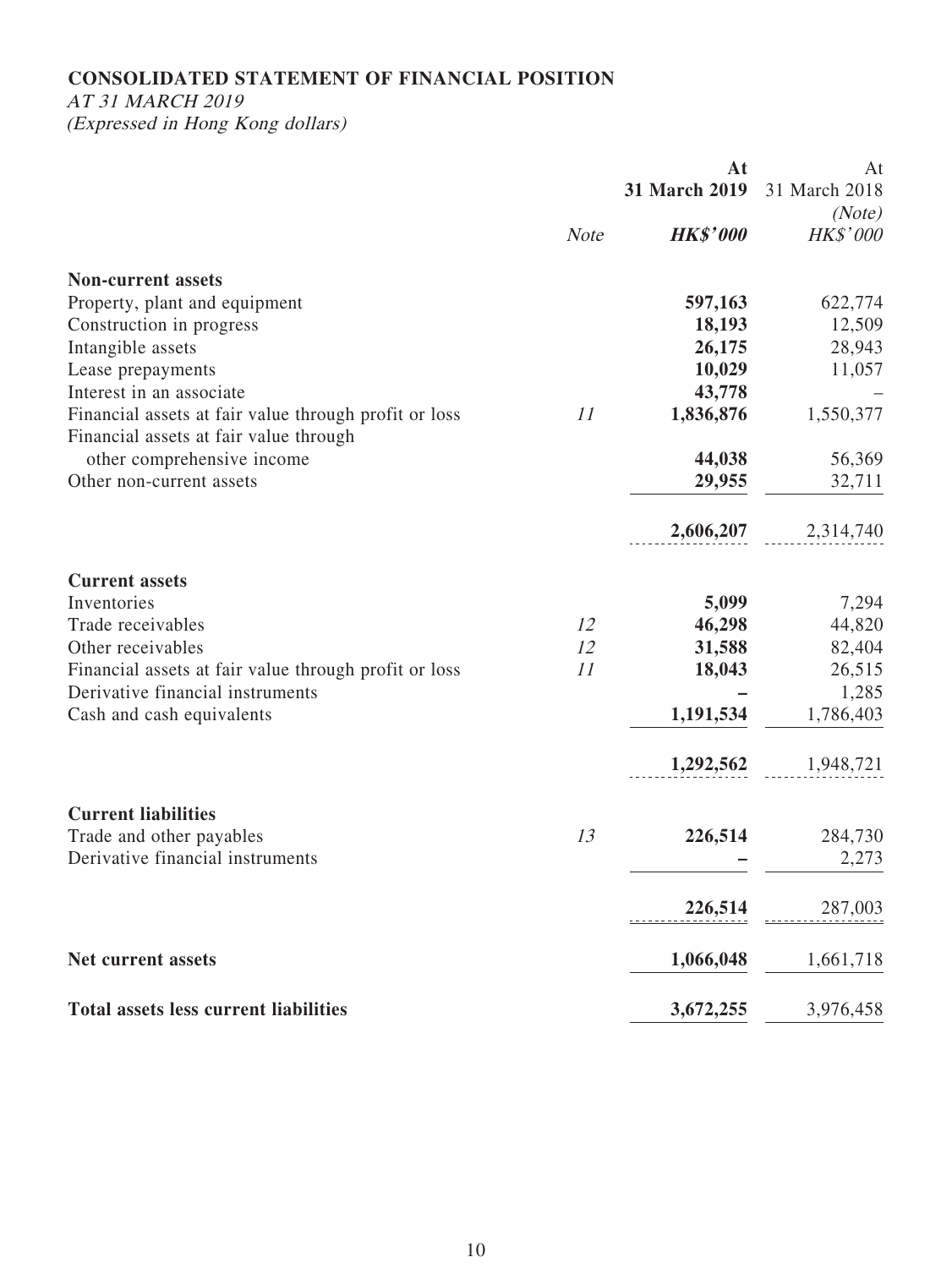# **CONSOLIDATED STATEMENT OF FINANCIAL POSITION**

(Expressed in Hong Kong dollars)

|                                  |             | At              | At            |
|----------------------------------|-------------|-----------------|---------------|
|                                  |             | 31 March 2019   | 31 March 2018 |
|                                  |             |                 | (Note)        |
|                                  | <b>Note</b> | <b>HK\$'000</b> | HK\$'000      |
| <b>Non-current liabilities</b>   |             |                 |               |
| Convertible bond                 | 14          | 45,653          | 67,148        |
| Convertible note                 | 15          |                 | 234,187       |
| Deferred tax liabilities         |             | 31,770          | 25,358        |
| Provisions                       |             | 51,419          | 56,592        |
| Derivative financial instruments |             |                 | 3,614         |
|                                  |             | 128,842         | 386,899       |
| <b>NET ASSETS</b>                |             | 3,543,413       | 3,589,559     |
| <b>CAPITAL AND RESERVES</b>      |             |                 |               |
| Share capital                    | 16(b)       | 65,959          | 60,944        |
| Reserves                         |             | 3,477,454       | 3,528,615     |
| <b>TOTAL EQUITY</b>              |             | 3,543,413       | 3,589,559     |

Note: The Group has initially applied HKFRS 15 at 1 April 2018. Under the transition methods chosen, comparative information is not restated (see note  $2(c)$ ).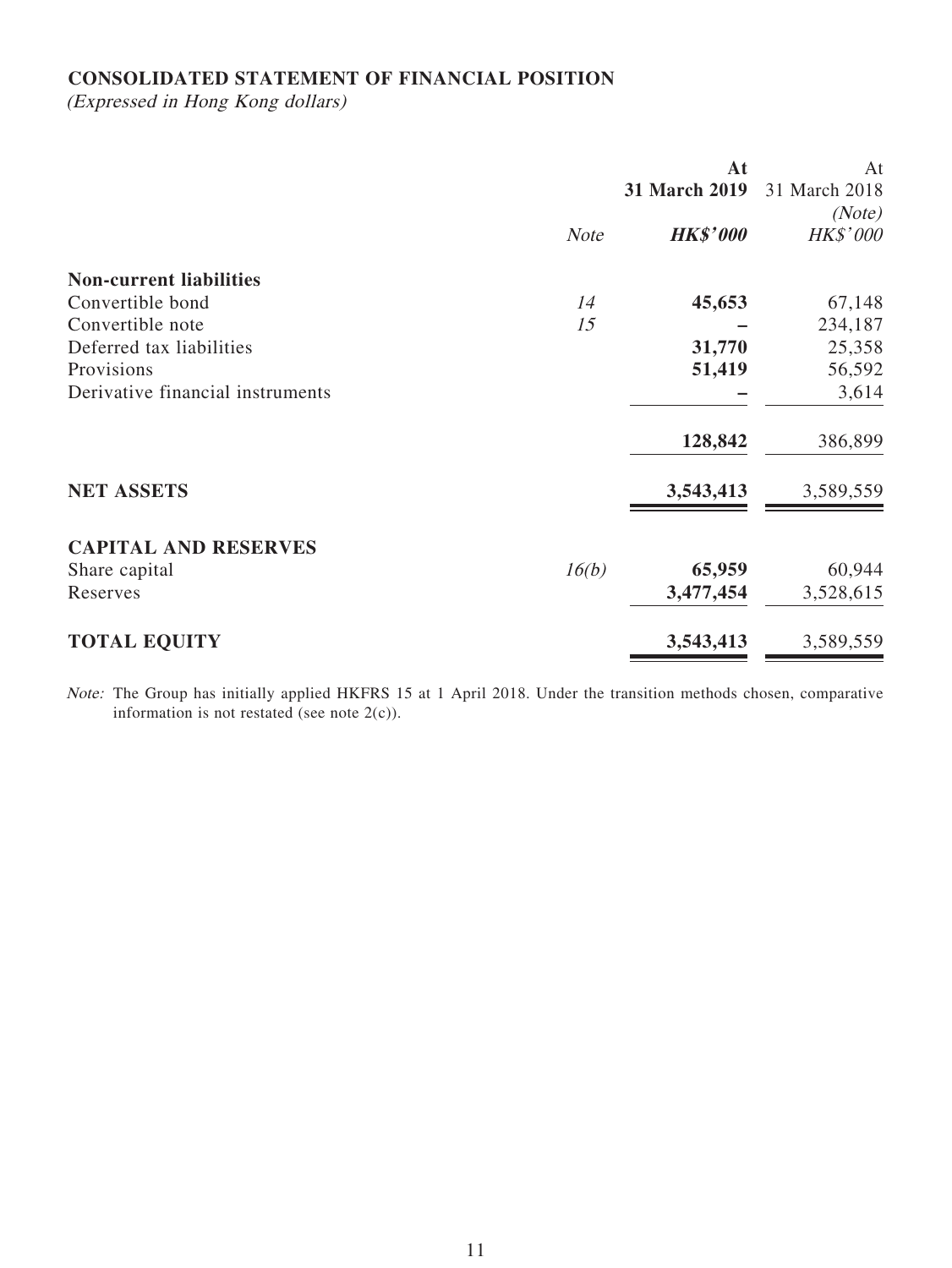### **NOTES TO THE FINANCIAL INFORMATION**

(Expressed in Hong Kong dollars unless otherwise indicated)

#### **1 CORPORATE INFORMATION**

IDG Energy Investment Limited (formerly known as IDG Energy Investment Group Limited) (the "Company" ) is an investment holding company, which was incorporated in Bermuda as an exempted company with limited liability and its shares are listed on the Main Board of The Stock Exchange of Hong Kong Limited (the "Stock Exchange" ). The Company's registered office is located at Clarendon House, 2 Church Street, Hamilton HM 11, Bermuda and its head office and principal place of business is located at Unit 5507, 55/F., The Center, 99 Queen's Road Central, Hong Kong.

Pursuant to a special resolution in relation to the change of company name passing at the special general meeting of the Company on 9 July 2018, the name of the Company was changed from IDG Energy Investment Group Limited to IDG Energy Investment Limited with effect from 20 July 2018.

On 29 July 2016 (the "Completion Date" ), the Company completed a reverse takeover transaction (the "Reverse Takeover Transaction") which involved, among others, the acquisition by the Company of the entire equity interest of Xilin Gol League Hongbo Mining Development Company Limited 錫林郭勒盟宏博礦業開發有限公  $\vec{\mathbb{E}}$  ("Hongbo Mining"), a limited liability company established in the People's Republic of China ("PRC").

During the year ended 31 March 2019, the principal activity of the Company is global energy assets investment and management. The principal activities of its subsidiaries and invested portfolios consist of upstream oil and gas business, LNG liquefaction and exporting, LNG importing, processing and sales, and LNG logistics services, as well as related energy investment fund management.

Hongbo Mining, one of the Company's wholly-owned subsidiaries, entered into an exploration and production cooperation contract ( "EPCC" ) with 陝西延長石油(集團)有限責任公司(延長油礦管理局) (Shaanxi Yanchang Petroleum (Group) Company Limited (Yanchang Oil Mineral Administrative Bureau), "Yanchang" ) in July 2010. The EPCC gives Hongbo Mining the right to explore, develop, produce and sell the crude oil extracted from the two blocks (Block 212 and Block 378) located at Xilin Gol League, Inner Mongolia (the "Area") and shared between Hongbo Mining and Yanchang in the proportion of 80% and 20% respectively. Hongbo Mining commenced production in Block 212 in 2010. The EPCC was renewed in June 2018 and the expiry date of the EPCC is extended to 30 June 2020. Yanchang had obtained from the Ministry of Land and Resources of the People's Republic of China a 15-year valid production permit for Block 212 in May 2017. Besides, Block 212 and Block 378 are entitled to exploration permit which are renewable for a term of two years after expiration. The current exploration permit in respect of Block 212 expired on 5 March 2019 with the new exploration permit being applied and processed by the Ministry of Natural Resources of the People's Republic of China, and the current exploration permit in respect of Block 378 will expire on 9 November 2019.

#### **2 SIGNIFICANT ACCOUNTING POLICIES**

#### **(a) Statement of compliance**

This financial information has been prepared in accordance with all applicable Hong Kong Financial Reporting Standards (HKFRSs), which collective term includes all applicable individual Hong Kong Financial Reporting Standards, Hong Kong Accounting Standards (HKASs) and Interpretations issued by the Hong Kong Institute of Certified Public Accountants (HKICPA), accounting principles generally accepted in Hong Kong and the requirements of the Hong Kong Companies Ordinance. This financial information also comply with the applicable disclosure provisions of the Rules Governing the Listing of Securities on The Stock Exchange of Hong Kong Limited.

The HKICPA has issued certain new and revised HKFRSs that are first effective or available for early adoption for the current accounting period of the Group. Note 2(c) provides information on any changes in accounting policies resulting from initial application of these developments to the extent that they are relevant to the Group for the current and prior accounting periods reflected in this financial information.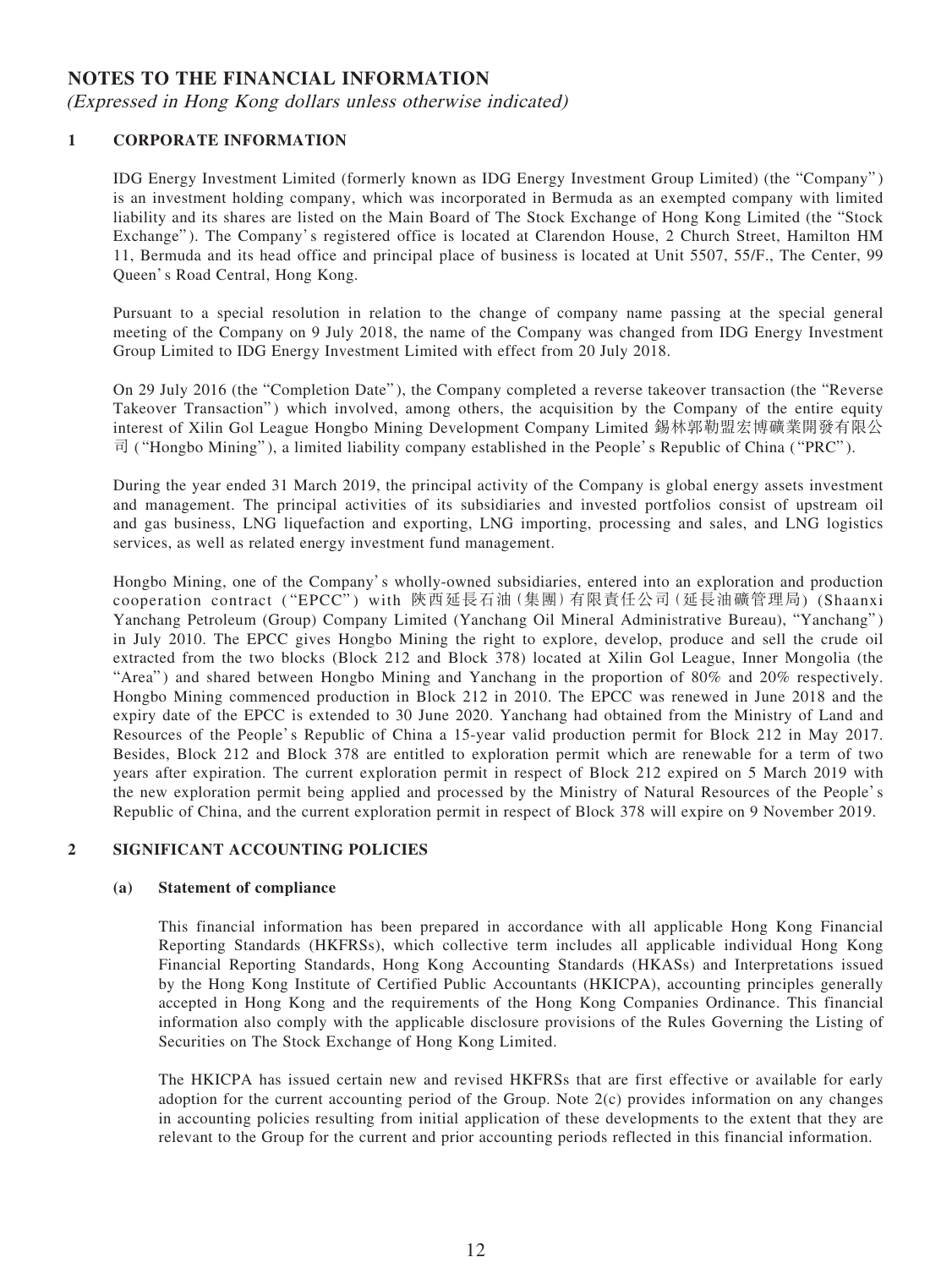#### **(b) Basis of preparation**

The financial information for the year ended 31 March 2019 comprises the Company and its subsidiaries.

The measurement basis used in the preparation of the financial information is the historical cost basis except that the following assets and liabilities are stated at their fair value as explained in the accounting policies set out below:

- Financial assets at fair value through profit or loss;
- Financial assets at fair value through other comprehensive income;
- Derivative financial instruments.

The preparation of financial information in conformity with HKFRSs requires management to make judgements, estimates and assumptions that affect the application of policies and reported amounts of assets, liabilities, income and expenses. The estimates and associated assumptions are based on historical experience and various other factors that are believed to be reasonable under the circumstances, the results of which form the basis of making the judgements about carrying values of assets and liabilities that are not readily apparent from other sources. Actual results may differ from these estimates.

The estimates and underlying assumptions are reviewed on an ongoing basis. Revisions to accounting estimates are recognised in the period in which the estimate is revised if the revision affects only that period, or in the period of the revision and future periods if the revision affects both current and future periods.

#### **(c) Changes in accounting policies**

The HKICPA has issued a number of new HKFRSs and amendments to HKFRSs that are first effective for the current accounting period of the Group. The Group has early adopted HKFRS 9, *Financial* Instruments in the annual financial report ended 31 March 2018. The development of HKFRS 15, Revenue from contracts with customers is relevant to the Group's financial statements.

The Group has not applied new standard or interpretation that is not yet effective for the current accounting period.

#### **HKFRS 15, Revenue from contracts with customers**

HKFRS 15 establishes a comprehensive framework for recognising revenue and some costs from contracts with customers. HKFRS 15 replaces HKAS 18, Revenue , which covered revenue arising from sale of goods and rendering of services, and HKAS 11, Construction contracts, which specified the accounting for construction contracts.

The adoption of HKFRS 15 does not have any material impact on the financial position and the financial results of the Group.

#### **3 SEGMENT REPORTING**

The principal activity of the Company is global energy assets investment and management. The principal activities of its subsidiaries and invested portfolios consist of upstream oil and gas and other related businesses. The external customer and non-current assets (excluded deferred tax assets, financial instruments and interest in an associate) are located in the PRC, which are mainly held by Hongbo Mining.

The most senior executive management regularly review its financial statements as a whole to assess the performance and make resource allocation decisions. Accordingly, no segment information is presented.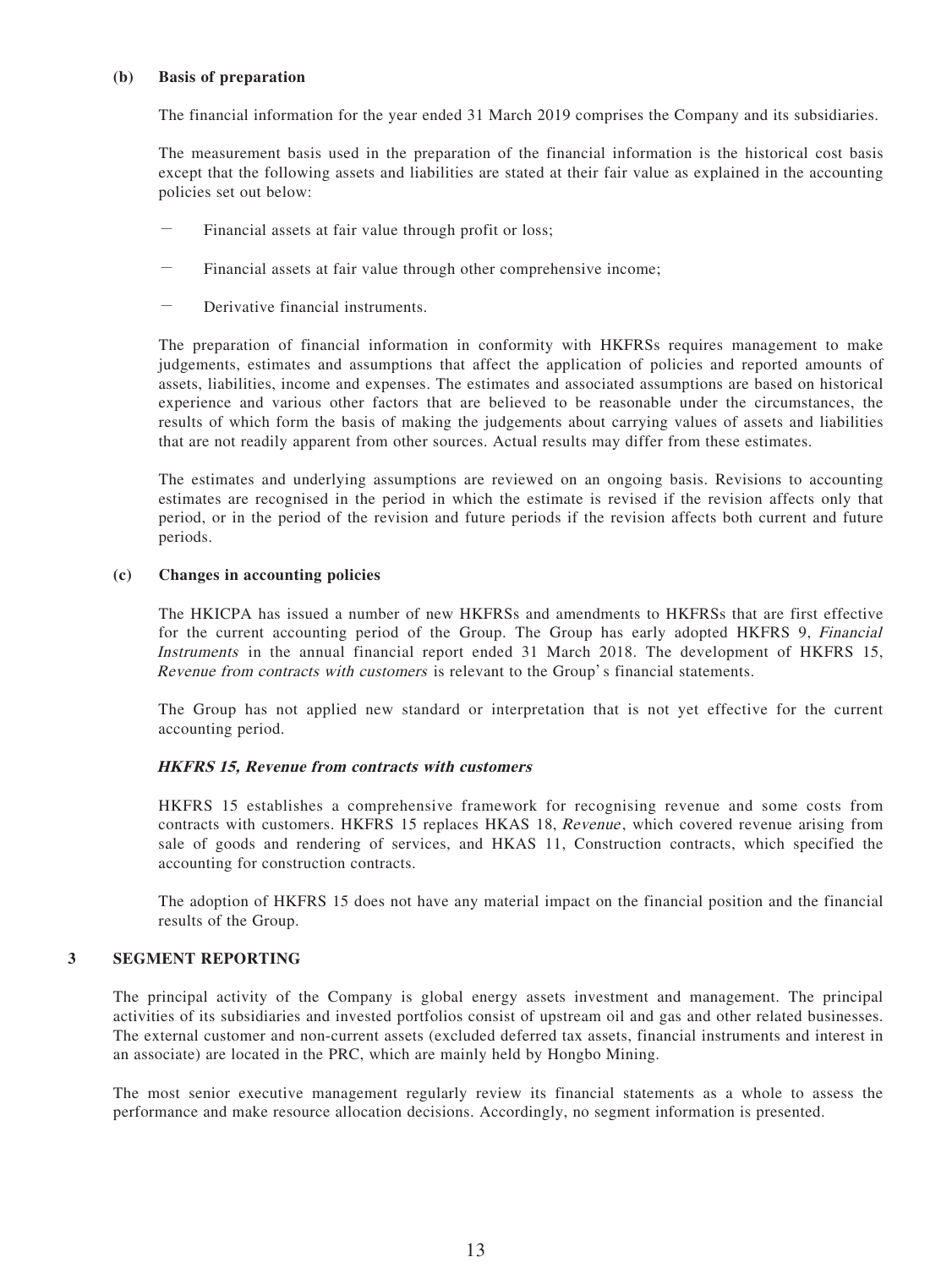#### **4 TOTAL INCOME FROM PRINCIPAL BUSINESS ACTIVITIES, NET OF COST**

|                                                                    | <b>Year ended 31 March</b> |                 |
|--------------------------------------------------------------------|----------------------------|-----------------|
|                                                                    | 2019                       | 2018            |
|                                                                    | <b>HK\$'000</b>            | <b>HK\$'000</b> |
| Revenue from contracts with customers within the scope of HKFRS 15 |                            |                 |
| $-$ sales of crude oil recognised at point in time (note (a))      | 168,026                    | 123,399         |
| Cost of sales of crude oil                                         | (93,359)                   | (91, 218)       |
|                                                                    | 74,667                     | 32,181          |
| Investment income <i>(note <math>(b)</math>)</i>                   | 163,289                    | 74,395          |
| Total income from principal business activities, net of cost       | 237,956                    | 106.576         |

Notes:

(a) Revenue from sales of crude oil is generated by Hongbo Mining, which is a subsidiary of the Company and engaged in exploration, development, production and sale of crude oil in the PRC. The amount represents the sales value of crude oil supplied to the customers, net of value added tax. There is only one major customer with whom transactions have exceeded 10% of the revenue from sales of crude oil.

The Group has initially applied HKFRS 15 using the cumulative effect method. Under this method, the comparative information is not restated and was prepared in accordance with HKAS 18 (see note  $2(c)$ )

#### (b) Investment income

|                                                     | <b>Year ended 31 March</b> |                         |
|-----------------------------------------------------|----------------------------|-------------------------|
|                                                     | 2019<br><b>HK\$'000</b>    | 2018<br><b>HK\$'000</b> |
| Stonehold investment <i>(note (i))</i>              | 184,361                    | 60,942                  |
| JOVO investment (note $(i)$ )                       | 9,002                      | 12,702                  |
| GNL Quebec investment (note $(i)$ )                 | 6,102                      | 7,449                   |
| Trading securities listed in the U.S. (note $(i)$ ) | (2,762)                    | 4,580                   |
| LNGL investment <i>(note (i))</i>                   | (25, 937)                  |                         |
| Dividend income (note $(ii)$ )                      | 4,928                      |                         |
| Net realised and unrealised losses on derivative    |                            |                         |
| financial instruments <i>(note (iii))</i>           | (11, 122)                  | (11,278)                |
| Share of losses of an associate <i>(note (iv))</i>  | (829)                      |                         |
| <b>Others</b>                                       | (454)                      |                         |
|                                                     | 163,289                    | 74,395                  |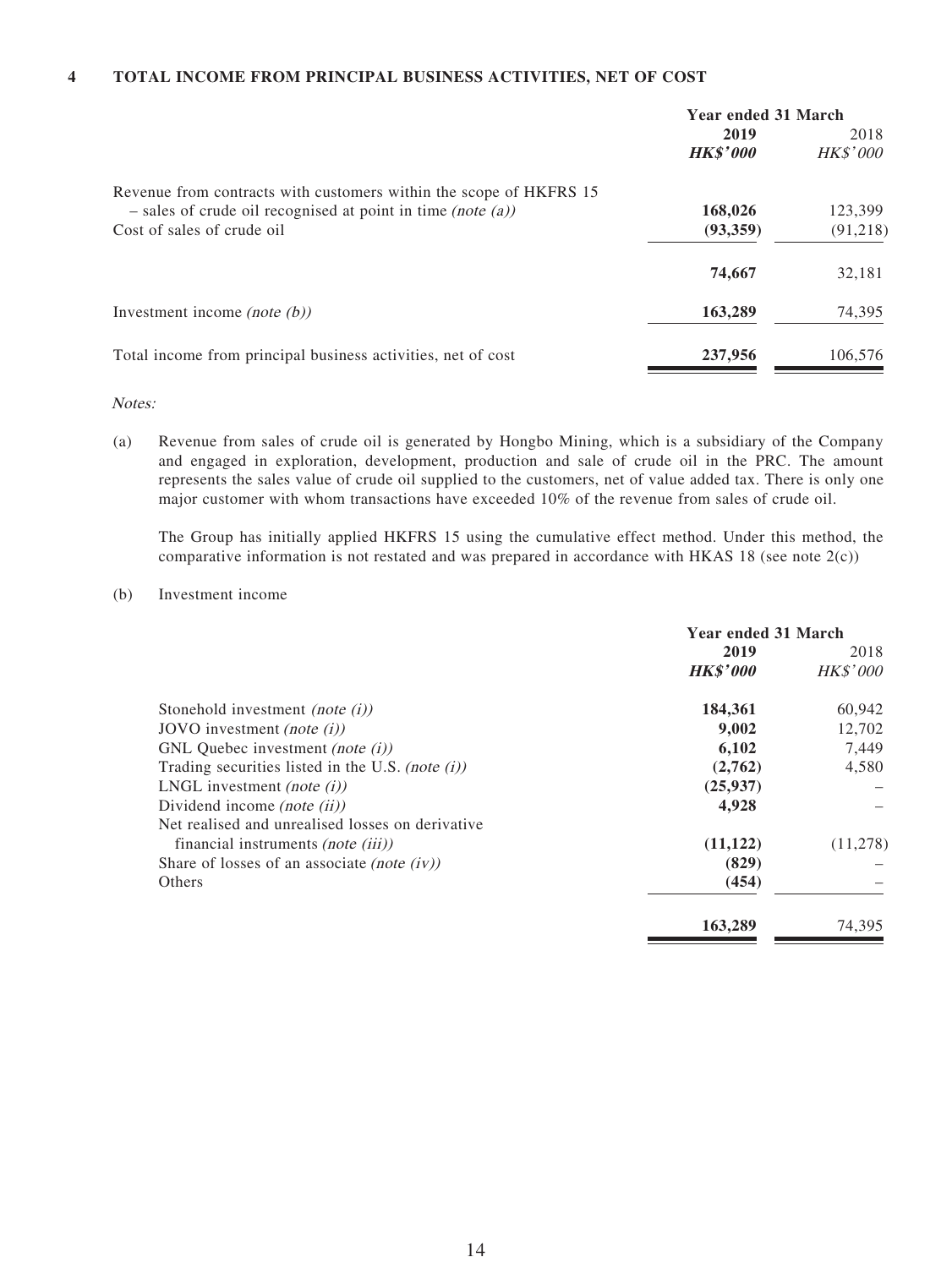#### Notes:

- (i) These amounts represent fair value changes on the Stonehold investment, JOVO investment, GNL Quebec investment, trading securities listed in the US and LNGL investment during the year ended 31 March 2019. Such assets are measured at FVTPL (see note 11), any interest income arising from such assets is included in fair value changes.
- (ii) The amount represents the dividend income from JOVO investment and equity investment designated as FVOCI.
- (iii) The amount represents net changes in the fair value of crude oil price option contract and crude oil price swap contracts held for risk management purpose. The derivative financial instruments are measured at FVTPL.
- (iv) The amount represents share of the associate's profit or loss under equity method.

#### **5 OTHER NET GAINS/(LOSSES)**

|                                                                 | Year ended 31 March |                 |
|-----------------------------------------------------------------|---------------------|-----------------|
|                                                                 | 2019<br>2018        |                 |
|                                                                 | <b>HK\$'000</b>     | <i>HK\$'000</i> |
| Net gains/(losses) on disposal of property, plant and equipment | 15                  | 163)            |

#### **6 TAXES OTHER THAN INCOME TAX**

|                                   | Year ended 31 March |                 |
|-----------------------------------|---------------------|-----------------|
|                                   | 2019                | 2018            |
|                                   | <b>HK\$'000</b>     | <b>HK\$'000</b> |
| Resources tax                     | 10,082              | 7,404           |
| Petroleum special profit taxation | 3,027               |                 |
| City construction tax             | 793                 | 493             |
| Education surcharge               | 476                 | 296             |
| Water resources tax               | 702                 | 12              |
|                                   | 15,080              | 8,205           |

#### **7 EXPLORATION EXPENSES, INCLUDING DRY HOLES**

|            | Year ended 31 March |          |
|------------|---------------------|----------|
|            | 2019                | 2018     |
|            | <b>HK\$'000</b>     | HK\$'000 |
| Staff cost | 2,029               | 1,343    |

Exploration expenses, including dry holes were related to the exploration activities conducted by Hongbo Mining.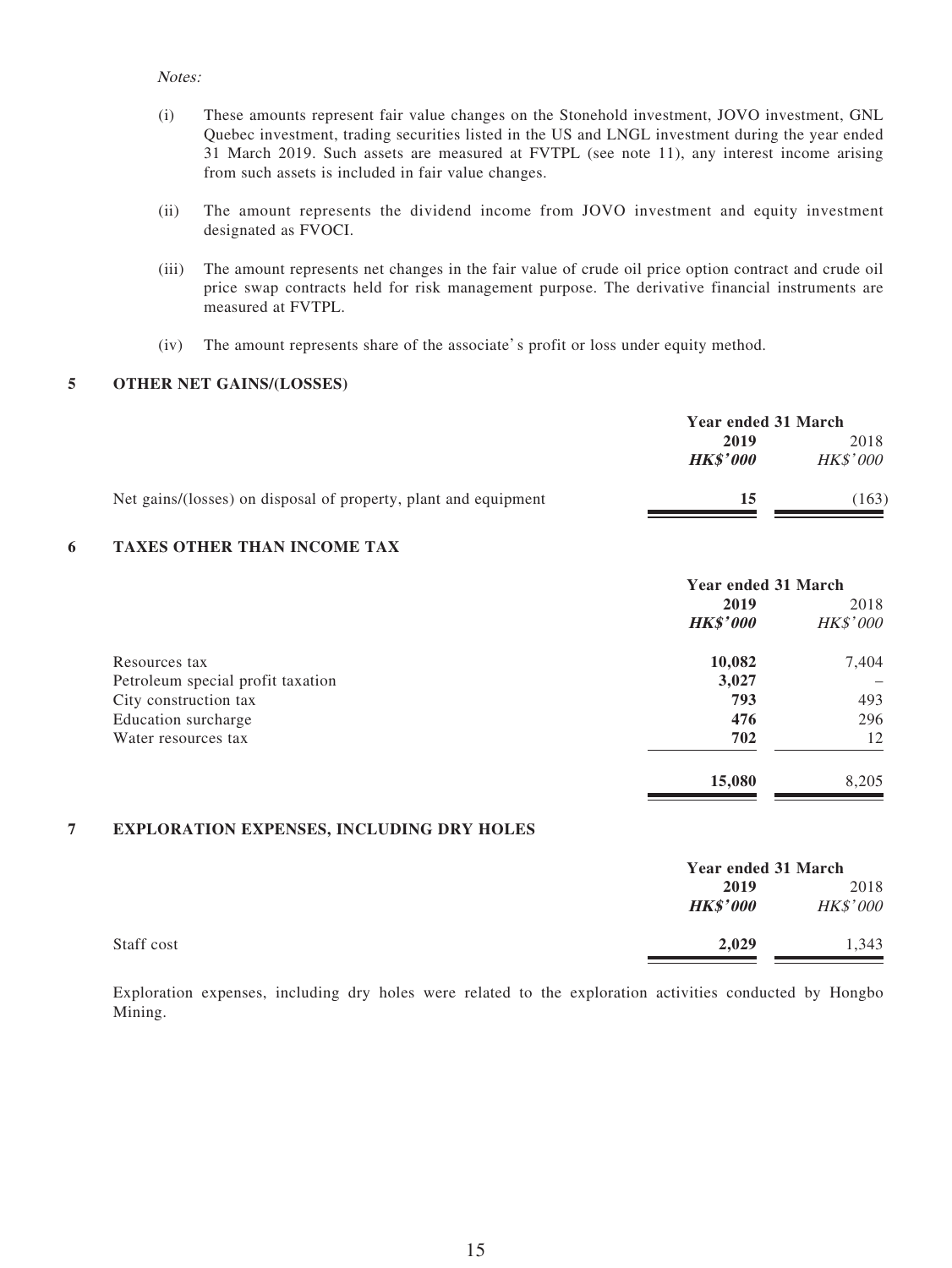#### **8 NET FINANCE (COSTS)/INCOME**

|                                                                    | <b>Year ended 31 March</b> |                 |
|--------------------------------------------------------------------|----------------------------|-----------------|
|                                                                    | 2019                       | 2018            |
|                                                                    | <b>HK\$'000</b>            | <b>HK\$'000</b> |
| Interest income                                                    | 31,347                     | 4,306           |
| Net gain on bank financing products                                | 1,494                      | 446             |
| Changes in fair value on the derivative component of               |                            |                 |
| convertible note (note 15)                                         | 2,093                      | 1,110           |
| Gain on modification of terms of convertible bond                  |                            | 131             |
| Interest on bank and other borrowings                              |                            | (1,886)         |
| Interest on convertible bond and convertible note (note 14 and 15) | (17,786)                   | (18,932)        |
| Redemption of convertible note <i>(note 15)</i>                    | (131, 550)                 |                 |
| Accretion expenses                                                 | (2, 425)                   | (2,092)         |
| Foreign exchange (loss)/gain, net                                  | (1,660)                    | 18,344          |
| Others                                                             | (50)                       | (133)           |
|                                                                    | (118, 537)                 | 1.294           |

#### **9 INCOME TAX IN THE CONSOLIDATED STATEMENT OF PROFIT OR LOSS**

#### **(a) Taxation in the consolidated statement of profit or loss represents:**

|                                                   | Year ended 31 March |                 |
|---------------------------------------------------|---------------------|-----------------|
|                                                   | 2019                | 2018            |
|                                                   | <b>HK\$'000</b>     | <b>HK\$'000</b> |
| Deferred tax                                      |                     |                 |
| Origination and reversal of temporary differences | 8.103               | 9,830           |

#### **(b) Reconciliation between tax expense and accounting profit at applicable tax rate:**

|                                                               | <b>Year ended 31 March</b> |          |  |
|---------------------------------------------------------------|----------------------------|----------|--|
|                                                               | 2019                       | 2018     |  |
|                                                               | <b>HK\$'000</b>            | HK\$'000 |  |
| Profit before taxation                                        | 35,482                     | 24,323   |  |
| Notional tax on profit before taxation, calculated            |                            |          |  |
| at the rates applicable to profits in the countries concerned | 2,297                      | 1,818    |  |
| Effect of non-taxable income                                  | (3,098)                    | (2, 449) |  |
| Effect of non-deductible expenses                             | 7,610                      | 7,233    |  |
| Effect of unrecognised tax losses                             | 8,588                      | 5,182    |  |
| Use of unrecognised tax losses                                | (7,294)                    | (1, 954) |  |
| Actual tax expense                                            | 8,103                      | 9,830    |  |

Pursuant to the rules and regulations of Bermuda and the British Virgin Islands (the "BVI" ), the Company and its subsidiaries are not subject to any income tax in Bermuda and the BVI.

Hongbo Mining and other PRC incorporated subsidiaries of the Company are subject to PRC enterprise income tax at the statutory rate of 25%.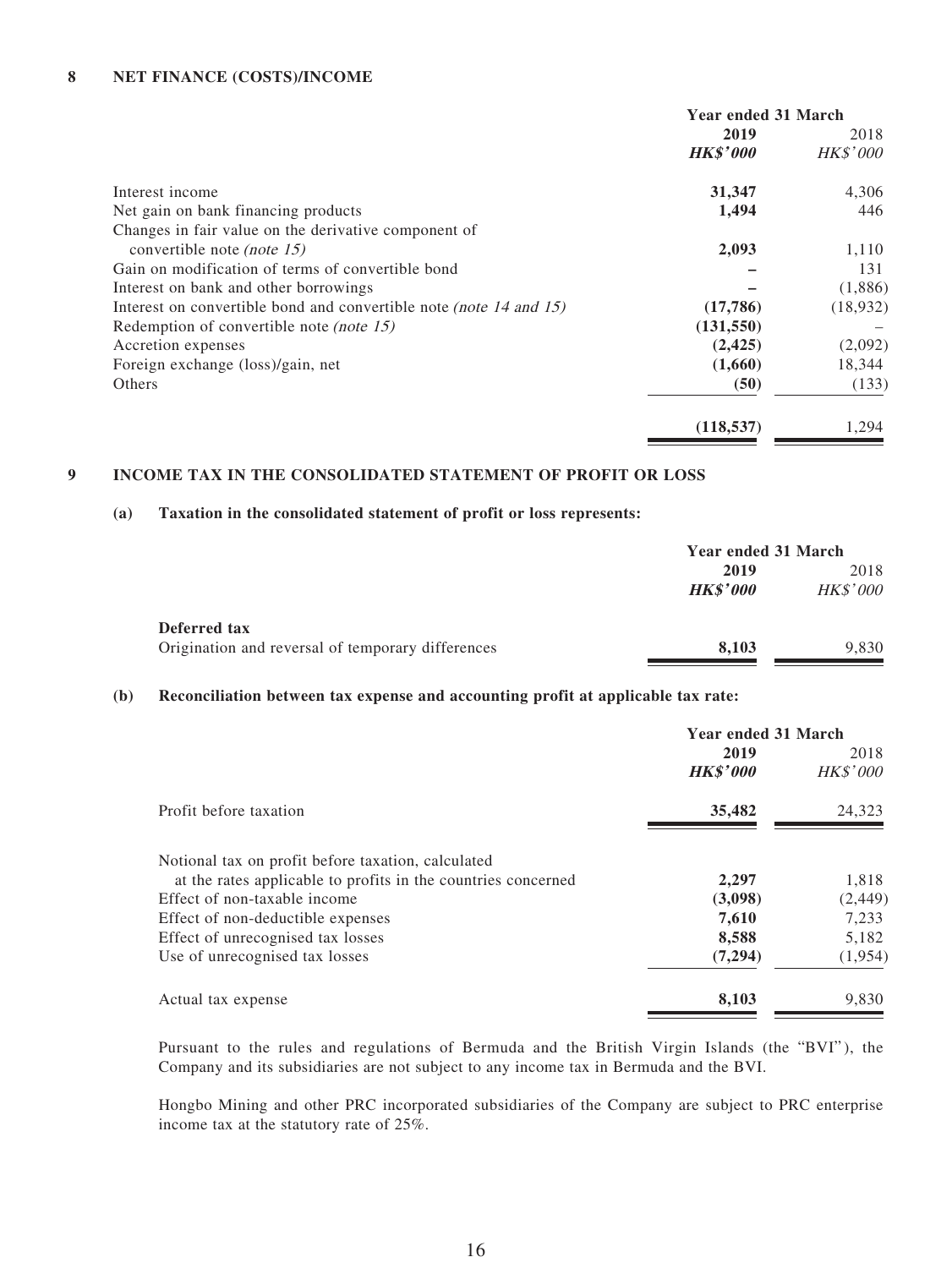Certain Hong Kong incorporated subsidiaries of the Company are subject to Hong Kong Profits Tax which is calculated at 16.5% of the estimated assessable profits.

No provisions for Hong Kong profits tax and PRC enterprise income tax have been made as the Company and its subsidiaries do not have any estimated assessable income arising in Hong Kong or the PRC for both the current and prior year.

#### **10 EARNINGS PER SHARE**

#### **(a) Basic earnings per share**

The calculation of basic earnings per share is based on the profit attributable to ordinary equity shareholders of the Company of HK\$27,379,000 (2018: HK\$14,493,000) and the weighted average of 6,268,569,000 ordinary shares (2018: 3,598,754,000 shares) in issue during the year, calculated as follows:

#### **(i) Weighted average number of ordinary shares**

|                                                                 | <b>Year ended 31 March</b> |           |  |
|-----------------------------------------------------------------|----------------------------|-----------|--|
|                                                                 | 2019                       | 2018      |  |
|                                                                 | '000'                      | '000      |  |
| Issued ordinary shares at 1 April                               | 6,094,404                  | 1,616,741 |  |
| Effect of conversion of preferred shares (note $16(b)(iii)$ )   |                            | 1,360,976 |  |
| Effect of conversion of convertible bond (note $14(c)$ and (e)) | 202,763                    | 177,572   |  |
| Effect of issue of ordinary shares (note $16(b)(iv)$ )          |                            | 443,465   |  |
| Effect of shares repurchased (note $16(b)(v)$ )                 | (28, 598)                  |           |  |
| Weighted average number of ordinary shares at 31 March          | 6,268,569                  | 3,598,754 |  |

#### **(b) Diluted earnings per share**

The calculation of diluted earnings per share for the year ended 31 March 2019 is based on the profit attributable to ordinary equity shareholders of the Company of HK\$32,748,000 (2018: HK\$14,493,000) and the weighted average number of ordinary shares of 7,506,766,000 (2018: 4,935,277,000 shares) shares, calculated as follows:

#### **(i) Profit attributable to ordinary equity shareholders of the Company (diluted)**

|                                                                                                                | <b>Year ended 31 March</b> |                         |  |
|----------------------------------------------------------------------------------------------------------------|----------------------------|-------------------------|--|
|                                                                                                                | 2019<br><b>HK\$'000</b>    | 2018<br><b>HK\$'000</b> |  |
| Profit attributable to ordinary equity shareholders<br>After tax effect of effective interest on the liability | 27,379                     | 14,493                  |  |
| component of convertible bond                                                                                  | 5,369                      |                         |  |
| Profit attributable to ordinary equity shareholders (diluted)                                                  | 32,748                     | 14,493                  |  |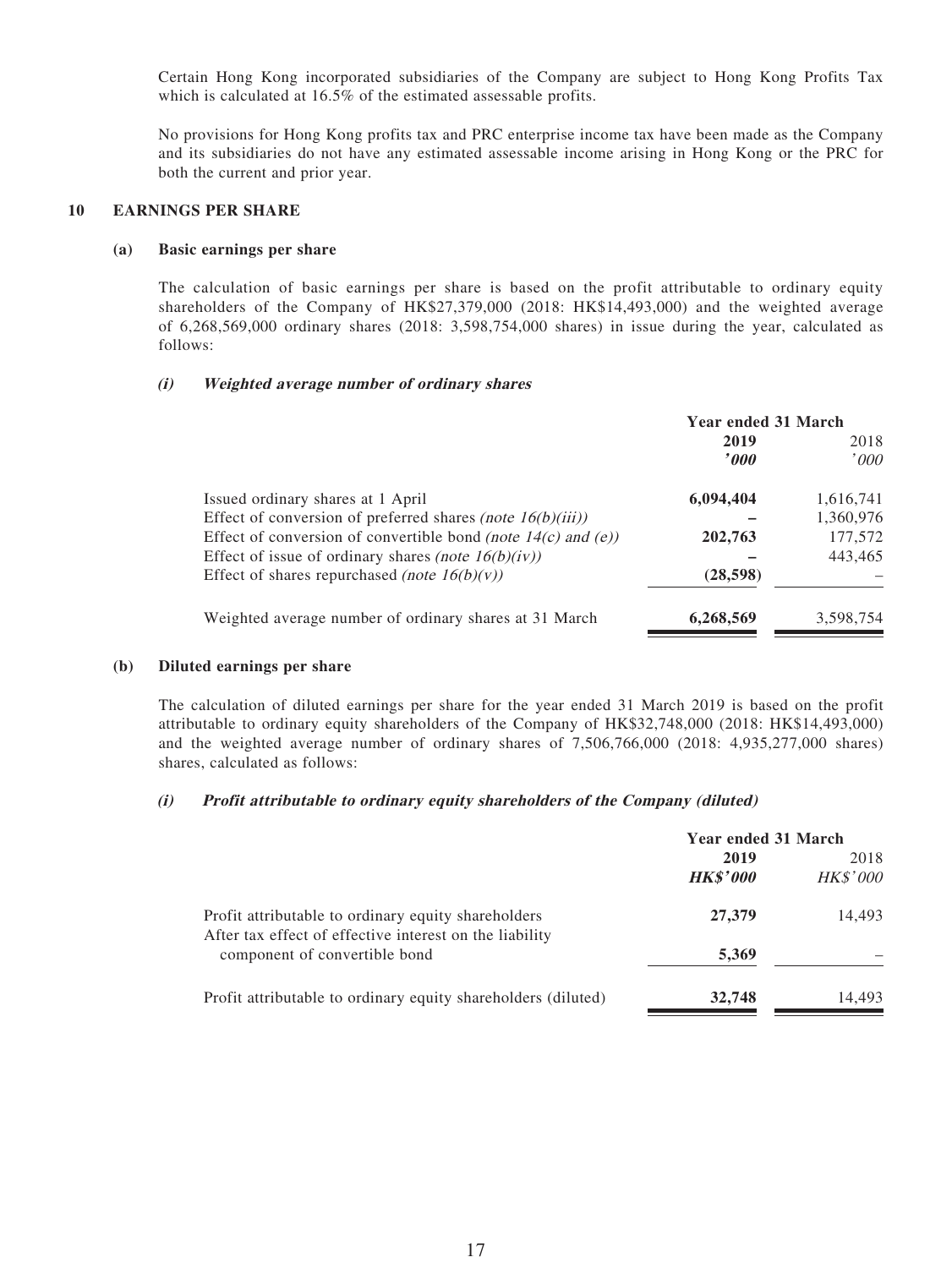#### **(ii) Weighted average number of ordinary shares (diluted)**

|                                                                                                        | Year ended 31 March |           |  |
|--------------------------------------------------------------------------------------------------------|---------------------|-----------|--|
|                                                                                                        | 2019                | 2018      |  |
|                                                                                                        | '000                | '000      |  |
| Weighted average number of ordinary shares at 31 March<br>Effect of deemed conversion of the Company's | 6,268,569           | 3,598,754 |  |
| preferred shares for nil consideration (note $16(b)$ )                                                 |                     | 1,336,523 |  |
| Effect of conversion of ordinary shares for                                                            |                     |           |  |
| convertible bond <i>(note 14)</i>                                                                      | 1,238,197           |           |  |
| Weighted average number of ordinary shares (diluted)                                                   |                     |           |  |
| at 31 March                                                                                            | 7,506,766           | 4.935.277 |  |
|                                                                                                        |                     |           |  |

#### **11 FINANCIAL ASSETS AT FAIR VALUE THROUGH PROFIT OR LOSS**

| At                   | At              |
|----------------------|-----------------|
| <b>31 March 2019</b> | 31 March 2018   |
| <b>HK\$'000</b>      | <b>HK\$'000</b> |
|                      |                 |
| 1,510,062            | 1,389,206       |
| 138,154              | 129,152         |
| 45,921               | 32,019          |
| 142,739              |                 |
| 1,836,876            | 1,550,377       |
|                      |                 |
| 8,689                | 11,451          |
| 9,354                | 15,064          |
| 18,043               | 26,515          |
|                      |                 |

#### Notes:

(a) On 14 August 2017 (local time in Houston, Texas, the U.S.), the Company and Think Excel Investments Limited ( "Think Excel" ), a wholly-owned subsidiary of the Company, entered into a credit agreement (the "Credit Agreement") with Stonehold Energy Corporation ("Stonehold"), pursuant to which, the Company and Think Excel have conditionally agreed to grant a Term Loan to Stonehold (the "Stonehold investment" ) for the purpose of financing the acquisition of certain oil and gas related assets (the "Target Assets") and the subsequent operations of such assets by Stonehold. On the same date Stonehold entered into an acquisition agreement (the "Acquisition Agreement" ) with Stonegate Production Company, LLC (the "Stonegate" ), pursuant to which, Stonegate has conditionally agreed to sell and Stonehold has conditionally agreed to purchase the Target Assets. All Target Assets are oil and gas assets owned by Stonegate as a non-operator.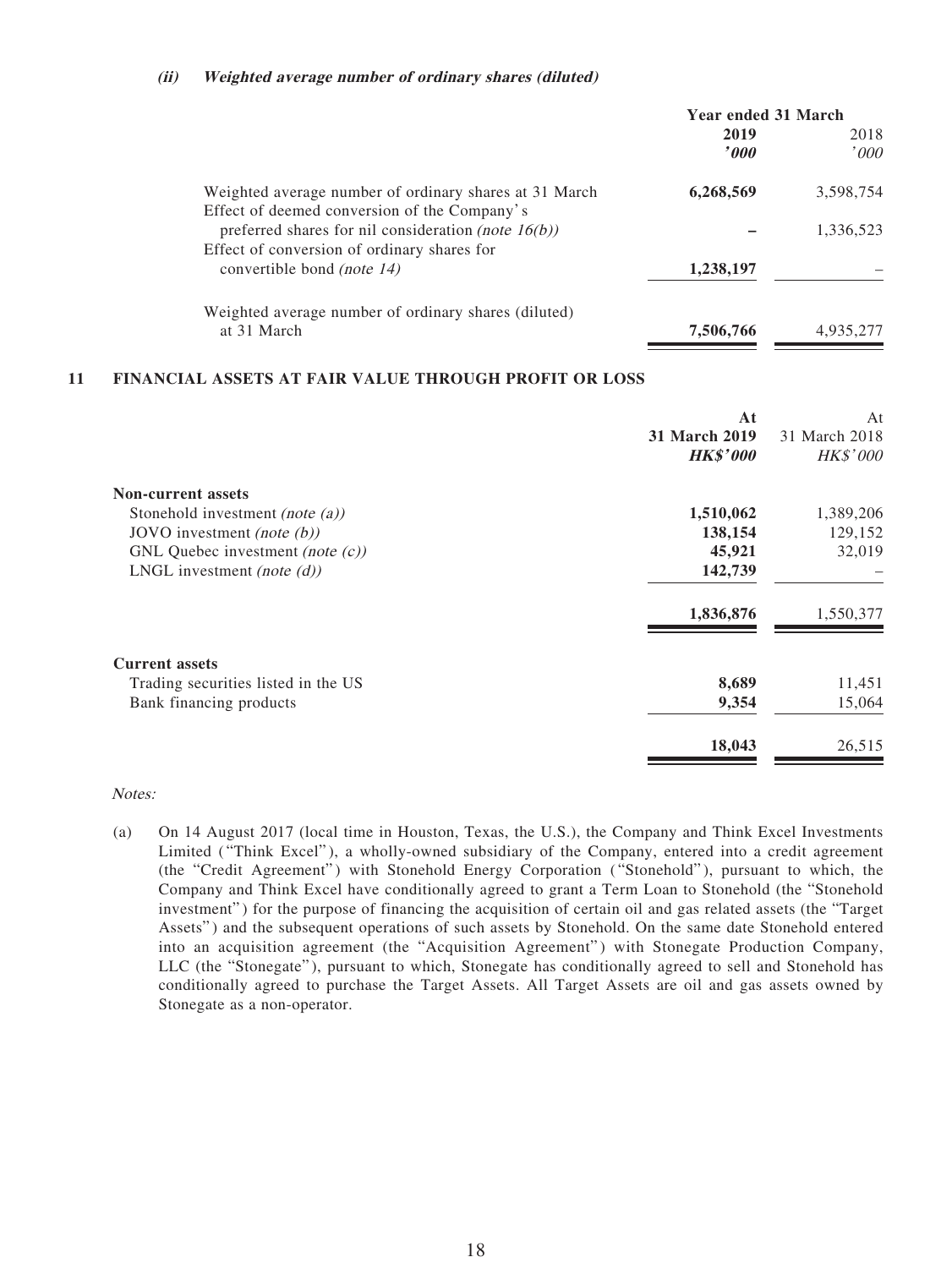By the end of current reporting period, the total payment of the Stonehold investment with an amount of US\$170.0 million (equivalent to approximately HK\$1,330.1 million) has been released to Stonehold. Under the Credit agreement, the Company and Think Excel are entitled to interest on the principal amount of the Stonehold investment at a rate of 8% per annum (after the making of or the allocation of any applicable withholding tax). The Company and Think Excel are also entitled to additional interest at an amount equal to 92.5% of the remainder cash proceeds received or recovered by Stonehold in respect of any disposal of the Target Assets after deducting outstanding principals and interests pursuant to the Credit Agreement, as well as after deducting any fees, costs and expenses reasonably incurred by Stonehold with respect to such disposal, if applicable, be distributed to the Company and Think Excel, as additional interest to the Stonehold investment. The maturity date of the Stonehold investment is 10 years after the initial payment of the Stonehold investment.

Stonehold holds the unconventional shale oil and gas assets in the Eagle Ford core region in the U.S.

(b) On 14 July 2017, Valuevale Investment Limited ("Valuevale"), a wholly-owned subsidiary of the Company, entered into a subscription agreement with Jiangxi Jovo Energy Company Limited ("JOVO"), pursuant to which Valuevale has conditionally agreed to subscribe for, and JOVO has conditionally agreed to allot and issue, shares of JOVO at a consideration of RMB100 million (equivalent to approximately HK\$115.2 million). The completion of the Subscription took place on 28 July 2017.

JOVO is a limited liability company incorporated in the PRC which engages in clean energy businesses, including importing, processing and sale of LNG and LPG.

(c) On 30 November 2017, Golden Libra Investment Limited ( "Golden Libra" ), a wholly-owned subsidiary of the Company, entered into an agreement of purchase and sale with an investment fund for purchasing its interests in LNG Quebec Limited Partnership (the "GNL Quebec" ) at the purchase price of US\$3.15 million (equivalent to approximately HK\$24,633,000). The completion of the acquisition took place on 7 February 2018.

On 26 July 2018, Golden Libra invested another US\$1 million (equivalent to approximately HK\$7,800,000) in GNL Quebec to support ongoing development.

GNL Quebec, through its wholly-owned subsidiary GNL Quebec Inc., is developing a state-of-the-art and low-carbon-emission LNG exporting terminal with a maximum nameplate liquefaction capacity of up to eleven million tons per annum.

(d) On 2 June 2018, the Company entered into a subscription agreement with Liquefied Natural Gas Limited ( "LNGL" ), which is listed in Australia, pursuant to which the Company has agreed to subscribe for, and LNGL has agreed to issue, 56,444,500 ordinary shares of LNGL at an aggregate subscription price of A\$28.2 million (equivalent to approximately HK\$166.8 million). Upon completion of the subscription, the Company held 9.9% of the equity interests in LNGL and became the second largest shareholder of LNGL. The completion of the subscription took place on 13 June 2018.

LNGL owns and operates a fully permitted greenfield LNG export terminal, the Magnolia LNG project, in Louisiana of the U.S., with planned capacity of 8 mmtpa or greater and recognized as one of the most viable LNG projects in the U.S.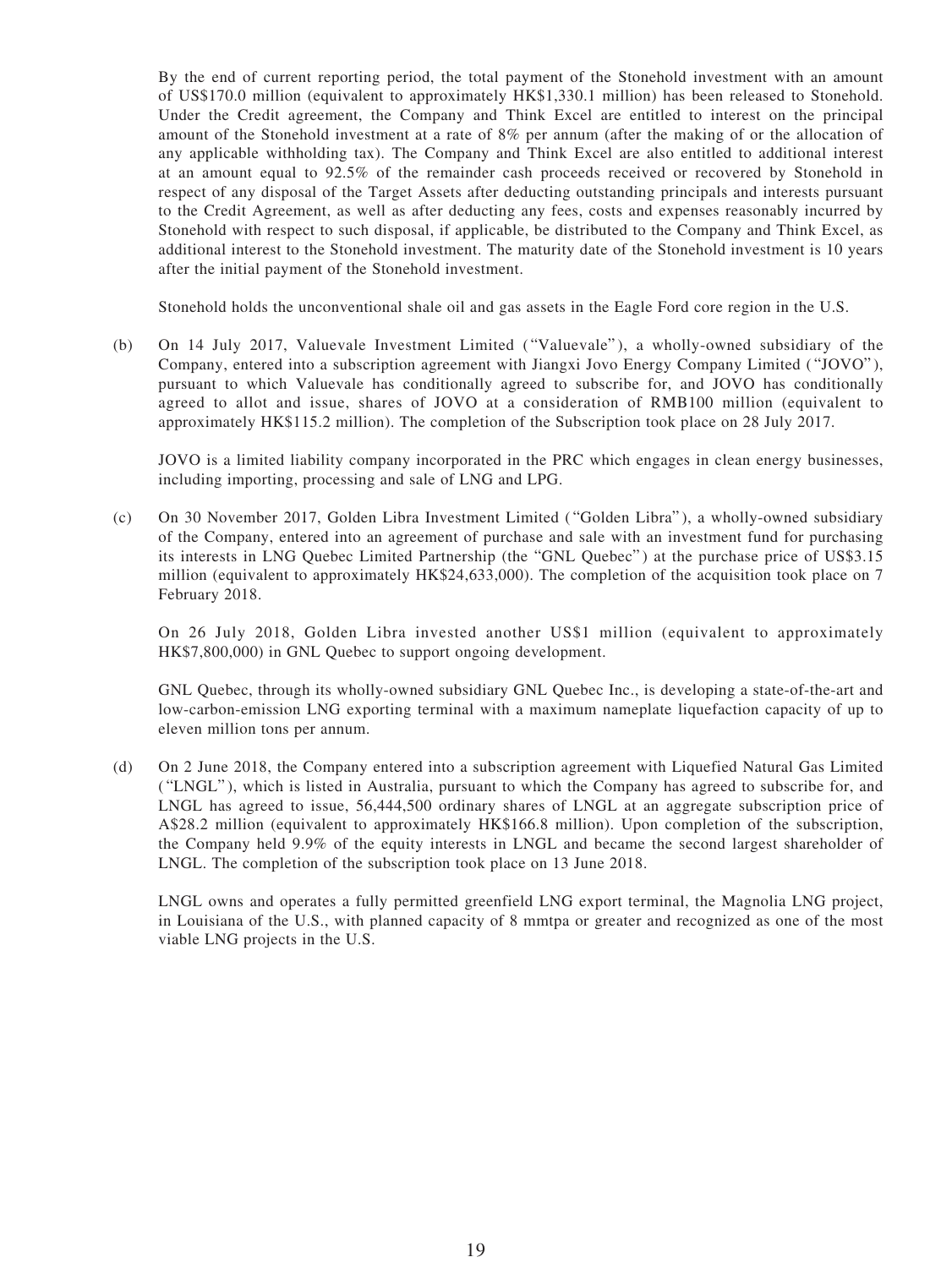#### **12 TRADE AND OTHER RECEIVABLES**

|                                                                                                                                                                              | At<br>31 March 2019<br><b>HK\$'000</b> | At<br>31 March 2018<br>HK\$'000 |
|------------------------------------------------------------------------------------------------------------------------------------------------------------------------------|----------------------------------------|---------------------------------|
| Within 1 month<br>1 to 6 months                                                                                                                                              | 24,344<br>21,954                       | 18,647<br>26,173                |
| Trade receivables                                                                                                                                                            | 46,298                                 | 44,820                          |
| Other receivables<br>Prepayment to suppliers<br>Dividends receivable from financial instruments measured at FVTPL<br>Deposit for derivative financial instruments investment | 10,900<br>17,698<br>2,990              | 50,510<br>16,202<br>15,692      |
|                                                                                                                                                                              | 77,886                                 | 127,224                         |

As at 31 March 2018 and 2019, trade receivables relate to an independent customer that without any historical default record with Hongbo Mining. Based on past experience, current condition and management's view of economic condition over the expected lives of the trade receivables, management believes that there is not any possible default events over the expected lives of the trade receivables, so no loss allowance is necessary in respect of these balances.

#### **13 TRADE AND OTHER PAYABLES**

|                                     | At                   | At              |
|-------------------------------------|----------------------|-----------------|
|                                     | <b>31 March 2019</b> | 31 March 2018   |
|                                     | <b>HK\$'000</b>      | <b>HK\$'000</b> |
| Within 1 year                       | 45,604               | 71,422          |
| Over 1 year but within 2 years      | 24,654               | 26,944          |
| Over 2 years but within 3 years     | 9,738                | 2,314           |
| Over 3 years                        | 7,901                | 20,014          |
| Trade payables                      | 87,897               | 120,694         |
| Taxes other than income tax payable | 15,568               | 12,542          |
| Guarantee deposit                   | 40,803               | 43,682          |
| Payable due to Yanchang             | 63,792               | 83,767          |
| Interest payable                    | 9,973                | 11,084          |
| Others                              | 8,481                | 12,961          |
|                                     | 226,514              | 284,730         |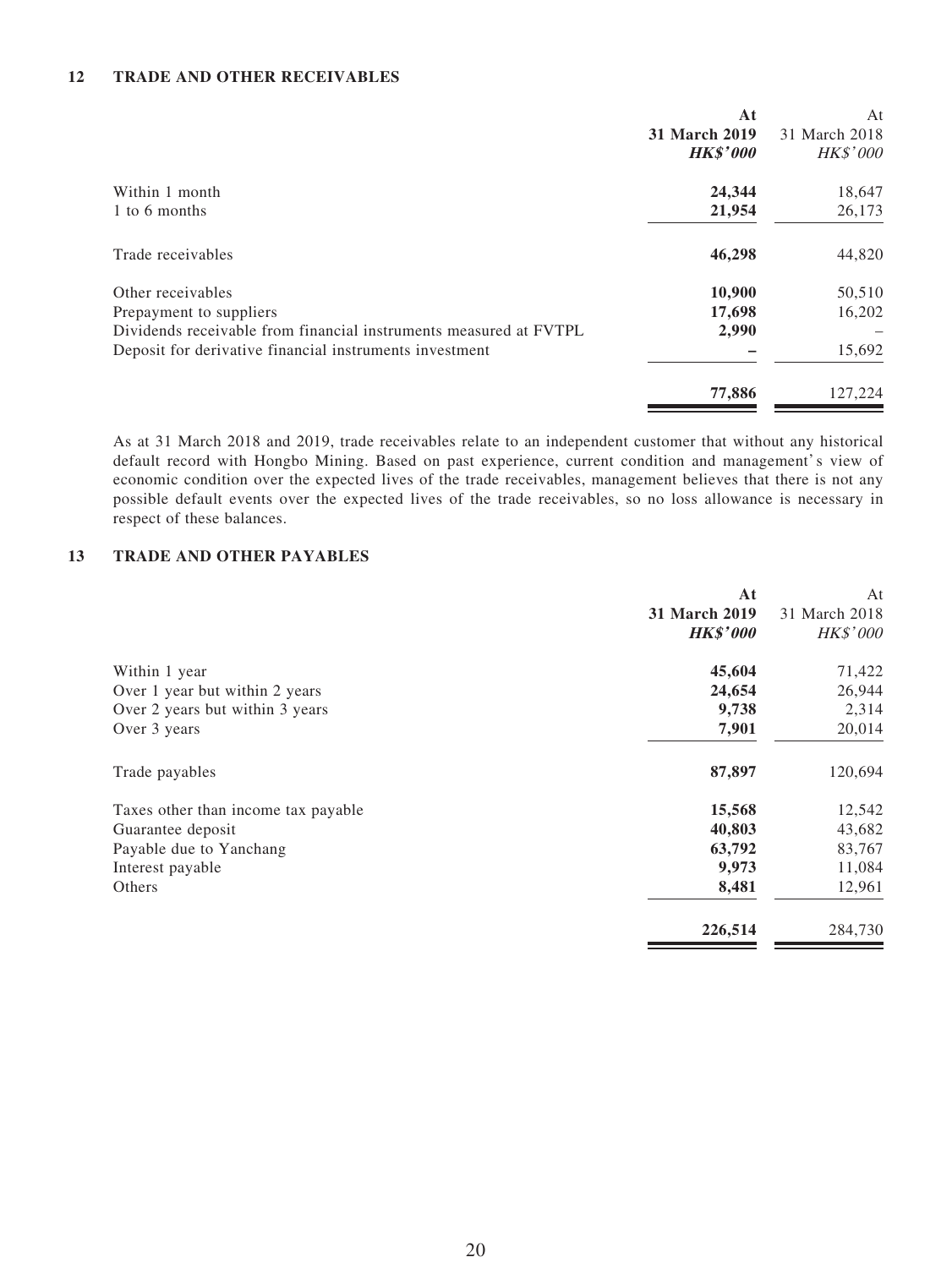#### **14 CONVERTIBLE BOND**

| Liability       | <b>Equity</b>   |                 |
|-----------------|-----------------|-----------------|
| component       | component       | <b>Total</b>    |
| <b>HK\$'000</b> | <b>HK\$'000</b> | <b>HK\$'000</b> |
| 116,541         | 133,092         | 249,633         |
| 6,250           |                 | 6,250           |
| (1,082)         |                 | (1,082)         |
| (31,720)        | 31,589          | (131)           |
| (22, 841)       | (25,695)        | (48, 536)       |
| 67,148          | 138,986         | 206,134         |
| 6,430           |                 | 6,430           |
| (834)           |                 | (834)           |
| (27,091)        | (52, 867)       | (79, 958)       |
| 45,653          | 86,119          | 131,772         |
|                 |                 |                 |

Notes:

(a) As at 29 July 2016, the convertible bonds originally had total nominal value of HK\$120,000,000 and interest at  $1\%$  per annum which were payable half year in arrears. The convertible bonds were convertible into the Company's ordinary shares at a conversion price of HK\$0.0672 per share at any time before 30 April 2018.

The convertible bonds have been accounted for as compound financial instruments containing an equity component and a liability component. The liability component was initially measured at fair value of HK\$114,208,000 at discount rate of 4.12% per annum and carried at amortised cost.

(b) On 15 August 2017, the Company entered into a deed of amendment with Titan Gas, one holder of the convertible bond, to further extend the maturity date of the convertible bond with nominal value of HK\$96,832,526 from 30 April 2018 to 30 April 2022, and to remove certain adjustment events to the conversion price.

The modification resulted in the extinguishment of the financial liability of the convertible bond and the recognition of new financial liability and equity component. The fair value of the new financial liability regarding the convertible bond revised portion immediately following the modification was approximately HK\$63,421,000. The fair value of the liability component was determined by discounted cash flows over the remaining terms of the convertible bonds at an effective interest rate of 10.88% per annum.

- (c) On 25 September 2017, Tanisca Investments Limited, another holder of the convertible bond, exercised the conversion rights to convert all the convertible bond held with the nominal value of HK\$23,167,474 into 344,754,077 ordinary shares.
- (d) On 22 August 2018, Titan Gas transferred parts of the convertible bonds to three entities with the nominal value of HK\$16,832,526.
- (e) On 18 October 2018 and 17 December 2018, convertible bond holders exercised the conversion rights to convert their convertible bond with the nominal value of HK\$18,432,526 and HK\$18,400,000, into 274,293,540 and 273,809,523 ordinary shares respectively. At 31 March 2019, the remaining convertible bond with nominal value of HK\$60,000,000 was solely held by Titan Gas.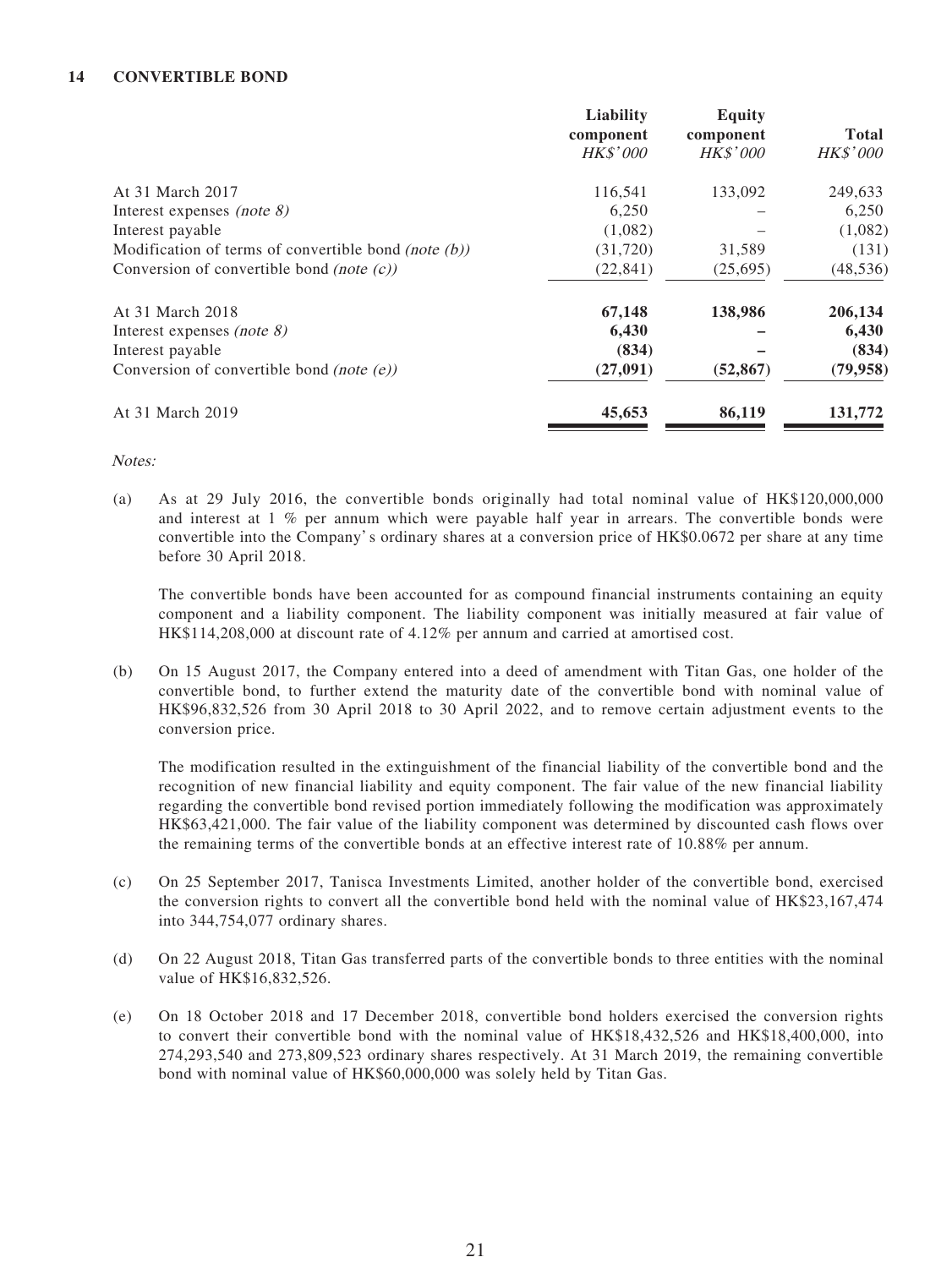#### **15 CONVERTIBLE NOTE**

|                                                | Liability<br>component<br><b>HK\$'000</b> | <b>Derivative</b><br>component<br><i>HK\$'000</i> | <b>Equity</b><br>component<br><i>HK\$'000</i> | <b>Total</b><br><i>HK\$'000</i> |
|------------------------------------------------|-------------------------------------------|---------------------------------------------------|-----------------------------------------------|---------------------------------|
| At 1 April 2017                                | 219,412                                   | 3,203                                             | 34,583                                        | 257,198                         |
| Interest expenses <i>(note 8)</i>              | 12,682                                    |                                                   |                                               | 12,682                          |
| Fair value changes on the derivative component |                                           |                                                   |                                               |                                 |
| (note 8)                                       |                                           | (1,110)                                           |                                               | (1,110)                         |
| At 31 March 2018                               | 232,094                                   | 2,093                                             | 34,583                                        | 268,770                         |
| Interest expenses (note $\delta$ )             | 11,356                                    |                                                   |                                               | 11,356                          |
| Fair value changes on the derivative component |                                           |                                                   |                                               |                                 |
| (note 8)                                       |                                           | (2,093)                                           |                                               | (2,093)                         |
| The redemption of convertible note             | (243, 450)                                |                                                   | (34, 583)                                     | (278, 033)                      |
| At 31 March 2019                               |                                           |                                                   |                                               |                                 |

On 29 July 2016, the Company issued the convertible note with an aggregate principal amount of HK\$250,000,000. According to the terms of the convertible note, no interest shall be payable on the entire principal amount and the maturity date is the third anniversary of the Completion Date, i.e. 29 July 2019. The holder of the convertible note ("CN holder") has the right to convert the convertible note into the Company's 373,357,228 ordinary shares at a conversion price of HK\$0.6696 per share. During the period starting from the first day of the 31st month following 29 July 2016, the CN holder has the right to request the Company to redeem the convertible note by paying the CN holder a redemption premium of HK\$125,000,000 as well as the principal amount of HK\$250,000,000.

On 4 February 2019, the Company redeemed all of the outstanding convertible note at the amount of HK\$375,000,000 after receiving the redemption notice from CN Holder (the "Redemption" ). As the result, the finance cost amounting to HK\$131,500,000 was recognised due to the Redemption. Following the Redemption, the convertible note has been cancelled and the Company has been discharged from all of its obligations under and in respect of the convertible note.

#### **16 CAPITAL, RESERVES AND DIVIDENDS**

#### **(a) Dividends**

There is no dividend declared attributable to the year ended 31 March 2019 (2018: Nil).

There is no dividends payable to owners of the Company attributable to previous financial year, approved and paid during the year ended 31 March 2019 (2018: Nil).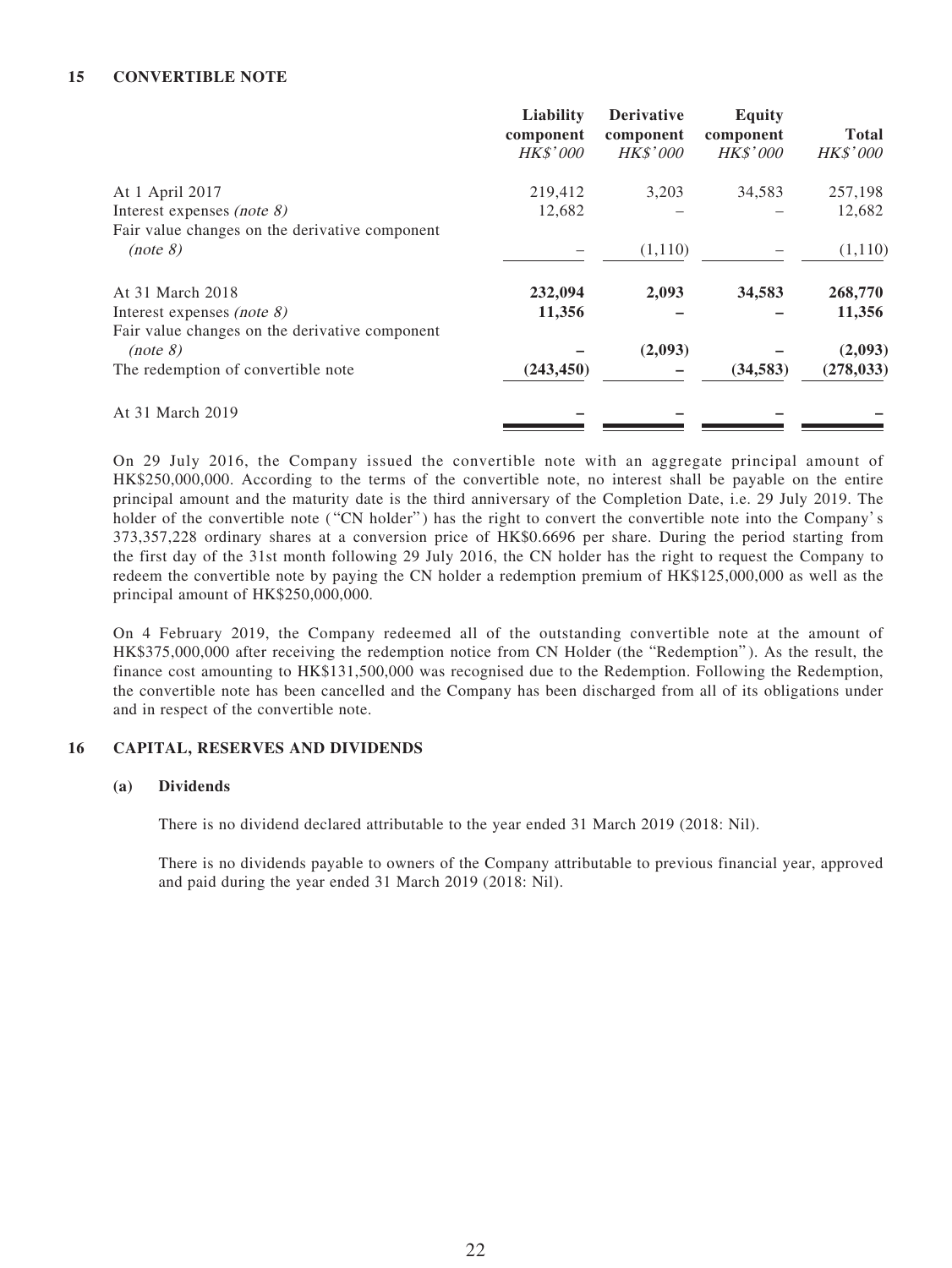#### **(b) Share capital**

|                                                      |                                    | Preferred shares<br><b>Ordinary shares</b> |                                              |                                     |                                    | <b>Total</b>                               |  |
|------------------------------------------------------|------------------------------------|--------------------------------------------|----------------------------------------------|-------------------------------------|------------------------------------|--------------------------------------------|--|
|                                                      | <b>Number</b><br>of shares<br>'000 | <b>Nominal</b><br>value<br><b>HK\$'000</b> | <b>Number</b><br>of shares<br>$^{\prime}000$ | <b>Nominal</b><br>value<br>HK\$'000 | <b>Number</b><br>of shares<br>'000 | <b>Nominal</b><br>value<br><b>HK\$'000</b> |  |
| Shares of HK\$0.01 each<br>Authorised:               |                                    |                                            |                                              |                                     |                                    |                                            |  |
| At 1 April 2017                                      | 8,000,000                          | 80,000                                     | 5,000,000                                    | 50,000                              | 13,000,000                         | 130,000                                    |  |
| Increase in authorised shares (note $(i)$ )          | 3,000,000                          | 30,000                                     |                                              |                                     | 3,000,000                          | 30,000                                     |  |
| At 31 March 2018 and 31 March 2019                   | 11,000,000                         | 110,000                                    | 5,000,000                                    | 50,000                              | 16,000,000                         | 160,000                                    |  |
| Issued, paid or payable:                             |                                    |                                            |                                              |                                     |                                    |                                            |  |
| At 1 April 2017                                      | 1,616,741                          | 16,167                                     | 2,747,909                                    | 27,479                              | 4,364,650                          | 43,646                                     |  |
| Conversion of convertible bond (note $14(c)$ )       | 344,754                            | 3,448                                      |                                              |                                     | 344,754                            | 3,448                                      |  |
| Adjustment of unpaid preferred shares<br>(note (ii)) |                                    |                                            | (100,000)                                    | (1,000)                             | (100,000)                          | (1,000)                                    |  |
| Conversion of preferred shares (note (iii))          | 2,647,909                          | 26,479                                     | (2,647,909)                                  | (26, 479)                           |                                    |                                            |  |
| Issue of ordinary shares (note $(iv)$ )              | 1,485,000                          | 14,850                                     |                                              |                                     | 1,485,000                          | 14,850                                     |  |
| At 31 March 2018                                     | 6,094,404                          | 60,944                                     |                                              |                                     | 6,094,404                          | 60,944                                     |  |
| Conversion of convertible bond (note $14(e)$ )       | 548,103                            | 5,481                                      |                                              |                                     | 548,103                            | 5,481                                      |  |
| Purchase of own shares (note $(v)$ )                 | (46,600)                           | (466)                                      |                                              |                                     | (46,600)                           | (466)                                      |  |
| At 31 March 2019                                     | 6,595,907                          | 65,959                                     |                                              |                                     | 6,595,907                          | 65,959                                     |  |

Notes:

- (i) Pursuant to a special resolution passed on 11 January 2018, the authorised share capital of the Company was increased from HK\$130,000,000 to HK\$160,000,000 by the creation of 3,000,000,000 ordinary shares of HK\$0.01 each.
- (ii) At the Completion Date, the Company issued 1,269,414,575 ordinary shares at a subscription price of HK\$0.6696 per share for cash and 2,747,909,199 preferred shares at a subscription price of HK\$0.6696 per share. The total cash consideration for the subscription is HK\$2,690,000,000, of which HK\$2,626,388,000 have been received during the year ended 31 March 2018. The remaining consideration receivables of HK\$63,612,000 related to 100,000,000 unpaid preferred shares was due from Aquarius Growth Investment Limited ("Aquarius"). Mr. Wang Jingbo is the director of Aquarius and holds a 9% equity interest in Aquarius. On 28 September 2017, the board of directors approved the cancellation and forfeiture of relevant 100,000,000 unpaid preferred shares and reversed the above receivable due from Aquarius.
- (iii) During the year ended 31 March 2018, total number of 2,647,909,199 preferred shares have been converted into 2,647,909,199 ordinary shares of the Company.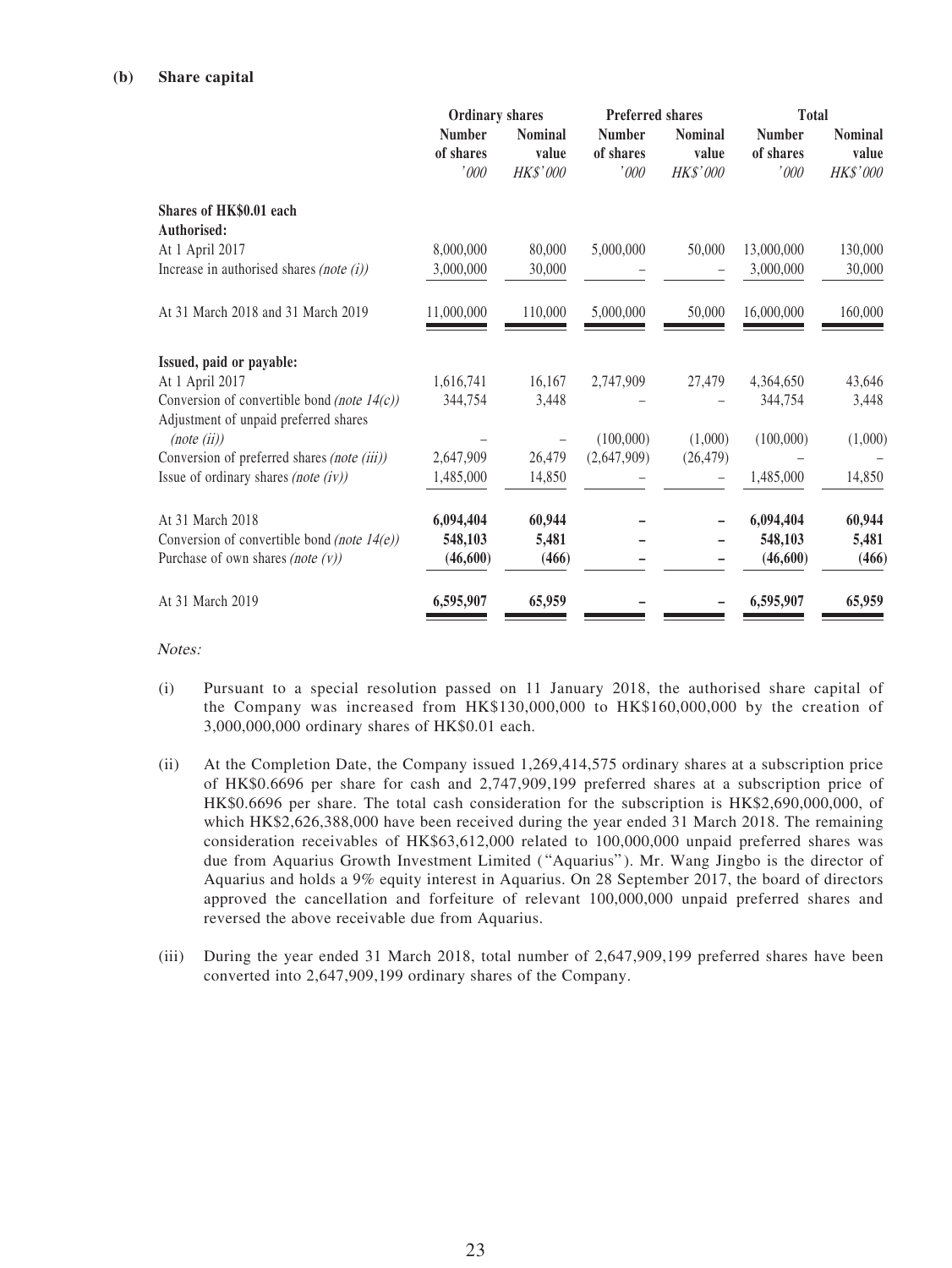- (iv) On 22 January 2018, the Company issued a total of 1,485,000,000 ordinary shares at an aggregate subscription price of HK\$1,485 million for cash.
- (v) During the year ended 31 March 2019, the Company repurchased its own shares on the Stock Exchange as follows:

| Month/year  | <b>Number</b><br>of shares<br>repurchased | <b>Highest</b><br>price paid<br>per share<br>HK\$ | Lowest<br>price paid<br>per share<br><b>HK\$</b> | Aggregate<br>price paid<br><b>HK\$'000</b> |
|-------------|-------------------------------------------|---------------------------------------------------|--------------------------------------------------|--------------------------------------------|
| July 2018   | 42,024,000                                | 1.25                                              | 1.03                                             | 49,414                                     |
| August 2018 | 4,576,000                                 | 1.25                                              | 1.20                                             | 5,594                                      |
|             | 46,600,000                                |                                                   |                                                  | 55,008                                     |

All the repurchased shares were cancelled by the Company upon such repurchase and, accordingly, the issued share capital of the Company was reduced by the nominal value of these shares. The premium payable on the repurchase was charged against the share premium account.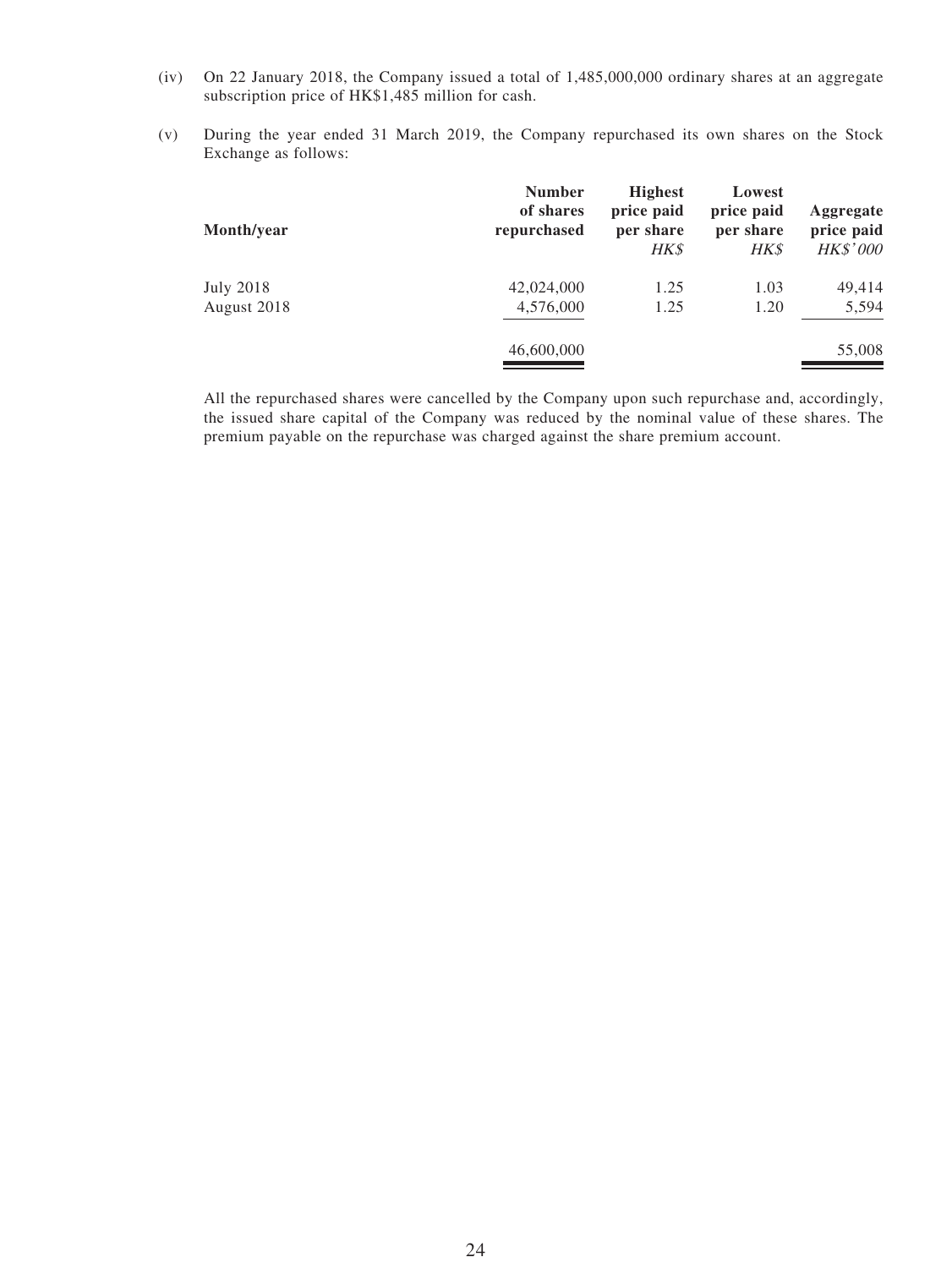### **BUSINESS REVIEW**

### **The principal activities of the Company and its subsidiaries**

The Company is an investment holding company and its principal activity is global energy assets investment and management. The principal activities of its subsidiaries and invested portfolios consist of upstream oil and gas business, LNG liquefaction and exporting, LNG importing, processing and sales, and LNG logistics services, as well as related energy investment fund management.

### **Summary of key investment portfolios**

### **1. Investment in upstream crude oil assets**

The Company had made an acquisition of an upstream crude oil asset in 2016 at favorable costs and completed the investment in another upstream shale oil project in 2017. Benefiting from the operation improvement and recovering of oil prices, the net present value of the oilfield assets increased significantly.

### 1.1 Hongbo Mining Investment

Hongbo Mining, one of the upstream portfolios, is the Company's wholly-owned subsidiary and is engaged in exploration, development, production and sale of crude oil in China. The Company completed the acquisition of Hongbo Mining in July 2016 at the consideration of RMB558.88 million (equivalent to approximately HK\$652 million).

Under the exploration and production cooperation contract entered into between Hongbo Mining and Yanchang, Yanchang (as the mineral right owner) and Hongbo Mining (as the operator) cooperate to explore for crude oil in Block 212 and Block 378 which together cover a region of 591 km<sup>2</sup> in Inner Mongolia; and Hongbo Mining and Yanchang are entitled to 80% and 20% of the sale proceeds (net of any sales related taxes), respectively. Block 212 had obtained from the Ministry of Land and Resources of the People's Republic of China a 15-year valid production permit covering Unit 2, Unit 19 and other areas in May 2017. Besides, Block 212 and Block 378 are entitled to exploration permit which are renewable for a term of two years after expiration. The current exploration permit in respect of Block 212 expired on 5 March 2019 with the new exploration permit being applied and processed by the Ministry of Natural Resources of the People's Republic of China, and the current exploration permit in respect of Block 378 will expire on 9 November 2019.

Starting from FY2017, the upstream oil industry experienced a substantial business cyclical upturn. Oil price experienced a significant recovery during the first three quarters of 2018, with Brent average priced at US\$71.06/bbl and surpassing US\$76/ bbl in early October and reaching levels that had not been seen since 2014. The price was not stable throughout FY2018, which quickly reversed in the fourth quarter of 2018 but edged back up in early 2019 with average price of US\$63/bbl for the first quarter of 2019. In view of the optimistic oil price trend at the beginning of 2018, Hongbo Mining drilled 13 wells as planned during FY2018 (including 3 wells drilled from the end of March 2018), among which, 12 wells had been completed and had achieved the anticipated target formations with a success rate of 100%, and the remaining 1 was pending for completion.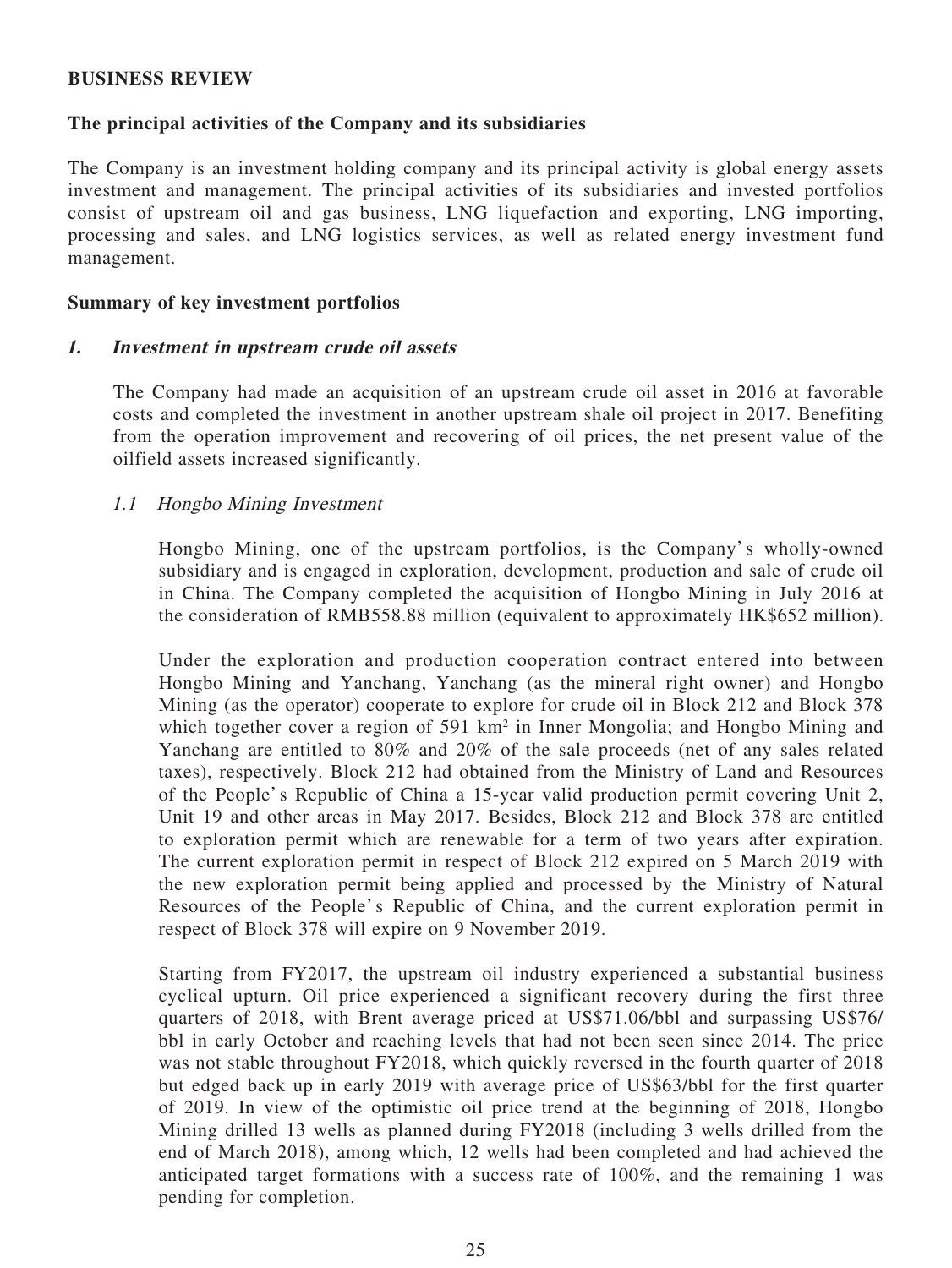As a result, in FY2018, Hongbo Mining's oil production volume increased by approximately 6.8% to approximately 387,513 barrels; gross and net oil sales volume increased by approximately 9.3% to approximately 390,479 barrels and 312,384 barrels, respectively, and gross revenue (equals to the net revenue from sale of crude oil plus the share of 20% crude oil attributable to Yanchang) and net revenue from sales of crude oil increased by approximately 36.2% to approximately HK\$210.0 million and HK\$168.0 million, respectively, as compared with FY2017.

The average unit production cost decreased by HK\$11 per barrel, or approximately 4.4%, from approximately HK\$252 per barrel (equivalent to US\$32.3 per barrel) in FY2017 to approximately HK\$241 per barrel (equivalent to US\$30.7 per barrel) in FY2018 due to continuous cost control and performance improvement. Besides, as the industry recovers, normally the cost of various operation services will also increase. Accordingly, the average unit production cost before depreciation and amortization increased by HK\$10 per barrel, or approximately 9.7%, from HK\$103 per barrel (equivalent to US\$13.1 per barrel) in FY2017 to HK\$113 per barrel (equivalent to US\$14.4 per barrel) in FY2018.

The following table provides a recap of Hongbo Mining's key operational metrics and product prices for the periods indicated.

|                                                      | <b>Year ended 31 March</b> |       |  |
|------------------------------------------------------|----------------------------|-------|--|
|                                                      | 2019                       | 2018  |  |
| Average daily gross production volume (barrels)      | 1,076                      | 1,007 |  |
| Average daily gross sales volume <i>(barrels)</i>    | 1,085                      | 993   |  |
| Average unit production cost before depreciation and |                            |       |  |
| amortisation (HK\$ per barrel)                       | 113                        | 103   |  |
| Average unit production cost (HK\$ per barrel)       | 241                        | 252   |  |
| Average unit selling price (HK\$ per barrel)         | 518                        | 432   |  |

The summary of Hongbo Mining's exploration and development expenditures incurred is as follows:

|                                                       | <b>Summary of expenditures incurred</b><br>for the year ended 31 March |        |                                      |        |  |
|-------------------------------------------------------|------------------------------------------------------------------------|--------|--------------------------------------|--------|--|
|                                                       | 2019<br><b>Number</b><br>Cost<br>(HK\$'000)                            |        | 2018<br>Number<br>Cost<br>(HK\$'000) |        |  |
| Wells drilled during the year<br>Oil producers (Note) | 13                                                                     | 61,104 | 22                                   | 87,092 |  |
| Total                                                 | 13                                                                     | 61,104 | 22                                   | 87,092 |  |
| <b>Fracturing workover</b>                            | 4                                                                      | 2,453  |                                      |        |  |
| Geological and geophysical costs                      |                                                                        | 2,029  |                                      | 1,343  |  |

Note: In FY2018, Hongbo Mining had successfully drilled 13 wells. As at 31 March 2019, 12 of them had been completed and the remaining 1 was pending for completion.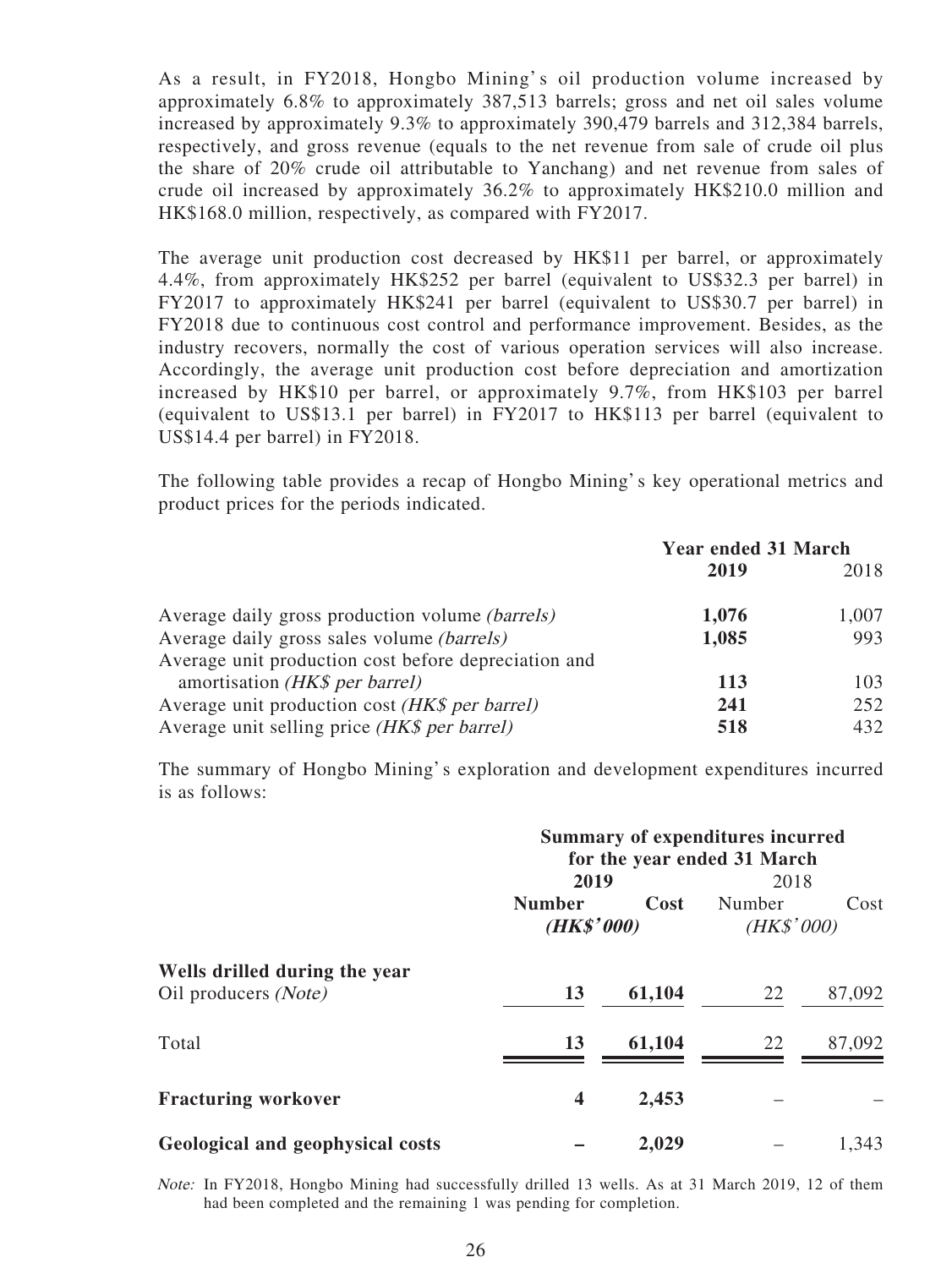Based on the reserves estimates as at 31 March 2019 as reviewed by independent technical consultants, the net 1P reserves of Hongbo Mining were 9.1 million barrels at stock tank conditions ("MMstb"), representing a slight decrease of 7.1% from the net 1P reserves as at 31 March 2018; the net 2P reserves were 15.3 MMstb, representing a slight decrease of 1.3% from the net 2P reserves as at 31 March 2018. This is due to the fact that Hongbo Mining had not drilled any exploration well during FY2018, and thus there is no new reserves discovered. However, the PDP portion of the 1P as at 31 March 2019 (5.6 MMstb) increased by 7.7% comparing to the PDP reserve as at 31 March 2018 (5.2MMstb), which is due to the outstanding results generated from developing old areas.

The below are the summary and review of the reserves and resources of Hongbo Mining as at 31 March 2019 and 31 March 2018, as conducted by the independent technical consultants, Gaffney, Cline & Associates ( "GCA" ):

|                                     | <b>As at 31 March 2019</b> |         | As at 31 March 2018 |            |  |
|-------------------------------------|----------------------------|---------|---------------------|------------|--|
|                                     | <b>Net</b><br>Gross        |         | Gross               | <b>Net</b> |  |
|                                     | (MMstb)                    | (MMstb) | (MMstb)             | (MMstb)    |  |
| Proved (1P)                         | 11.4                       | 9.1     | 12.3                | 9.8        |  |
| Proved + Probable $(2P)$            | 19.1                       | 15.3    | 19.4                | 15.5       |  |
| $Proved + Probable + Possible (3P)$ | 23.7                       | 18.9    | 26.6                | 21.3       |  |
| Contingent resources (1C)           | 2.1                        | 1.6     | 0.49                | 0.39       |  |
| Contingent resources (2C)           | 3.5                        | 2.8     | 0.71                | 0.57       |  |
| Contingent resources (3C)           | 5.6                        | 4.5     | 1.67                | 1.34       |  |
| Prospective resources               | 9.7                        | 7.76    | 9.7                 | 7.76       |  |

Note: The reserve estimates and the future net revenue have been prepared in accordance with generally accepted petroleum engineering and evaluation principles set forth in the Standards Pertaining to the Estimating and Auditing of Oil and Gas Reserves Information promulgated by the Society of Petroleum Engineers. Independent technical consultants used standard engineering and geosciences methods or a combination of methods, including performance analysis, volumetric analysis, and analogy, that it considered to be appropriate and necessary to classify, categorize, and estimate volumes in accordance with the 2007 PRMS (the Petroleum Resources Management System published by the Society of Petroleum Engineers, American Association of Petroleum Geologists, World Petroleum Council, and Society of Petroleum Evaluation Engineers in March 2007) definitions and guidelines. These reserve amounts are estimates only and should not be construed as exact quantities.

### 1.2 Stonehold Investment

The Company had widened its global footprint in the upstream oil sector by successfully completing the investment in Stonehold in September 2017.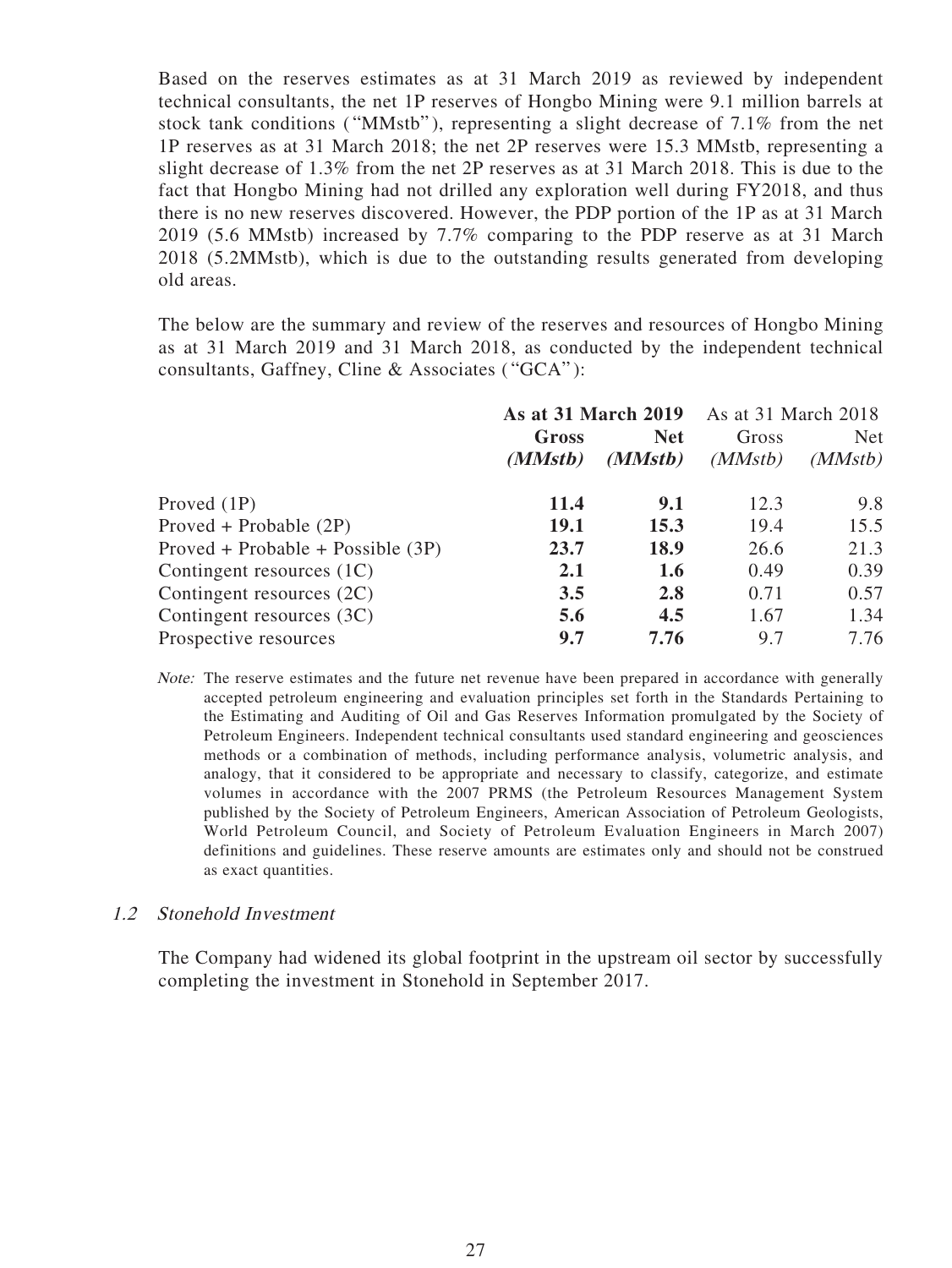Stonehold holds certain world-class unconventional shale oil and gas assets, covering approximately 23,754 gross acres (9,090 net acres) across Dimmit and La Salle counties in the Eagle Ford region of South Texas of the U.S.. The area of the target assets (the "Target Assets") is liquid-rich, and the majority of the reserves are crude oil and natural gas liquid. Based on the information provided by Stonehold, the Target Assets consist of 197 producing wells currently, and the total net production and revenue of the Target Assets for the 2018 were approximately 962,000 boe Note and US\$48.2 million, respectively.

On 14 August 2017 (local time in Houston, Texas, the U.S.), the Company and Think Excel Investments Limited ( "Think Excel" ), a wholly-owned subsidiary of the Company, entered into the credit agreement (the "Credit Agreement" ) with Stonehold, pursuant to which, the Company and Think Excel have conditionally agreed to grant the Term Loan to Stonehold for the purpose of financing the acquisition of the Target Assets and the subsequent operations of such assets by Stonehold. Stonehold is a company wholly owned and solely controlled by Breyer Capital L.L.C.. The principal amount of the Term Loan shall not exceed (i) the initial payment with an amount of US\$165.0 million (approximately HK\$1,291.1 million) on 26 September 2017; (ii) thereafter, US\$10 million (approximately HK\$78.3 million); and (iii) any guarantee payment made by the Company and Think Excel to Stonehold in respect of the senior debt to be obtained from commercial bank(s). The unpaid principal amount from time to time shall bear interest at the rate of 8% per annum (after the making of or the allocation of any applicable withholding tax), with an additional interest of an amount equal to 92.5% of the disposal proceeds received or recovered by Stonehold in respect of disposal of the Target Assets after deducting outstanding principals and interests as well as relevant fees and expenses. The Term Loan shall be payable to the Company and Think Excel in full on the maturity date, which falls 10 years after 26 September 2017.

On the same date of the Credit Agreement, Stonehold entered into an acquisition agreement (the "Acquisition Agreement") with Stonegate Production Company, LLC ( "Stonegate" ), pursuant to which, Stonegate has conditionally agreed to sell and Stonehold has conditionally agreed to purchase the Target Assets. All Target Assets are non-operated oil and gas assets of Stonegate (the "Stonegate Acquisition" ).

On 26 September 2017 (local time in Houston, Texas, the U.S.), the initial payment of the Term Loan with an amount of US\$165.0 million (approximately HK\$1,291.1 million) under the Credit Agreement was released to Stonehold and the acquisition of the Target Assets by Stonehold from Stonegate was consummated in accordance with the terms of the Acquisition Agreement, and a subsequent payment of the Term Loan with an amount of US\$5.0 million (approximately HK\$39.0 million) has been released to Stonehold on 22 November 2017.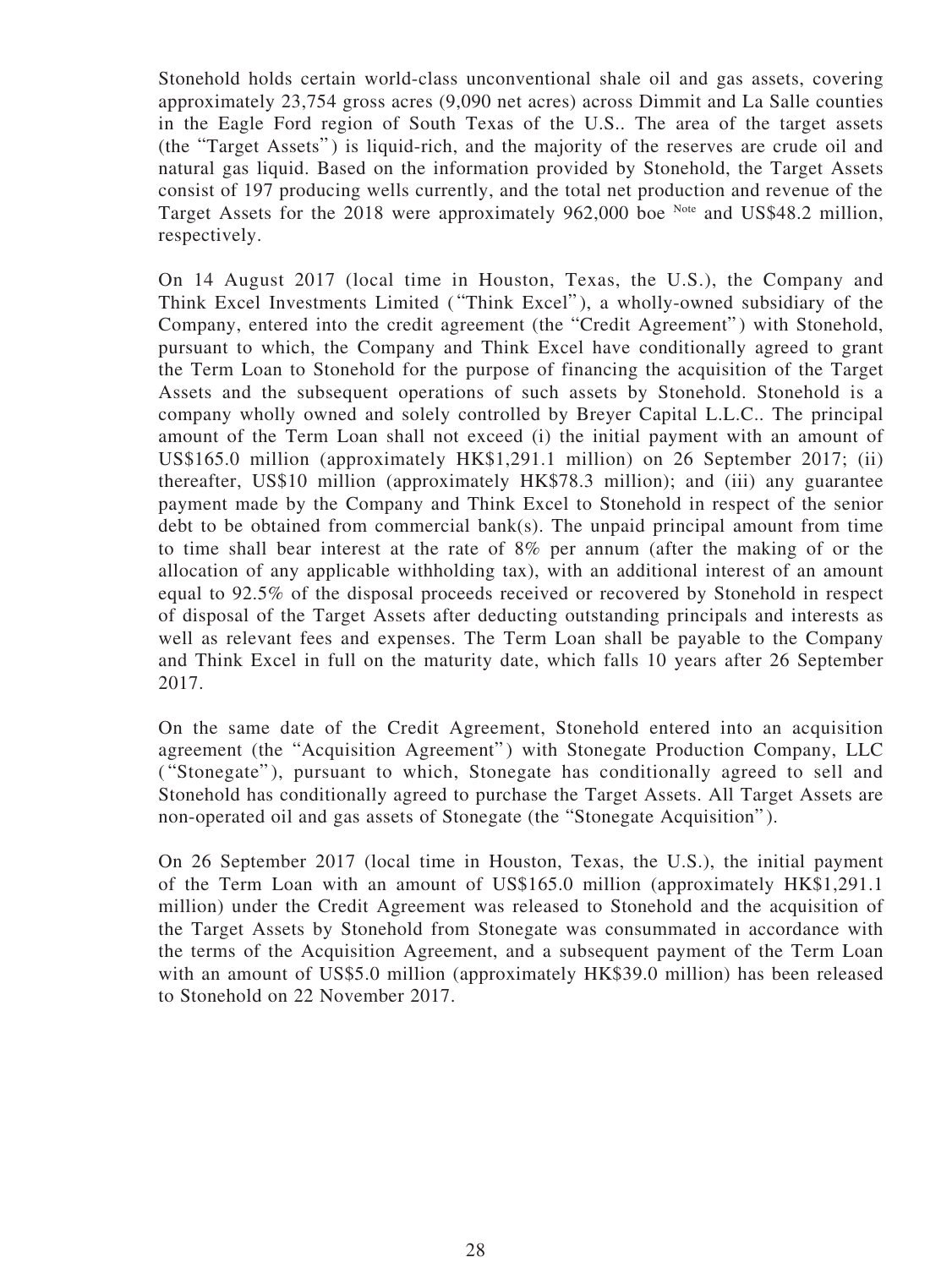During 2018, oil market has shown a very positive sign of recovery with global inventory dropped below 5-year average. With the demand getting close to 100mbbl/ day, the Company believes that the market has shifted into a balanced state with steadily growing price, which will create great value for upstream assets globally. Accordingly, Stonehold drilled more wells following the uprising oil price and effectively controlled the operation cost in order to turn more proved undeveloped ("PUD") reserves to proved developed producing ("PDP") reserves. Based on the information provided by Stonehold, efficient cost control has resulted in a cash cost, which includes all operating costs and general administrative expenses of below US\$15.9 per boe for the Target Assets.

The income generated from the Term Loan in the form of interest income has provided the Company with a stable and considerable revenue with an amount of US\$13.6 million in FY2018. In addition, the Company believes that any increase in the reserve and valuation of the Target Assets may increase the expected returns for the Shareholders upon disposal of the Target Assets by Stonehold in the future in an amount equivalent to 92.5% of any net disposal proceeds which will go to the Company under the Credit Agreement, and the corresponding estimated fair value gain as at 31 March 2019 is US\$9.1 million.

For details of the Term Loan and the Credit Agreement, please refer to the announcements of the Company dated 15 August 2017, 27 September 2017 and 28 February 2018, and the circular of the Company dated 29 September 2017 published on the website of The Stock Exchange of Hong Kong Limited (the "Stock Exchange" ) (http://www.hkexnews.hk/).

Note: The barrel of oil equivalent, an energy unit based on the level of energy released by one barrel of crude oil.

### **2. Investment regarding LNG business along the value chain**

To roll out the existing strategies, the Company, through its subsidiaries, has also made reasonable expansion of the business portfolio and business model in order to capture the market opportunities and dynamics.

Since FY2017, the Company had stepped into the LNG industry with a focus on Chinese domestic market with the strong belief that natural gas will be the most attractive energy sector in China. The natural gas market in China has grown continuously in 2018, and the annual consumption increased by 18.1% as compared to 2017. On the supply side, natural gas imports increased by 31.9% while domestic production increased 7.5% as compared to 2017. The Company will continuously search for investment opportunities in order to capture the opportunities brought by the growing Chinese natural gas market.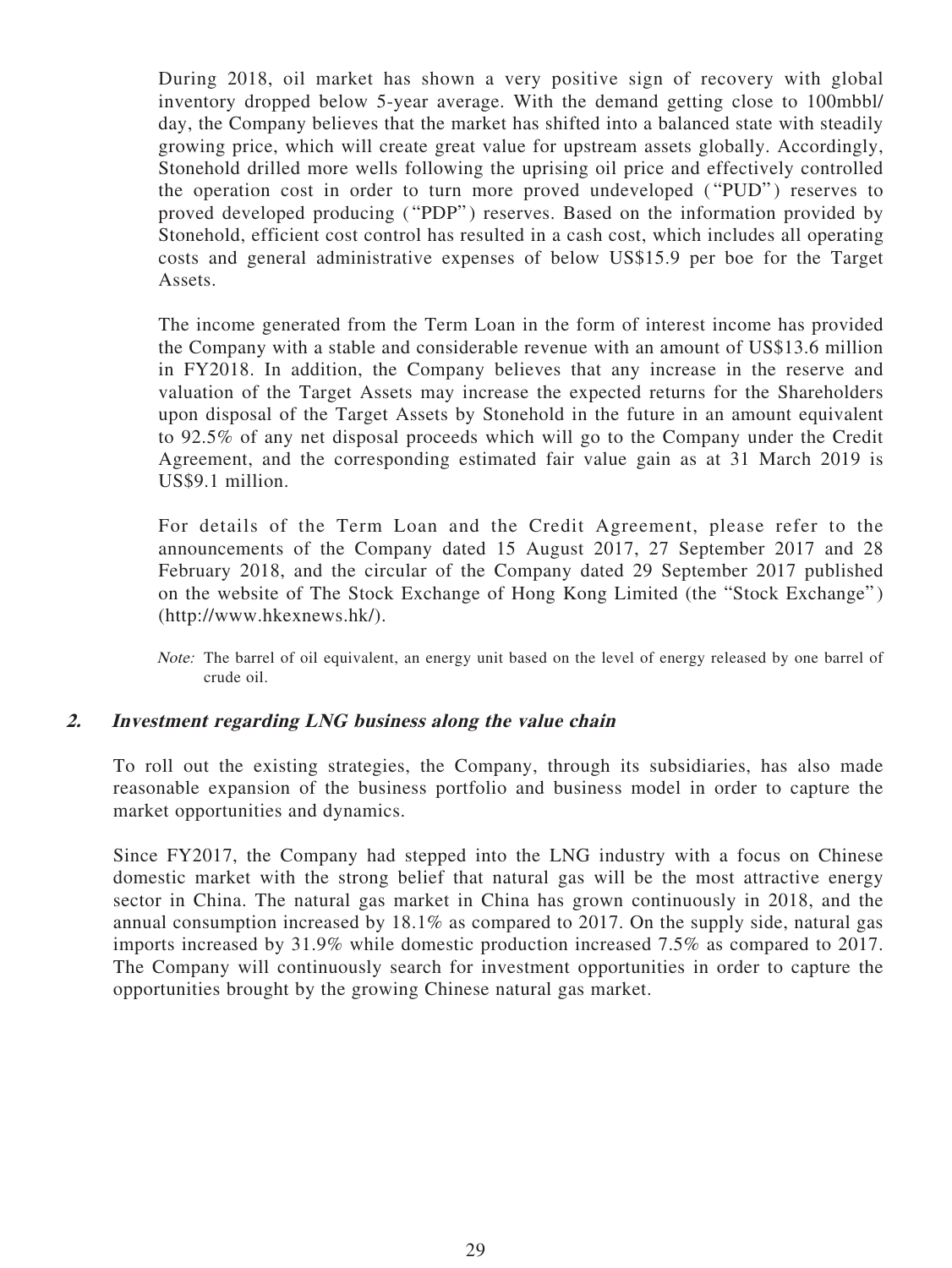# 2.1 JOVO Investment

On 28 July 2017, Valuevale Investment Limited, a wholly-owned subsidiary of the Company, completed the subscription of shares allotted and issued by 江西九豐能源 有限公司(Jiangxi Jovo Energy Company Limited\*) ( "JOVO" ), which is principally engaged in clean energy businesses, including importing, processing and sale of LNG and liquefied petroleum gas ( "LPG" ) in China, at the consideration of RMB100 million (equivalent to approximately HK\$115.2 million).

According to the information provided by JOVO, JOVO's operational performance remained robust in 2018, with its sales volume and revenue increased stably as compared to 2017. As for LNG imports, JOVO delivered more than 1 million tons to end-users which represents another big jump on a year-to-year basis. As the first non-state-owned LNG receiving terminal operator in China, JOVO has benefited from China's coal-to-gas conversion program and this trend is still continuing in the coming years. JOVO's LNG terminal has a nameplate capacity of 2 mmtpa and, through efficiency improvement, the terminal is steadily reaching its capacity. In the winter of 2018, LNG spot market JKM price dropped to the \$4-5/mmbtu range but the LNG price in China stayed at \$10/mmbtu above. Unlike other terminal operators who have been filled up with long term contracts, JOVO has excess capacity to capitalize this price dislocation opportunity.

In September 2018, JOVO filed application for its initial public offering (IPO) in China, which the Company believes will not only provide good returns for its shareholders, but also elevate the investment of the Company to a new level. JOVO plans to use proceeds from IPO to purchase two state-of-art mid-size LNG vessels. This will further expand its LNG business in terms of volume and coverage area, and will position JOVO in a very competitive place in a more flexible LNG trading world.

The Company strongly believes that JOVO's performance is in line with its expectation and the high demand of gas supply in China will keep JOVO growing at a fast speed. Also, being internationally recognized, JOVO is expanding its business to South East Asian region and trying to apply its successful business model over there.

# 2.2 GNL Quebec Investment

On 30 November 2017, the Company, through its subsidiary, entered into an agreement of purchase and sale with an investment fund for purchasing its interests in GNL Quebec at the purchase price of US\$3.15 million (equivalent to approximately HK\$24,633,000). On 26 July 2018, the Company made a subsequent investment of US\$1 million (equivalent to approximately HK\$7,800,000) to support the project's ongoing development. The Company holds minority interest in GNL Quebec.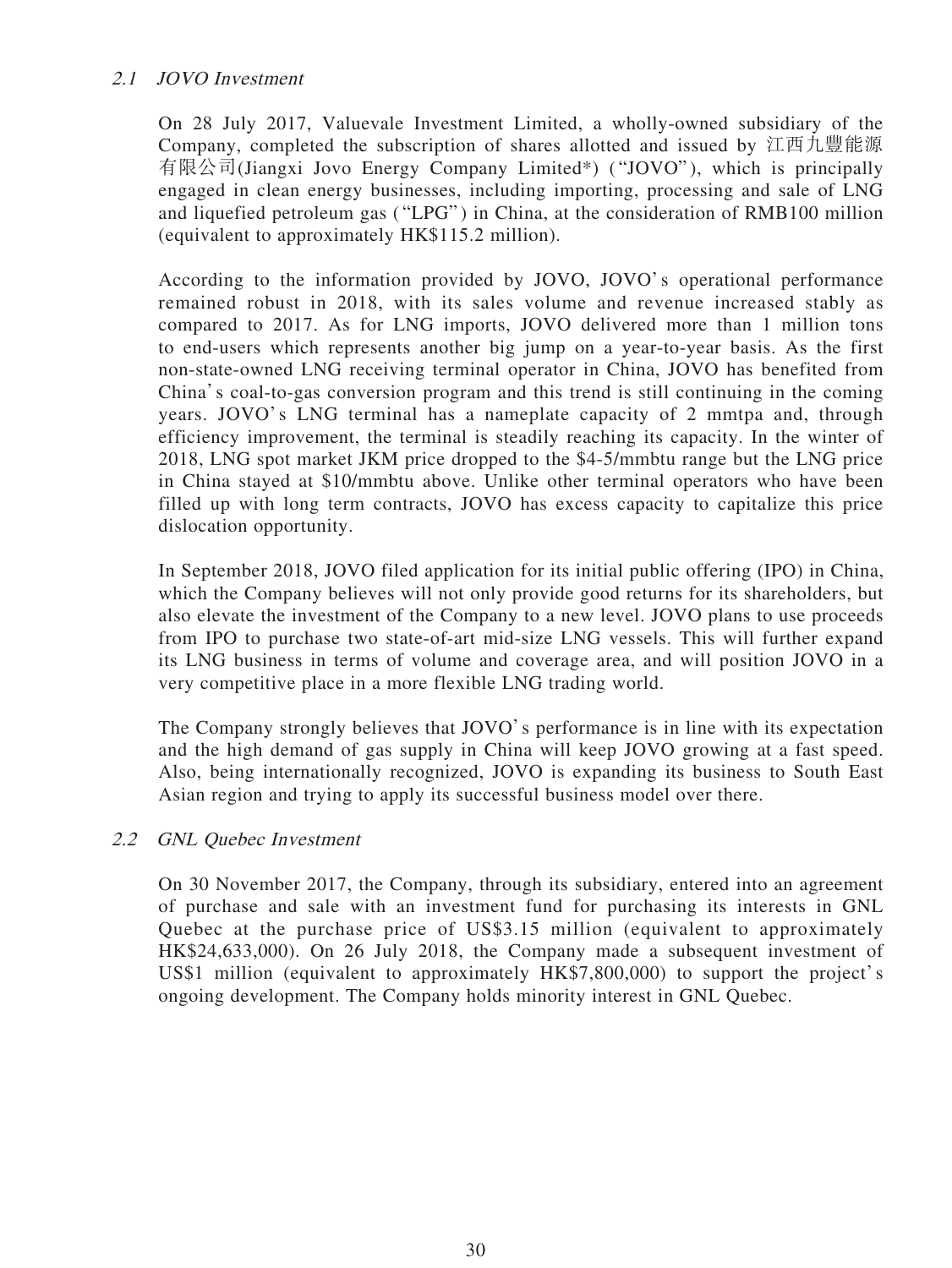According to the information provided by GNL Quebec, GNL Quebec, through its wholly-owned subsidiary, is developing a state-of-the-art and low-carbon-emission LNG exporting terminal (the "Terminal") project with a maximum nameplate liquefaction capacity of up to 11 million tons per annum, which is one of the largest Canadian LNG export terminals under development, and a 750-km natural gas pipeline (the "Pipeline") to connect the Terminal to TransCanada's Canadian Mainline in Eastern Ontario. The Terminal is designed to receive, liquefy and export up to 1.55 billion standard cubic feet of natural gas per day (equivalent to approximately 15.4 billion cubic meters per year) from gas supply sources in North America and is well-located to deliver cost-competitive LNG to Asia, Europe and South America, etc.

The project of the Terminal has continued to make positive progress on key milestones to increase momentum and advance towards FID. It has advanced its technical/ regulatory process, upstream gas supply sourcing and downstream LNG marketing engagement. The Pipeline project is also making key milestones towards the development of the Terminal project. The Company believes that, with the additional facilitation of Pipeline project, GNL Quebec will have a more competitive source of natural gas supply.

Construction of the Terminal and the Pipeline is expected to start in the first and third quarter of 2021, respectively.

### 2.3 LNGL Investment

On 13 June 2018, the Company, through its subsidiary, completed the subscription for 56,444,500 shares allotted and issued by LNGL, a company principally engaged in developing LNG export terminal projects in the U.S. and in Canada, at an aggregate subscription price of A\$28.2 million (equivalent to approximately HK\$166.8 million). Upon completion of the LNGL Investment, the Company held a 9.9% equity interest in LNGL and became its second largest shareholder. The LNGL Investment monies were principally used to support the ongoing downstream LNG offtake marketing efforts focusing on the Magnolia LNG project of LNGL and for general corporate purposes.

According to the information provided by LNGL, the Magnolia LNG project, located in Lake Charles of Louisiana, the U.S., with planned capacity of 8.8 mmpta, is recognized as one of the most viable greenfield LNG projects in the U.S.. The project has obtained all required permits and approvals from U.S. Federal Energy Regulatory Commission and U.S. Department of Energy. LNGL continued its emphasis on signing long-term offtake contracts for Magnolia LNG project while ensuring that its best-in-class project execution and delivery strategy is fully ready to meet customer needs arising in the LNG market. Most LNG industry participants are bullish on the prospects for execution of new long-term offtake agreements in 2019. Consistent with this thesis, active negotiations for Magnolia LNG capacity continue with focus on Asian and European customers.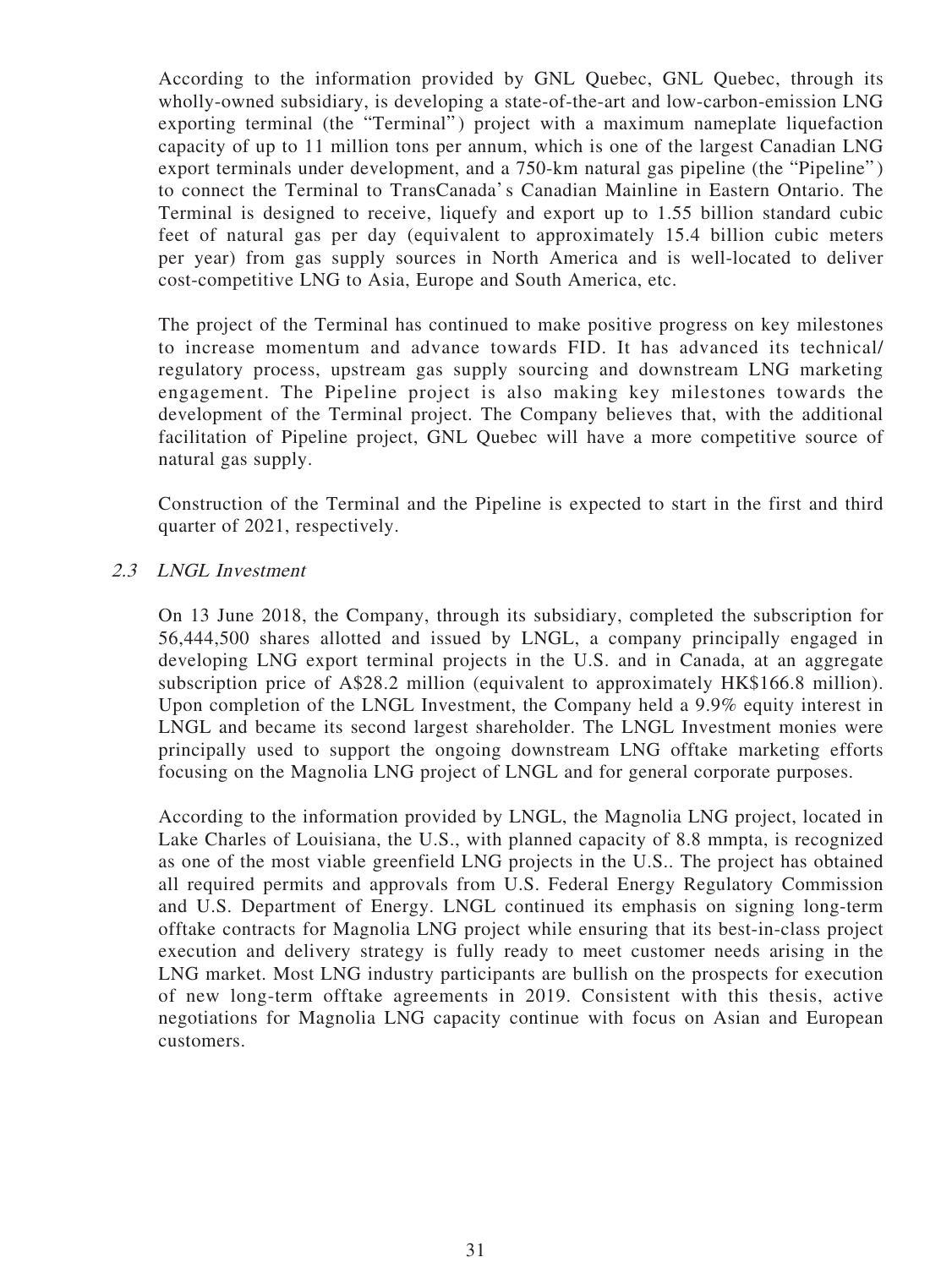On 31 December 2018, Magnolia LNG filed an application with the U.S. DOE Office of Fossil Energy to increase the quantity of authorized exports of domestically produced LNG to nations with and without a free-trade agreement to 8.8 mmtpa, up from the current 8.0 mmtpa approved level.

The Company believes that the Magnolia project is very market competitive in terms of pricing. Along with proper execution and delivery strategy, mature regulatory status, and financing plans, the Magnolia LNG project presents buyers with a very attractive commercial opportunity against other projects.

# 2.4 JUSDA Energy Investment

On 25 September 2018, the Company, through one of its wholly-owned subsidiaries, has entered into the JV Agreement with JUSDA and the Management, in relation to the formation of JUSDA Energy, to be engaged in LNG logistics services. The Company made contribution of RMB39,000,000 (equivalent to approximately HK\$43,937,000) to JUSDA Energy pursuant to the JV Agreement and the completion of such investment took place on 21 December 2018. The Company will hold a 39% equity interest upon completion of all equity contribution in JUSDA Energy.

JUSDA Energy will benefit from the extensive network of natural gas resources of the Company, which will give its customers access to LNG resources in the North America and the Asia Pacific Region. JUSDA, as the sole logistics chain management platform designated under Foxconn Technology Group, has a wide container transportation network and strong bargaining power among the industry, which will provide strong support to JUSDA Energy in improving its LNG logistics services and reducing relevant costs.

JUSDA Energy's business plan has been successfully executed after its formulation, and JUSDA Energy has started to provide stable logistic services to customers. The recent performance of the business volume showed its potential of fast expansion in near future. The Company believes the business model of JUSDA Energy is very competitive since there is a lack of logistic services for small scale LNG trading in the market.

The Company believes the existing investments perfectly match the business strategy of the Company and have achieved the first step of the key layout of natural gas import and export, and will bring the Company not only good financial returns but also great competitive advantages to participate in the opportunity of satisfying the rapidly growing need for natural gas in China.

The Company will continue to look for opportunities to invest in other LNG projects worldwide with a view to enhancing the Company's asset portfolio and overall investment return.

For details of the above transactions, please refer to the Company's voluntary announcements dated 17 July 2017, 31 July 2017, 8 February 2018, 4 June 2018, 13 June 2018, 25 September 2018 and 24 December 2018 published on the website of the Stock Exchange (http://www. hkexnews.hk).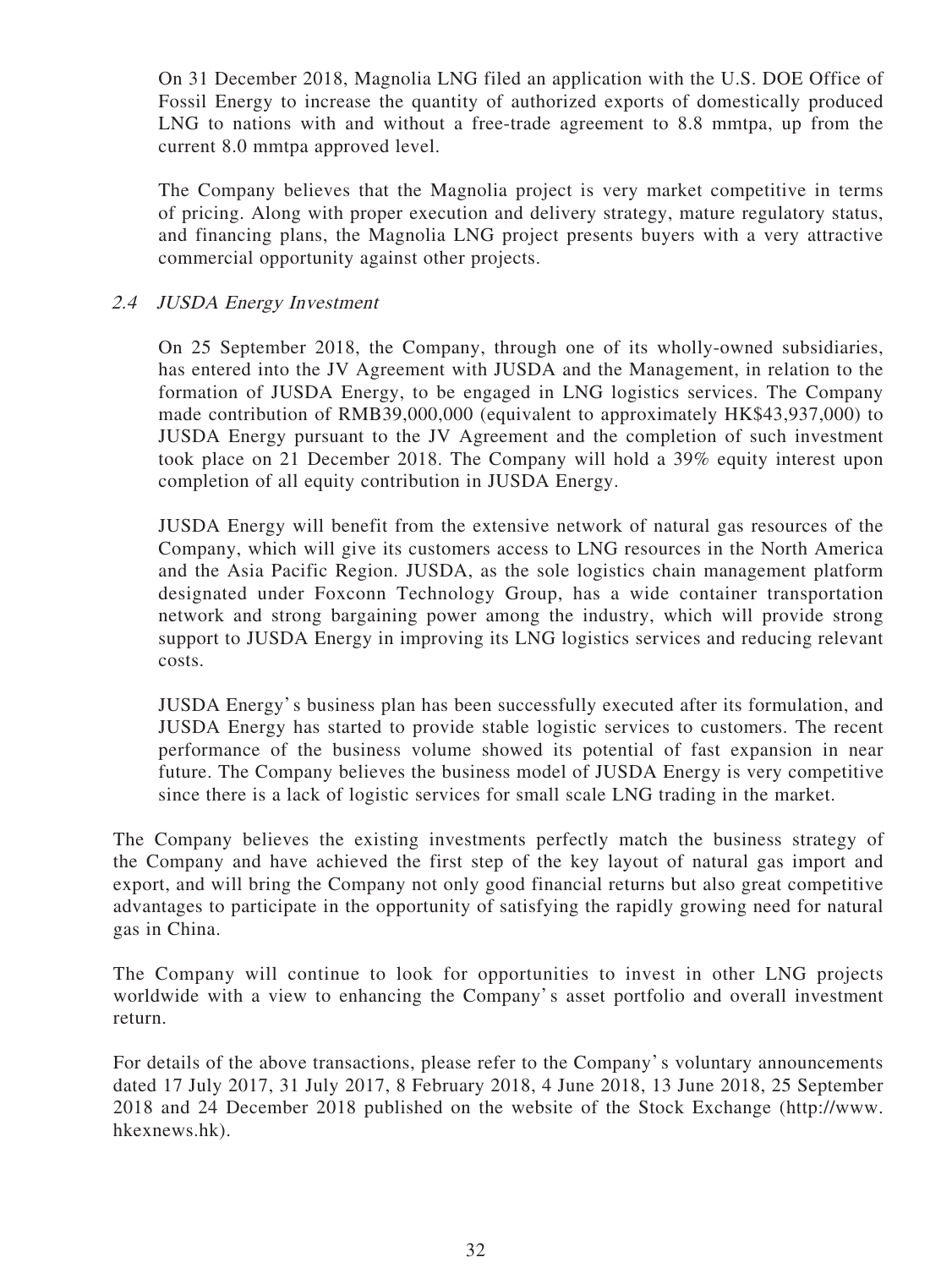# **Management of Energy Investment Fund**

On 20 November 2018, as a significant step and part of its principal activity of global energy assets investment and management, the Company and its subsidiary set foot in energy investment funds management through entering into the Framework Agreement with Jereh, for cooperation on the establishment, operation and management of the Energy Investment Fund. Jereh, listed on the Shenzhen Stock Exchange (Stock code: 002353), is an international group specializing in equipment manufacturing, oil and gas engineering and construction and oilfield technology services.

Rongtai Investment Management, incorporated in the PRC and a wholly-owned subsidiary of the Company, will be responsible for the operation and management of the Energy Investment Fund, including fund raising, investments and information disclosure, etc. Rongtai Investment Management is a private equity and venture capital fund manager registered with the Asset Management Association of China (中國證券投資基金業協會) specializing in private equity fund establishment and investment management in the energy industry.

The Energy Investment Fund will be primarily focusing on investments along China's natural gas value chain as well as other energy-related industries. Pursuant to the Framework Agreement, the expected size of the Fund is RMB3 billion to RMB5 billion, where Jereh, as a cornerstone investor, proposes to make a capital contribution of RMB1 billion, subject to the entering into of formal fund documents by Jereh and other prospective investors and the completion of all approval procedures by Jereh pursuant to applicable laws and constitutional documents.

The establishment of the Energy Investment Fund will allow both parties to explore projects with promising investment returns in energy industries. The Company believes that Jereh's in-depth knowledge in energy related industries will help the Fund to maximize returns of investments. And the Company will expand its energy investment fund management, which can zoom in the scale of energy investment and create various type of revenue for the Shareholder.

For details of the above transaction, please refer to the announcement of the Company dated 30 November 2018 published on the website of the Stock Exchange (http://www.hkexnews.hk).

# **Use of proceeds from the Subscription and the Convertible Note Subscription**

On 29 July 2016 (the "Completion Date" ), the Company completed the reverse takeover transaction (the "RTO") which involved, among others, the acquisition by the Company of the entire equity interest of Hongbo Mining (the "Acquisition"), with Titan Gas Technology Investment Limited ("Titan Gas") becoming the majority shareholder of the combined group as a result. Hongbo Mining is treated as the acquirer for accounting purpose. Accordingly, the financial statements of the Company have been consolidated with those of Hongbo Mining since the Completion Date and the consolidated financial statements of the Company have been presented as a continuation of the financial statements of Hongbo Mining.

On the Completion Date, the Company completed, among others, the following transactions:

1. a subscription of certain ordinary shares and preferred shares issued by the Company to Titan Gas and other subscribers (the "Subscription" ); and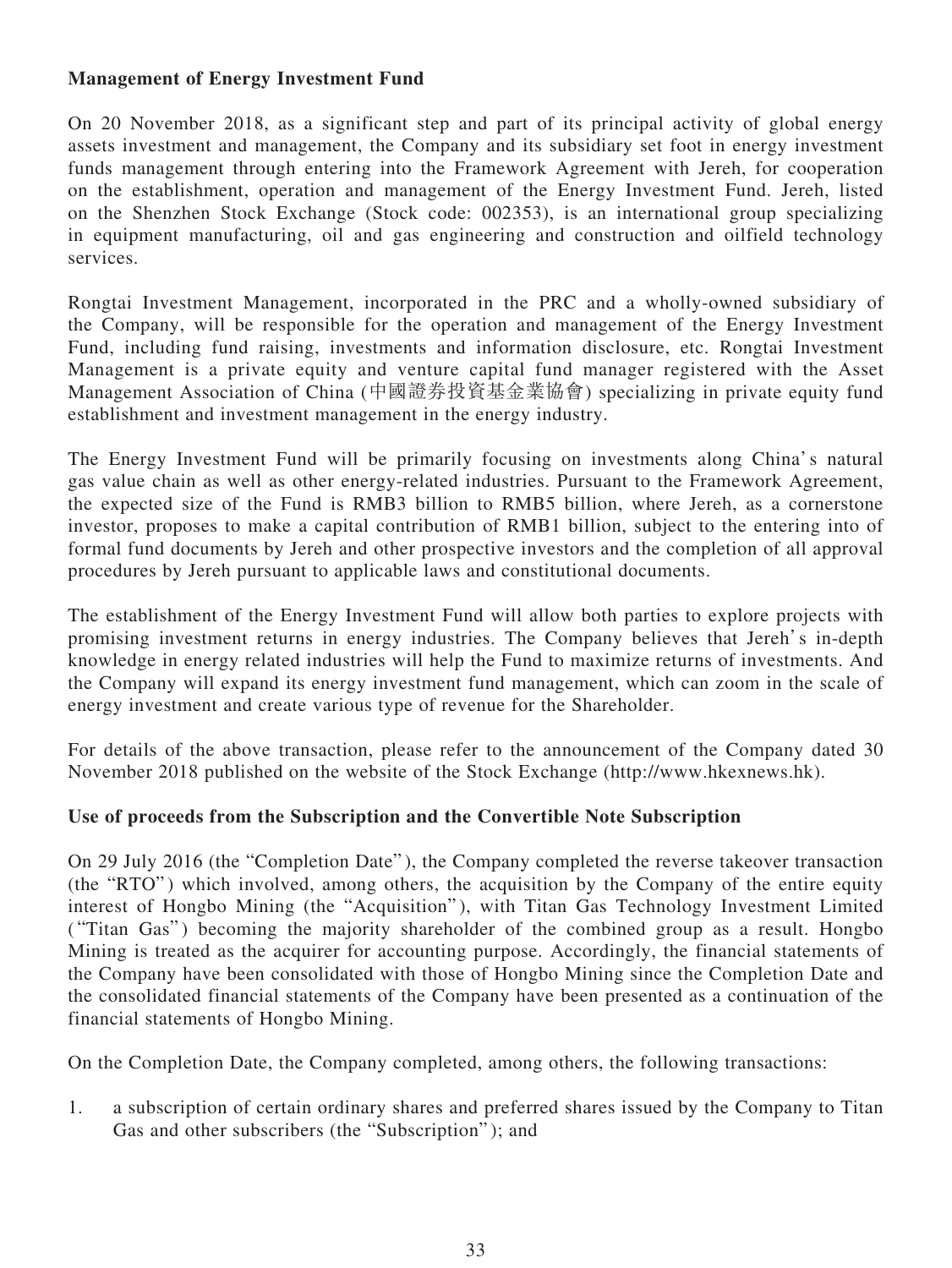2. a subscription of certain convertible note issued by the Company to League Way Ltd. (the "CN Subscription").

The following table summarizes the intended use of proceeds and the actual use of proceeds as at 31 March 2019.

| <b>Transaction</b> | Gross<br>proceeds<br>HK\$ million | Amount<br>received as at<br>31 March<br>2019<br>HK\$ million | Amount<br>receivable<br>as at<br>31 March<br>2019<br><b>HK\$</b> million                                                                                   | Intended use<br>of proceeds<br>as disclosed<br>in the RTO Circular                                                                     | Intended use of<br>proceeds (after the<br>change as announced<br>on 8 March 2017<br>and the further<br>change as announced<br>on 27 September<br>2017) | Actual use of<br>proceeds as at<br>31 March 2019                                                                                    |
|--------------------|-----------------------------------|--------------------------------------------------------------|------------------------------------------------------------------------------------------------------------------------------------------------------------|----------------------------------------------------------------------------------------------------------------------------------------|--------------------------------------------------------------------------------------------------------------------------------------------------------|-------------------------------------------------------------------------------------------------------------------------------------|
| Subscription       | 2,690                             | 2,626<br>(Note $1$ )                                         | Nil<br>(Note 1)                                                                                                                                            | - approximately<br>HK\$60 million for<br>the payment of the<br>transaction expenses;                                                   | - approximately<br>HK\$66 million for<br>the payment of the<br>transaction expenses;                                                                   | - approximately<br>HK\$66 million<br>was used to settle<br>the payment of<br>the transaction<br>expenses;                           |
|                    |                                   |                                                              | - approximately<br>HK\$665 million for<br>the payment of the<br>consideration for the<br>acquisition of the<br>entire equity interest<br>of Hongbo Mining; | - approximately<br>HK\$652 million for<br>the payment of the<br>consideration for the<br>Acquisition;                                  | - approximately<br>HK\$652 million<br>was used to settle<br>the payment of the<br>consideration for the<br>Acquisition;                                |                                                                                                                                     |
|                    |                                   |                                                              |                                                                                                                                                            | - approximately<br>HK\$400 million<br>to finance the<br>repayment of<br>Hongbo Mining's<br>outstanding payables<br>and borrowings;     | - approximately<br>HK\$400 million<br>to finance the<br>repayment of<br>Hongbo Mining's<br>outstanding payables<br>and borrowings;                     | - approximately<br>HK\$376 million<br>was used for<br>repayment of<br>Hongbo Mining's<br>outstanding<br>payables and<br>borrowings; |
|                    |                                   |                                                              |                                                                                                                                                            | - approximately<br>HK\$800 million<br>to finance the<br>development plan<br>of the currently<br>explored areas in<br><b>Block 212;</b> | - approximately<br>HK\$800 million<br>to finance the<br>development plan<br>of the currently<br>explored areas in<br>Block 212 (Notes 1<br>and $2$ );  | - approximately<br>HK\$194 million<br>was used for the<br>development work<br>in Block 212 (Note<br>$1$ );                          |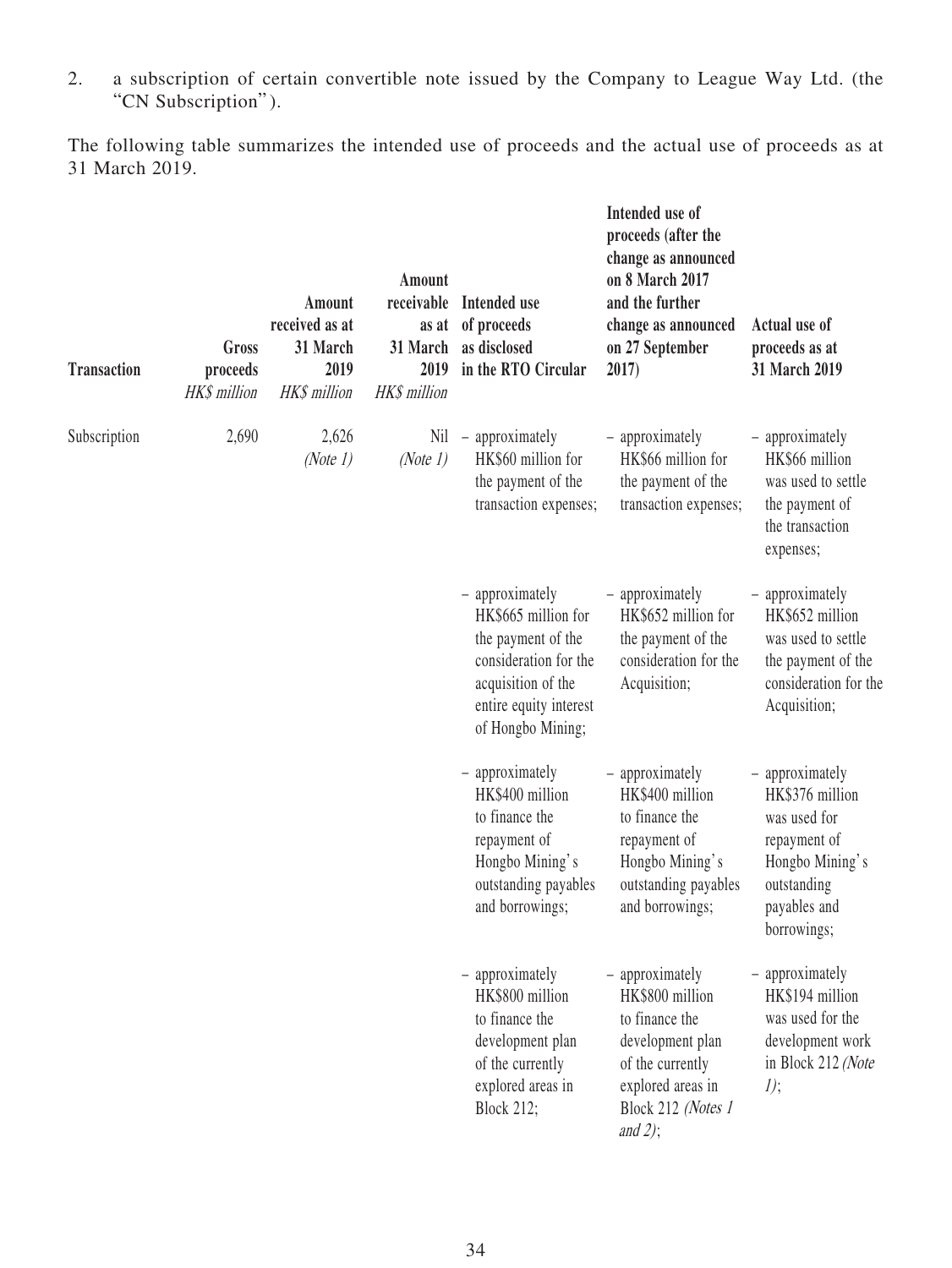| <b>Transaction</b> | Gross<br>proceeds<br>HK\$ million | Amount<br>received as at<br>31 March<br>2019<br>HK\$ million | Amount<br>2019<br><b>HK\$</b> million | receivable Intended use<br>as at of proceeds<br>31 March as disclosed<br>in the RTO Circular                                                                                                                                                                                  | Intended use of<br>proceeds (after the<br>change as announced<br>on 8 March 2017<br>and the further<br>change as announced<br>on 27 September<br>2017)                                                     | Actual use of<br>proceeds as at<br>31 March 2019                                                                                                                                                                                                                                           |
|--------------------|-----------------------------------|--------------------------------------------------------------|---------------------------------------|-------------------------------------------------------------------------------------------------------------------------------------------------------------------------------------------------------------------------------------------------------------------------------|------------------------------------------------------------------------------------------------------------------------------------------------------------------------------------------------------------|--------------------------------------------------------------------------------------------------------------------------------------------------------------------------------------------------------------------------------------------------------------------------------------------|
|                    |                                   |                                                              |                                       | - approximately<br>HK\$450 million<br>for exploration and<br>development of other<br>areas in Block 212;                                                                                                                                                                      |                                                                                                                                                                                                            |                                                                                                                                                                                                                                                                                            |
|                    |                                   |                                                              |                                       | - approximately<br>HK\$115 million to<br>finance the operating<br>expenses of Hongbo<br>Mining as well as<br>the Company and its<br>subsidiaries; and                                                                                                                         | - approximately<br>HK\$111 million to<br>finance the operating<br>expenses of Hongbo<br>Mining as well as<br>the Company and its<br>other subsidiaries<br>( <i>Note 2</i> ); and                           | - approximately<br>HK\$69 million was<br>used for the general<br>working capital of<br>the Company and its<br>subsidiaries;                                                                                                                                                                |
|                    |                                   |                                                              |                                       | - approximately<br>HK\$200 million<br>for expanding the<br>business of the<br>Company and its<br>subsidiaries by<br>acquiring other oil<br>companies and the<br>further exploration,<br>development and<br>production of the<br>other newly acquired<br>oil and gas projects. | - approximately<br>HK\$661 million<br>for expanding<br>the business of<br>the Company and<br>its subsidiaries<br>through investments<br>in other oil and<br>gas companies or<br>projects <i>(Note 2)</i> . | - Approximately<br>HK\$661 million,<br>together with<br>HK\$465 millions<br>from unutilized<br>proceeds of<br>development of Unit<br>2 and Unit 19 of<br>Block 212, totaling<br>HK\$1,126 million<br>was used in respect<br>of the provision<br>of the Term Loan<br>( <i>Note 2</i> ); and |
|                    |                                   |                                                              |                                       |                                                                                                                                                                                                                                                                               |                                                                                                                                                                                                            | - approximately<br>HK\$119 million<br>from unutilized<br>proceeds of<br>development of<br>Unit 2 and Unit 19<br>of Block 212 and<br>working capital<br>was used for the<br>subscription of<br>shares in Jovo and<br>the transaction<br>expenses.                                           |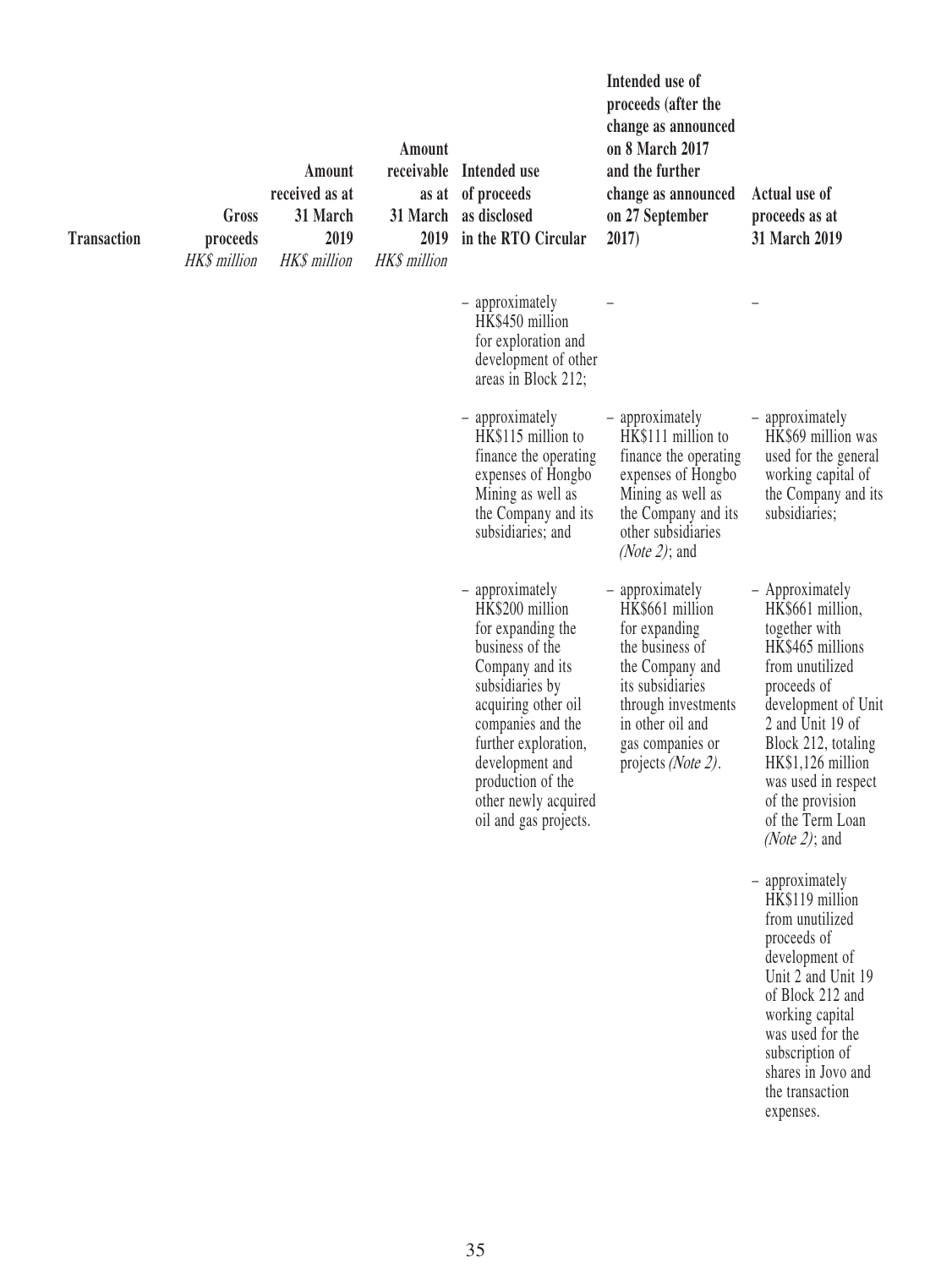| <b>Transaction</b> | Gross<br>proceeds<br><b>HK\$</b> million                             | Amount<br>received as at<br>31 March<br>2019<br><b>HK\$</b> million | Amount<br>receivable<br>as at<br>31 March<br>2019<br><b>HK\$</b> million | Intended use<br>of proceeds<br>as disclosed<br>in the RTO Circular                                                                                                                                                                                                            | Intended use of<br>proceeds (after the<br>change as announced<br>on 8 March 2017<br>and the further<br>change as announced<br>on 27 September<br>2017)                                                | Actual use of<br>proceeds as at<br>31 March 2019                                                                            |
|--------------------|----------------------------------------------------------------------|---------------------------------------------------------------------|--------------------------------------------------------------------------|-------------------------------------------------------------------------------------------------------------------------------------------------------------------------------------------------------------------------------------------------------------------------------|-------------------------------------------------------------------------------------------------------------------------------------------------------------------------------------------------------|-----------------------------------------------------------------------------------------------------------------------------|
| CN Subscription    | 250 (being<br>the principal<br>amount of<br>the convertible<br>note) | 250                                                                 | Nil                                                                      | - approximately<br>HK\$200 million to<br>expand the business<br>of the Company and<br>its subsidiaries by<br>acquiring other oil<br>companies and the<br>further exploration,<br>development and<br>production of the<br>other newly acquired<br>oil and gas projects;<br>and | - approximately<br>HK\$200 million to<br>expand the business<br>of the Company<br>and its subsidiaries<br>by investment<br>in other oil and<br>gas companies or<br>projects ( <i>Note 2</i> );<br>and | - approximately<br>HK\$200 million<br>was used in respect<br>of the provision<br>of the Term Loan<br>(Note 2); and          |
|                    |                                                                      |                                                                     |                                                                          | - approximately<br>HK\$50 million<br>to finance the<br>operations of<br>Hongbo Mining and<br>to be used as general<br>working capital of<br>the Company and its<br>subsidiaries.                                                                                              | - approximately<br>HK\$50 million<br>to finance the<br>operations of<br>Hongbo Mining and<br>to be used as general<br>working capital of<br>the Company and its<br>subsidiaries.                      | - approximately<br>HK\$50 million was<br>used for the general<br>working capital of<br>the Company and its<br>subsidiaries. |

Notes:

1. On 29 July 2016, as part of the Subscription, the Company issued a total number of 443,369,176 preferred shares to Aquarius Growth Investment Limited ("Aquarius Investment") (the "Aquarius Subscription"), among which, 343,369,176 preferred shares were fully-paid and 100,000,000 preferred shares were partially-paid (the "Unpaid Preferred Shares" ). With respect to the Unpaid Preferred Shares, Aquarius Investment partially paid an amount of HK\$3,348,000 (the "Partial Paid Amount") and an outstanding amount of HK\$63,612,000 remained unpaid, which became due and payable on 28 July 2017. On 28 September 2017, the Unpaid Preferred Shares, i.e., the whole of the 100,000,000 preferred shares, with the amount of HK\$66,960,000 were forfeited and cancelled. As agreed by the Company and Aquarius Investment, the Partial Paid Amount will not be refunded to Aquarius Investment and the Board has sole discretion on the use of the Partial Paid Amount. In light of such shortfall in the amount of proceeds received as compared to that contemplated at the time of the Subscription, taking into account the actual utilization of proceeds and the circumstances of the operations of the Company and its subsidiaries, the Company has decided that a total amount of HK\$736.39 million from the proceeds, being HK\$800 million minus HK\$63.61 million, be used to finance the development plan of the currently explored areas in Block 212. As at 31 March 2019, save for the amount of HK\$63,612,000 with respect to the aforesaid cancelled and forfeited preferred shares, the Company had received all proceeds from the Subscription.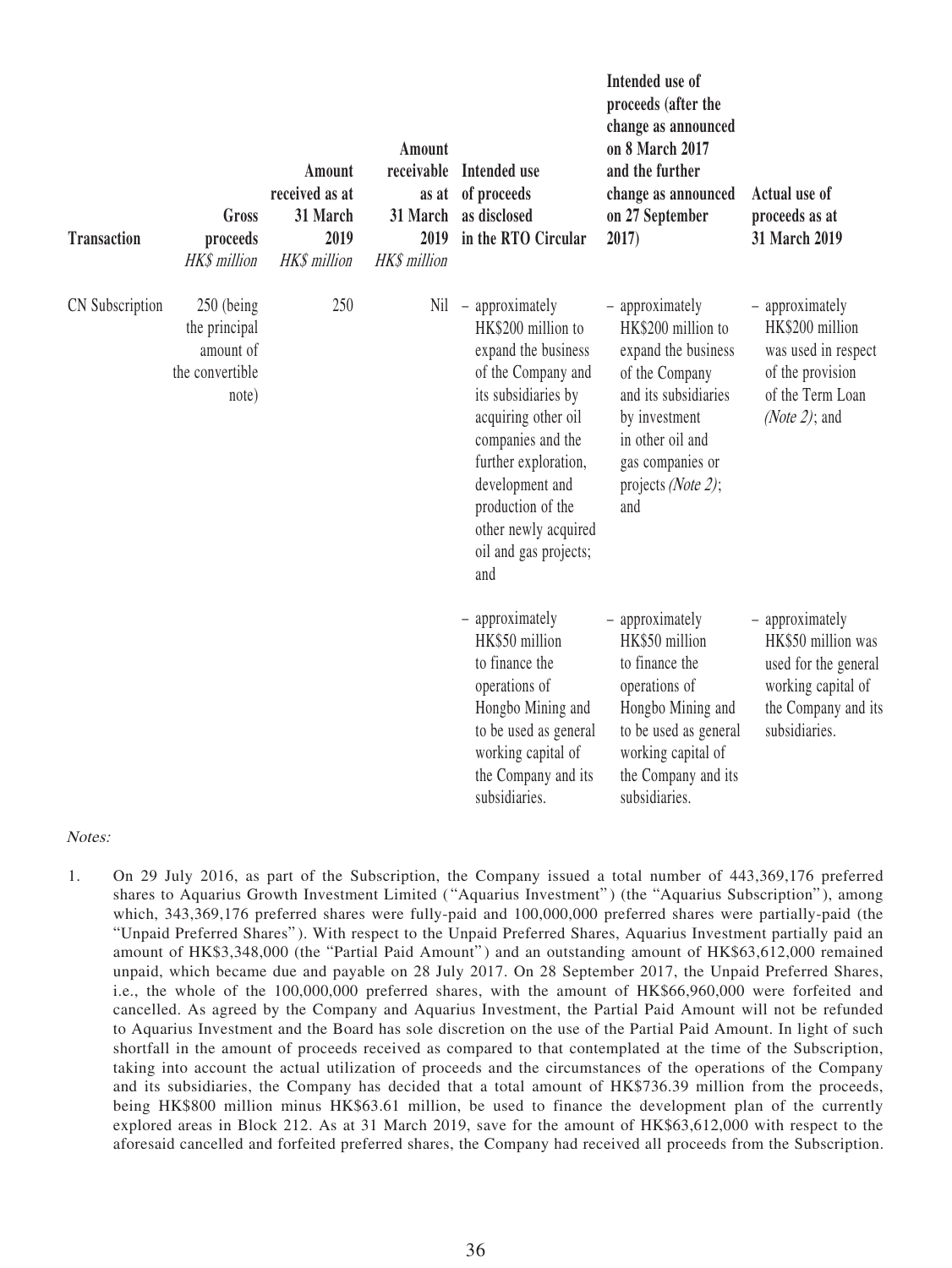- 2. As disclosed in the section headed "Stonehold investment" , on 14 August 2017 (local time in Houston, Texas, the U.S.), the Company and Think Excel, a wholly-owned subsidiary of the Company, entered into the Credit Agreement with Stonehold, pursuant to which, the Company and Think Excel have conditionally agreed to grant the Term Loan to Stonehold. In order to finance the Term Loan under the Credit Agreement, the Company has made the following arrangements for the use of proceeds (after the reallocation as announced on 8 March 2017):
	- (1) extended the use of "Acquisition and development of other oil and gas companies or projects" to "Investment in other oil and gas companies or projects, including but not limited to acquisition and development, equity or debt investment and other forms of investment that the Company considers appropriate and in line with the Company's business strategy" ; and
	- (2) temporarily used the unutilized proceeds of (i) an amount of HK\$532 million planned to be used for the development of Unit 2 and Unit 19 of Block 212 which was not required for any then immediate use and (ii) an amount of HK\$60.5 million planned to be used as working capital which was not required for any then immediate use for making the payment under the Term Loan on closing of the Stonegate Acquisition. The Term Loan has been generating a stable and considerable interest income, part of which had been used to replenish the aforesaid proceeds.

As at 31 March 2019, an aggregate amount of HK\$2,852 million of the proceeds from the Subscription and the CN Subscription had been utilized and there was an unutilized amount of HK\$24 million, which the Company intends to utilize pursuant to the intended use of proceeds (after the change as announced on 8 March 2017 and the further change as announced on 27 September 2017) as set above in upcoming financial years. The Company will, from time to time, taking into account the investment opportunities arising from domestic and overseas markets, assess and evaluate the business needs of the Company and its subsidiaries and the optimal plan for allocation and deployment of the financial resources of the Company and its subsidiaries to strengthen the efficiency and effectiveness of the use of proceeds, including, but not limited to, making further change to the intended use of proceeds as and when appropriate.

For further details of the change in use of proceeds, the entering into of the Credit Agreement and the further change in use of proceeds, please refer to the section headed "Stonehold Investment" and the announcements of the Company dated 8 March 2017, 15 August 2017, 27 September 2017 and 28 February 2018 respectively published on the website of the Stock Exchange (http://www.hkexnews.hk/).

For further details of the Subscription and the CN Subscription, please refer to the RTO Circular and the Company's announcement dated 29 July 2016 published on the website of the Stock Exchange (http://www.hkexnews.hk/).

For further details of the Aquarius Subscription, please refer to the Company's announcements dated 27 October 2015, 20 November 2015, 28 January 2016 and 23 March 2016 respectively, in relation to, among others, the amendments of the subscription agreement entered into between the Company and Aquarius Investment, as one of the subscribers, on 22 June 2015, and the RTO Circular published on the website of the Stock Exchange (http://www.hkexnews.hk/).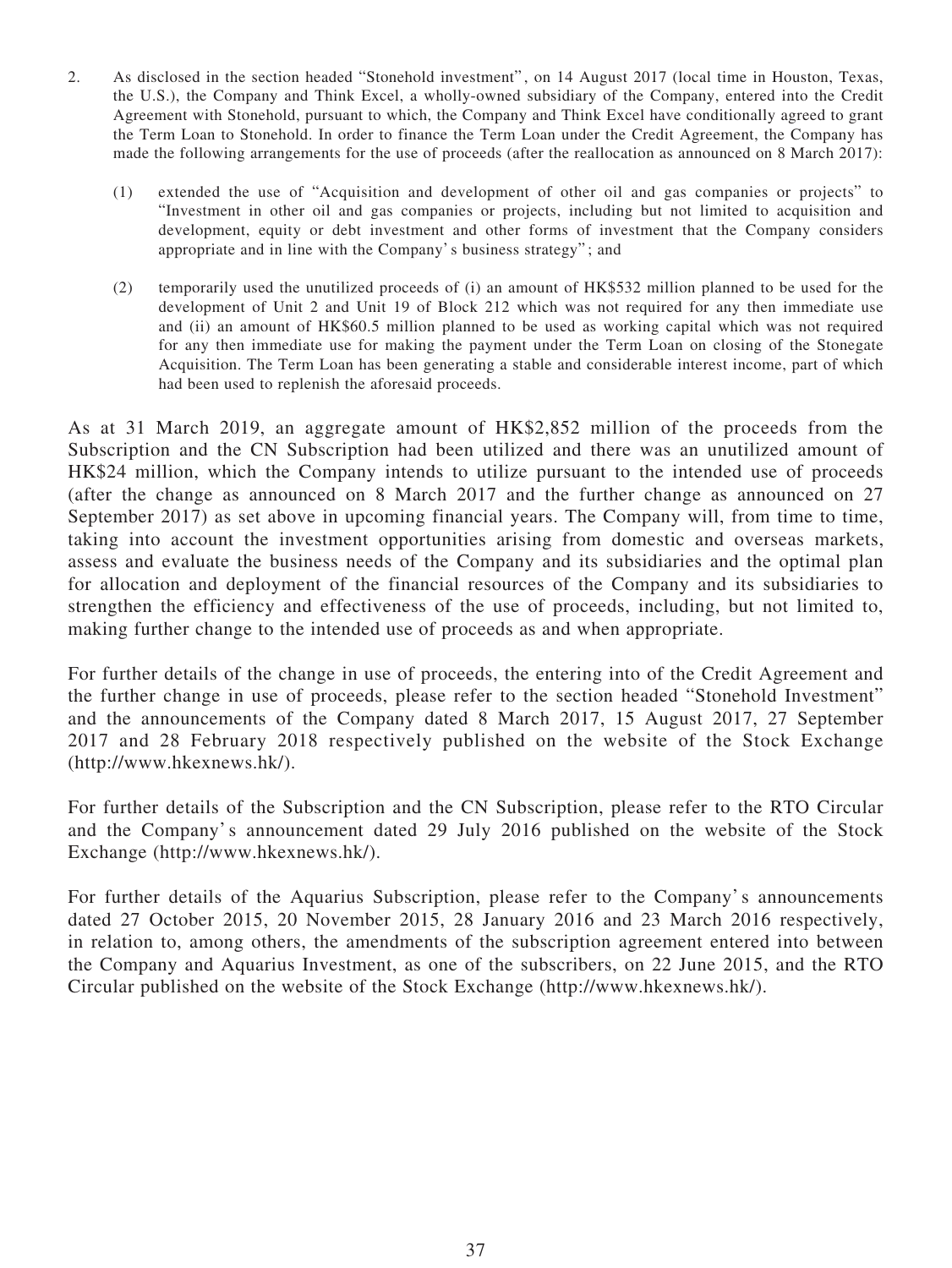# **Use of proceeds from the Foxconn Subscription**

On 22 January 2018, the Company received an aggregate subscription price of HK\$1,485 million from Foxconn Technology Pte. Ltd., High Tempo International Limited, World Trade Trading Limited, Q-Run Holdings Limited, and Q-Run Far East Corporation (collectively known as the "Foxconn Subscribers" ) and issued to each of the Foxconn Subscribers 297,000,000 subscription shares at the subscription price of HK\$1.00 per subscription share totalling 1,485,000,000 subscription shares in accordance with the terms and conditions of the subscription agreement (the "Foxconn Subscription" ).

For details of the Foxconn Subscription, please refer to the announcements of Company dated 13 December 2017 and 22 January 2018 and the circular of the Company dated 23 December 2017 published on the website of the Stock Exchange (http://www.hkexnews.hk/).

The gross proceeds from the Foxconn Subscription are HK\$1,485 million. The net proceeds from the Foxconn Subscription (after deducting the expenses incurred in the Foxconn Subscription) are approximately HK\$1,483 million.

The Company intends to use and has used the net proceeds from the Foxconn Subscription as follows:

- (i) as to approximately HK\$1,100 million for potential investment in or acquisition of targets in the natural gas industry along the value chain, both in China and in North America (including but not limited to LNG export terminal projects in Canada, LNG receiving terminal projects in China, companies engaged in importing, processing and sale of LNG, and city gas companies or natural gas distribution companies in China), among which HK\$342 million had been utilized for investments in the natural gas industry as at 31 March 2019;
- (ii) as to approximately HK\$300 million to expand the business of the Company through investments in upstream shale gas and/or shale oil assets or projects overseas, especially within high quality basins in North America, which had not been utilized as at 31 March 2019; and
- (iii) as to approximately HK\$83 million to other investments for the future development that is in line with the business strategies of the Company, which had not been utilized as at 31 March 2019.

As at 31 March 2019, an aggregate amount of HK\$342 million had been utilized for investments in the natural gas industry pursuant to the intended use. As for the remaining unutilized amount of HK\$1,141 million the Company intends to follow abovementioned intended uses in the upcoming financial years. The Company will, from time to time, after taking into account the investment opportunities, the business needs and the optimal plan for financial resources allocation, strengthen the efficiency and effectiveness of the use of proceeds and make further announcements as and when appropriate.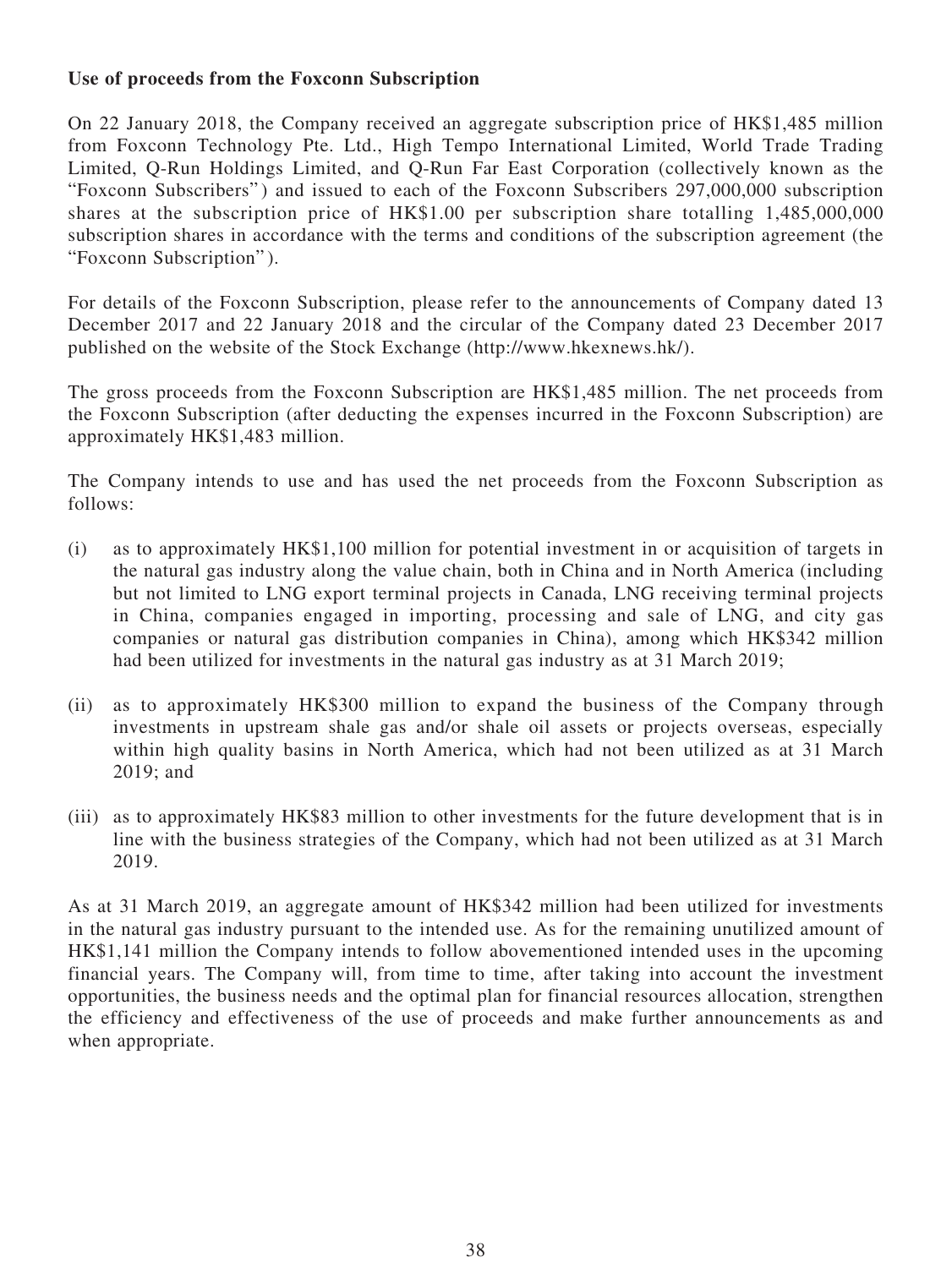# **OUTLOOK**

The Company is committed to achieving superior risk-adjusted returns, through privately negotiated investments in the energy sector, with dedicated investment professionals focusing exclusively on energy but analyzing opportunities across sub-sectors, geographies, and the capital structure. The Company strives to leverage its expertise to build differentiated businesses in the energy value chain where it believes to be valuable. The Company's current investment portfolios are primarily in the upstream crude oil assets and LNG business of the energy industry.

The oil price experienced a significant recovery in the first three quarters of 2018. The average price of Brent crude oil during the period was US\$71.06/bbl and even exceeded US\$76/bbl in early October, the highest level since 2014. This increase in price was driven by the balancing effect of the supply and demand in the oil market. However, the oil price was not very stable throughout FY2018, which fell rapidly in the fourth quarter of 2018 before rebounding slightly in early 2019. Given the global economic volatility and the risk of oversupply in the market, the Company believes that the market will continue to be volatile in 2019. With OPEC now re-considering cutting oil production in June and the U.S. beginning to export crude oil to the global market, the Company's view of the oil price for 2019 is rather convoluted. Nevertheless, the Company will continue to implement its hedging strategy when the market is favorable so as to ensure that it can provide cash flow to the investors when oil prices fall, while still be able to benefit from the possible rise in oil prices.

The Company's upstream portfolio investments benefited from a bullish market environment and continued to perform well operationally. The Company will continue to focus on improving shareholder value in the following two ways. First, the Company is committed to driving operational improvement and seeking attractive growth opportunities for its upstream portfolio investments. Secondly, the Company shall pay close attention to the market environment and consider potentially exiting its mature investments so as to seize opportunity and realize value.

As for the global LNG market, it continued to strengthen in 2018 with the delivery volume reaching 319 million tons, an increase of 27 million tons as compared to 2017. Japan remains the world's largest importer of LNG, followed by China and Korea. China again shows a strong increase in demand for natural gas, which accounted for more than 40 billion cubic metres (BCM) in growth. The LNG price in China in the winter of 2018 was not as bullish as in 2017 which is because Chinese buyers had secured enough spot contracts before the winter to meet the peak downstream needs. The Company believes this reasonable pricing environment is good for market development. However, as the market becomes tighter in 2020 which means the market will be lack of flexible spot cargos, the Company believes that Chinese buyers will need to secure more long-term contracts in order to meet the demand increase in coming years.

The Company once again emphasized that its strategy focus is on the LNG sector. The Company's investment strategy is to grasp the huge opportunity arising from China's growing demand for imported LNG supplied from the North America market, which is rich in low-cost shale gas. While it continues to look for investment opportunities along the LNG value chain, the Company expects next year will be a good time for it to create synergies among its invested companies. The Company will continue to, through its investments, supply LNG for the Chinese market. In addition, the Company wishes to expand its investment and replicate its successful business model to regions that are similar to China.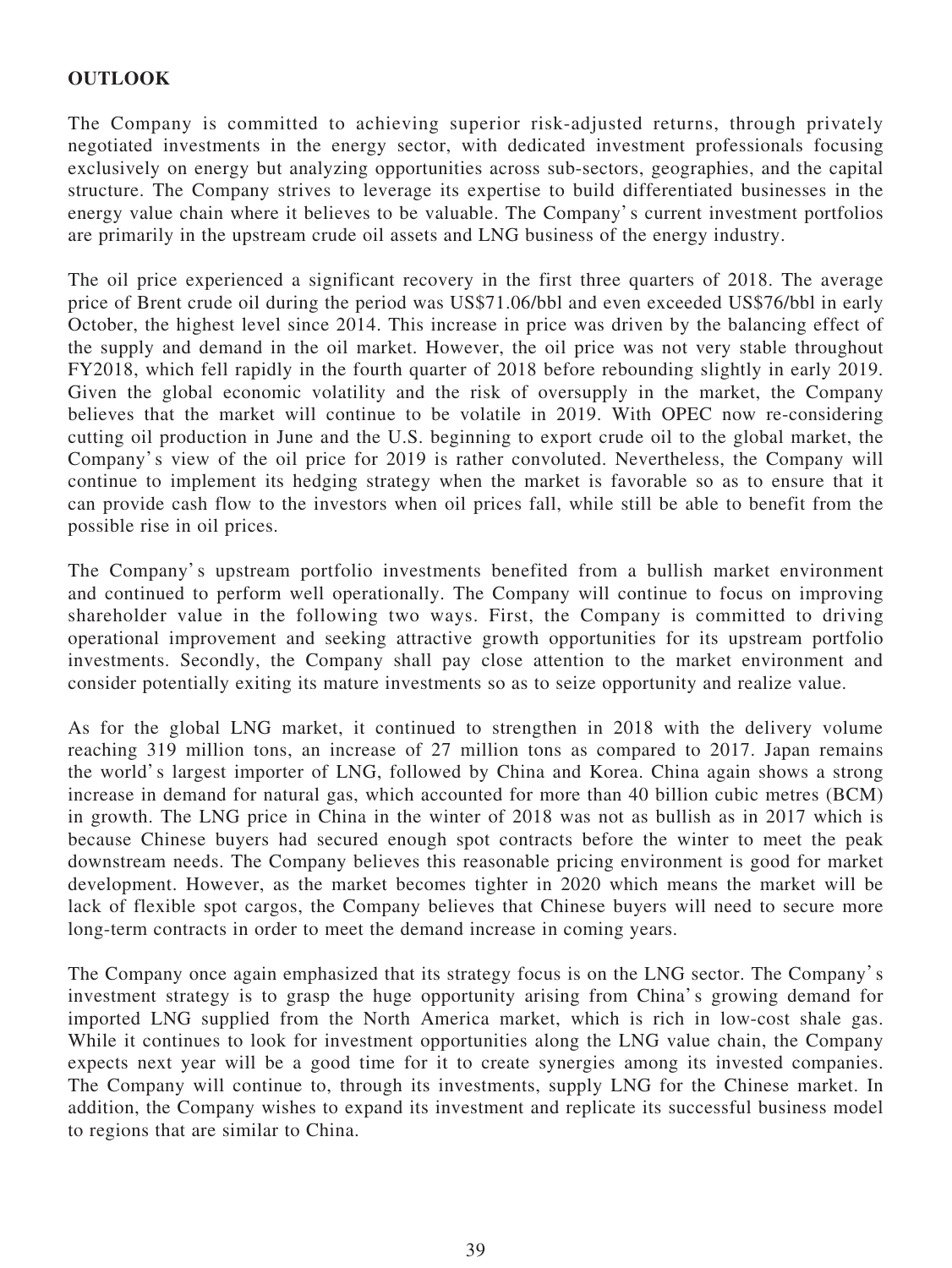Despite its solid cash position, the Company will also explore suitable capital raising channels, including leveraging both equity and/or debt markets, as well as other financing possibilities. At the end of 2018, the Company and its subsidiary set foot in energy investment funds management by entering into a framework agreement with Jereh, to cooperate in the establishment, operation and management of an energy investment fund. With the set up of the energy investment fund, the prospect of the Company remains promising as it expects new limited partners to join and fundraising activities to be carried out in the 2019 financial year of the Company.

It's worth reflecting on the Company's longer term performance, as the energy industry has faced an incredibly tumultuous time in recent years, with highly volatile commodity prices and dynamic geopolitical environment. The Company's investment strategy has allowed the Company to exploit opportunities arising from industry's distress. Also, the Company is of the view that the energy sector, by its very nature, is a favorable choice for the Company to achieve long-term sustainable growth and prosperity.

The Company believes that it is well positioned for rapid development when attractive investment assets become available. The Company will endeavor to present unique investment opportunities for its Shareholders to gain exposure to a diversified, top quality global energy asset portfolio and strive for substantial returns.

# **FINANCIAL RESULTS REVIEW**

# **Revenue from sales of goods**

The revenue from sales of goods represents the crude oil net sales from Hongbo Mining, a wholly-owned subsidiary of the Company. It increased by HK\$44.6 million, or 36.2%, from HK\$123.4 million in FY2017 to HK\$168.0 million in FY2018.

The increase was mainly due to the increase in crude oil prices and Hongbo Mining's net sales volume. Hongbo Mining's crude oil is priced mainly with reference to Brent Crude oil prices. The average Brent Crude oil price in FY2018 increased to approximately HK\$550 per barrel as compared to approximately HK\$450 per barrel in FY2017. The average unit selling price of Hongbo Mining's crude oil increased to approximately HK\$518 per barrel in FY2018 from HK\$432 per barrel in FY2017, which was consistent with the trend of global oil prices. Hongbo Mining's net sales volume increased to approximately 312,384 barrels in FY2018 from approximately 285,910 barrels in FY2017, which was mainly due to new wells drilled and the impact of fracture in FY2018. For further details on the increase of the production volume, please refer to "Business Review – Hongbo Mining Investment" .

# **Cost of sales of goods**

Cost of sales of goods represents the crude oil sales cost from Hongbo Mining, which only increased by approximately HK\$2.1 million, or approximately 2.3%, from approximately HK\$91.2 million in FY2017 to approximately HK\$93.3 million in FY2018 with the gross production volume and gross sales volume of Hongbo Mining in FY2018 increased by 24,831 barrels and 33,092 barrels, or approximately 6.8% and 9.3%, respectively, as compared with that in FY2017.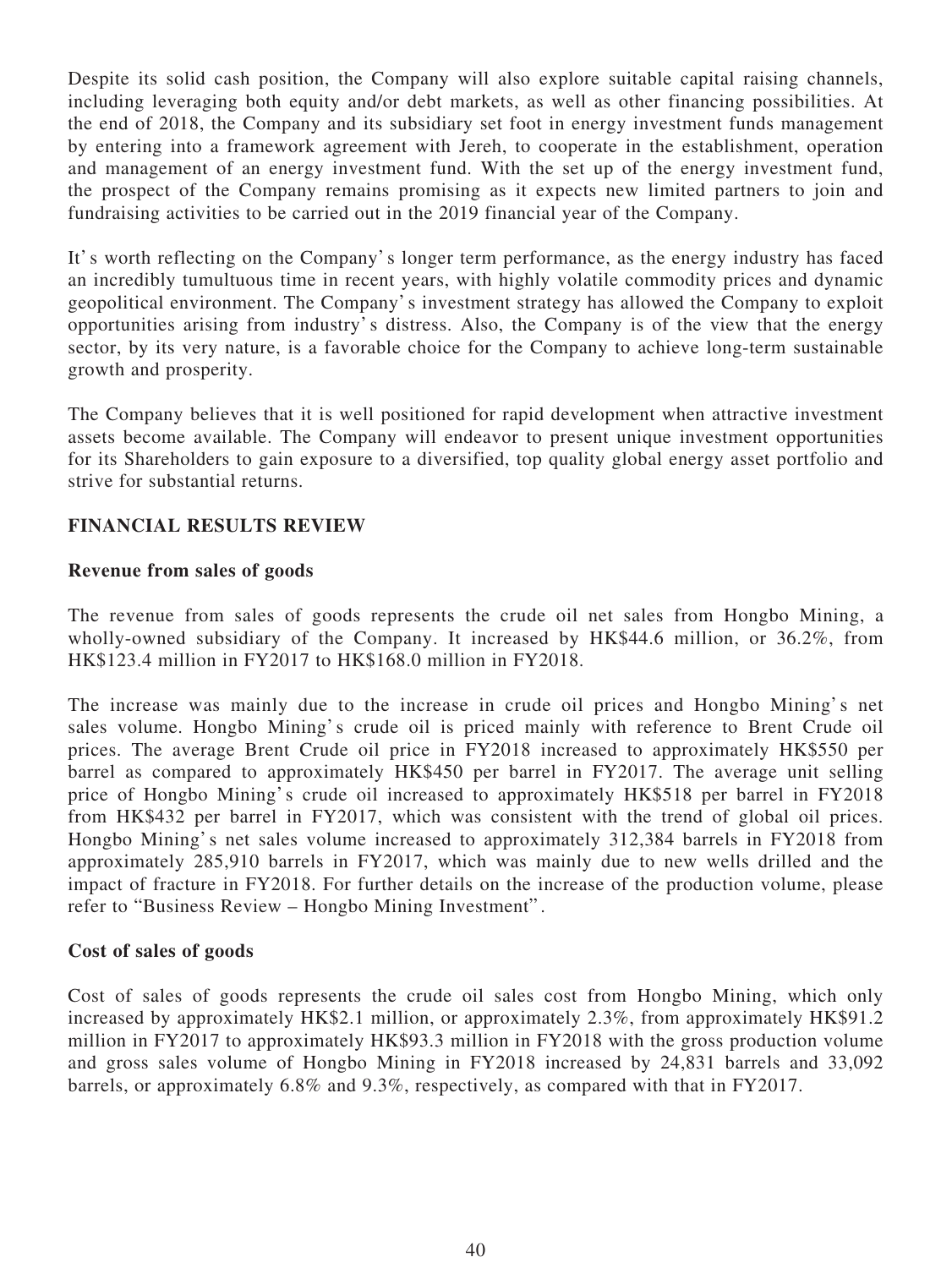The average unit production cost decreased by HK\$11 per barrel, or approximately 4.4%, from approximately HK\$252 per barrel (equivalent to US\$32.3 per barrel) in FY2017 to approximately HK\$241 per barrel (equivalent to US\$30.7 per barrel) in FY2018 due to continuous cost control and performance improvement. Besides, as the industry recovers, normally the cost of various operation services will also increase. Accordingly, the average unit production cost before depreciation and amortization increased by HK\$10 per barrel, or approximately 9.7%, from HK\$103 per barrel (equivalent to US\$13.1 per barrel) in FY2017 to HK\$113 per barrel (equivalent to US\$14.4 per barrel) in FY2018.

### **Investment income**

Investment income (excluding exchange gain/loss) mainly includes 1) the returns from the Term Loan granted to Stonehold on 26 September 2017, who holds the unconventional shale oil and gas assets in the Eagle Ford core region in the U.S, amounting to approximately HK\$178.1 million, which primarily in the form of interest income (at the rate of 8% per annum) and other fair value gain (entitlement to an amount equivalent to 92.5% of the net disposed proceeds); 2) the fair value gain of approximately HK\$9.7 million from other investments; and 3) the fair value loss resulting from the stock price changes of approximately HK\$14.5 million from the LNGL investment. Besides, the Company recorded exchange loss of approximately HK\$14.1 million for all investments.

### **Administrative expenses**

Administrative expenses decreased by approximately HK\$7.0 million, or approximately 9.5%, from HK\$73.8 million in FY2017 to HK\$66.8 million in FY2018. The decrease in administrative expenses was primarily due to the cost control from the Company.

### **Taxes other than income tax**

Taxes other than income tax increased by approximately HK\$6.9 million, or approximately 83.8%, from approximately HK\$8.2 million in FY2017 to approximately HK\$15.1 million in FY2018, which was mainly due to (i) the increase in resources tax levied on the sale of crude oil attributable to the revenue growth of Hongbo Mining, and (ii) the accrual for petroleum special profit taxation attributable to the oil prices accessing US\$65 per barrel.

# **Exploration expenses, including dry holes**

The exploration expense increased by approximately HK\$0.7 million, or approximately 51.1%, from approximately HK\$1.3 million in FY2017 to approximately HK\$2.0 million in FY2018, which was mainly due to the increase of exploration activities.

### **Net finance income/(costs)**

The Company and its subsidiaries recorded finance income of approximately HK\$24.3 million in FY2017 and approximately HK\$34.9 million in FY2018, the increase of the finance income was primarily due to the increase of bank interest income from the abundant cash owned by the Company, especially after the Foxconn Subscription. The Company and its subsidiaries also recorded finance costs of approximately HK\$23.0 million in FY2017 and approximately HK\$153.5 million in FY2018, and the increase was primarily due to the Convertible Note Redemption in FY2018.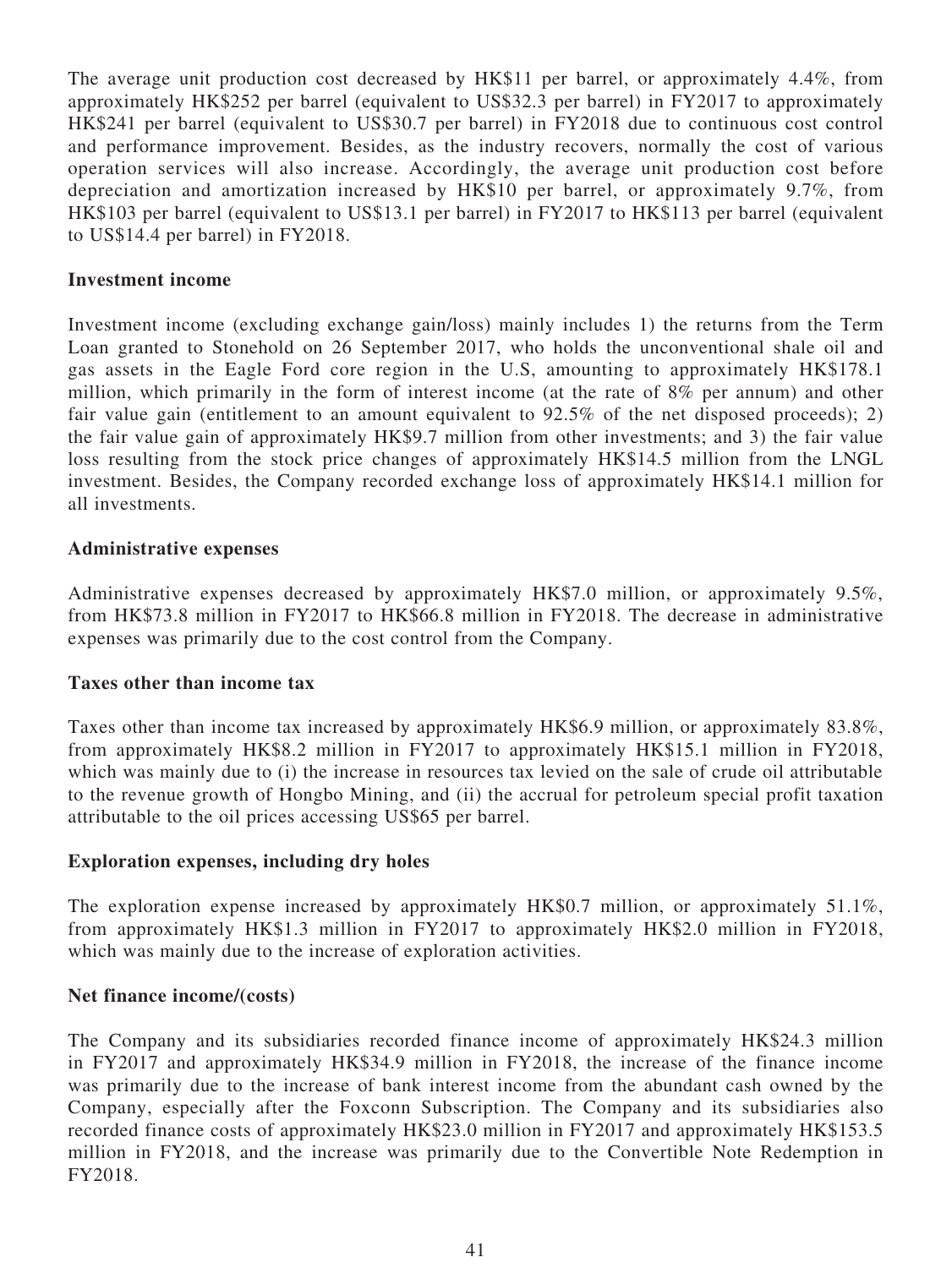# **Profit before taxation**

Profit before taxation significantly increased by approximately HK\$11.2 million from approximately HK\$24.3 million in FY2017 to approximately HK\$35.5 million in FY2018, which was primarily due to the cumulative effects of factors as discussed above in this section.

### **Income tax**

Income tax changed from a deferred tax expense of approximately HK\$9.8 million in FY2017 to a deferred tax expense of approximately HK\$8.1 million in FY2018. The change was mainly due to the movements of the deferred tax assets and liabilities arising from the temporary differences of the provision for abandonment, depreciation of oil and gas properties of Hongbo Mining, amortisation of intangible assets and accrued expenses.

### **Profit for the year**

The profit for the year significantly increased by HK\$12.9 million from approximately HK\$14.5 million in FY2017 to approximately HK\$27.4 million in FY2018, which was primarily due to the cumulative effects of factors as discussed above in this section.

# **EBITDA**

The management of the Company prepared a reconciliation of EBITDA to profit/loss before taxation, its most directly comparable financial performance measures calculated and presented in accordance with financial reporting standards and interpretations issued by the Hong Kong Institute of Certified Public Accountants. EBITDA refers to earnings before interest expenses, income tax, depreciation and amortisation.

The management of the Company believes that EBITDA is a financial measure commonly used as supplemental financial measures by the management of the Company and by investors, research analysts, bankers and others to assess the operating performance, cash flow, return on capital and the ability to take on financing of the Company and its subsidiaries as compared to those of other companies. However, EBITDA should not be considered in isolation or construed as alternatives to profit from operations or any other measure of performance or as an indicator of the operating performance or profitability of the Company and its subsidiaries. EBITDA fails to account for income tax, interest expenses, depreciation and amortisation.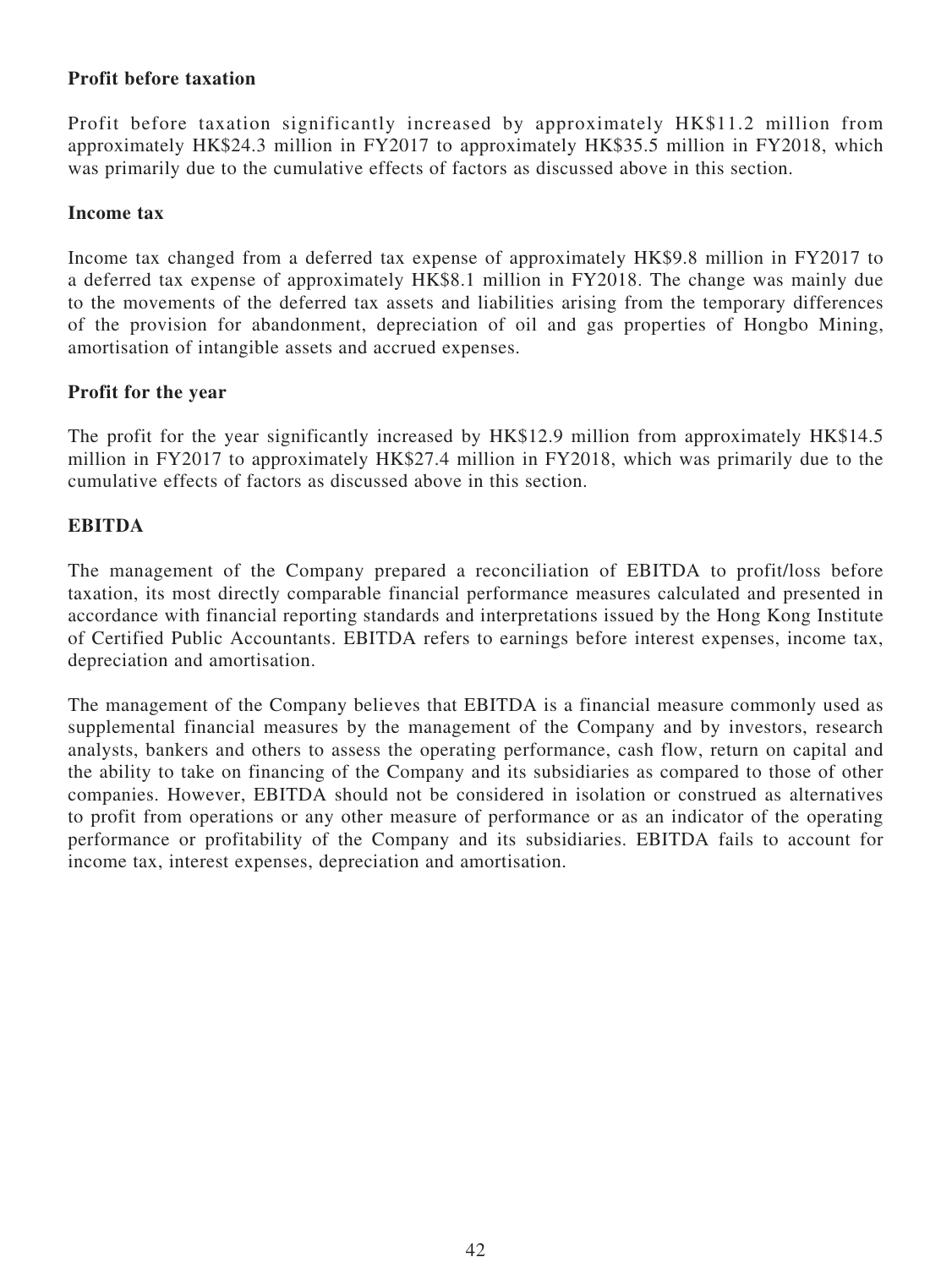The following table presents a reconciliation of EBITDA to profit before taxation for the periods indicated.

|                                    | <b>Year ended 31 March</b> |                 |  |
|------------------------------------|----------------------------|-----------------|--|
|                                    | 2019                       | 2018            |  |
|                                    | <b>HK\$'000</b>            | <b>HK\$'000</b> |  |
| Profit before taxation             | 35,482                     | 24,323          |  |
| Add: Interest expenses             | 149,336                    | 20,818          |  |
| Add: Depreciation and amortisation | 51,818                     | 56,515          |  |
| <b>EBITDA</b>                      | 236,636                    | 101,656         |  |

The EBITDA changed from HK\$101.7 million in FY2017 to HK\$236.6 million in FY2018. The significant increase of EBITDA is primarily attributable to (i) the increase of sales volume and the recovery of crude oil prices started from the second half of 2017, which led to an increase in the revenue of Hongbo Mining, a wholly-owned subsidiary of the Company, and (ii) the return on the investment regarding upstream oil and gas assets, in the form of interest income and other fair value change gain from the Term Loan granted to Stonehold, which holds unconventional shale oil and gas assets in the Eagle Ford core region in the U.S.

# **LIQUIDITY AND FINANCIAL RESOURCES**

The Company and its subsidiaries finance their operations primarily through a combination of bank and other borrowings and proceeds from the Subscription, the CN Subscription and the Foxconn Subscription. For further details of use of proceeds from the Subscription, the CN Subscription and the Foxconn Subscription, please refer to "Business Review – Use of Proceeds from the Subscription and the CN Subscription" and "Business Review – Use of proceeds from the Foxconn Subscription" in this final results announcement.

The cash and cash equivalents are mostly denominated in US\$, HK\$ and RMB. As at 31 March 2019, the Company and its subsidiaries had unpledged cash and bank deposits of HK\$1,191.5 million (31 March 2018: HK\$1,786.4 million).

As at 31 March 2019, the Company and its subsidiaries had no outstanding loans (31 March 2018: Nil).

As at 31 March 2019, the Company had Convertible Bond with carrying amount of approximately HK\$45.7 million (31 March 2018: HK\$67.1 million). The aggregate principal amount of the Convertible Bond is HK\$60.0 million, with maturity date of 30 April 2022 and payable at an interest rate of 1% per annum.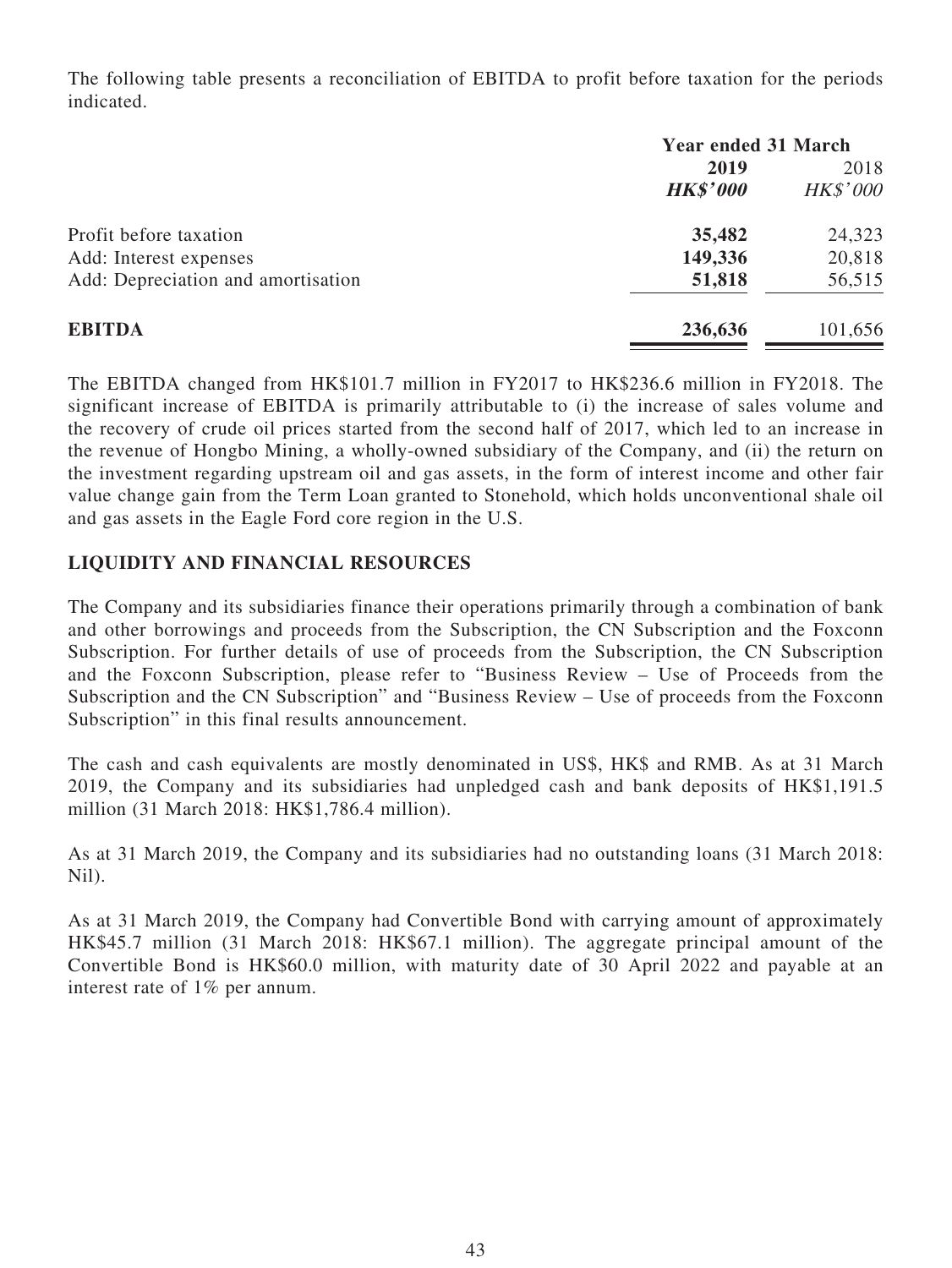As at 31 March 2019, the Company had no Convertible Note (31 March 2018: HK\$234.2 million). On 4 February 2019, the Company redeemed all of the outstanding Convertible Note, after which the Convertible Note was cancelled and the Company was discharged from all of its obligations under and in respect of the Convertible Note.

Save as the information disclosed above or otherwise in this final results announcement, the Company and its subsidiaries had no outstanding mortgage, pledge, debentures or other loan capital issued or agreed to be issued, bank overdrafts, borrowings, liabilities under acceptance or other similar liabilities, hire purchase and finance lease commitments, or any guarantees or other material contingent liabilities as at 31 March 2019.

The Company and its subsidiaries have not used any financial instrument to hedge potential fluctuation in interest rates and exchange rates.

As at 31 March 2019, the gearing ratio (ratio of the sum of total bank and other borrowings, Convertible Bond and Convertible Note to the total assets) was approximately 1.2% (31 March 2018: 7.1%).

### **MAJOR RISK MANAGEMENT**

The market risk exposures of the Company primarily consist of oil price risk, currency risk, liquidity risk and interest rate risk.

### **Oil price risk**

The principal activity of the Company is global energy assets investment and management. The principal activities of its subsidiaries and invested portfolios consist of upstream oil and gas business, LNG liquefaction and exporting, LNG importing, processing and sales, and LNG logistics services, as well as related energy investment fund management. Hongbo Mining, a wholly-owned subsidiary of the Company, is engaged in petroleum-related activities in the PRC. The Company also has the Term Loan granted to Stonehold, which is engaged in petroleum-related activities as well. Prices of crude oil are affected by a wide range of global and domestic political, economic and military factors which are beyond the control of the Company. A decrease in such prices could adversely affect the financial position of the Company and its subsidiaries. The Company actively used derivative instruments to hedge against potential price fluctuations of crude oil.

In FY2018, the Company purchased swaps and/or put options for part of the production of Hongbo Mining and Stonehold. Both the swaps and/or the put options place the Company in a hedged position, protecting the Company from a decline in the oil price over the stipulated period of time and preserving the value of the assets of Hongbo Mining and Stonehold. For details of hedging activities with respect to Stonehold's production, please refer to the announcement of the Company dated 3 April 2018 published on the website of the Stock Exchange (http://www.hkexnew.hk/). As at 31 March 2019, the Company did not hold any such swaps or put options.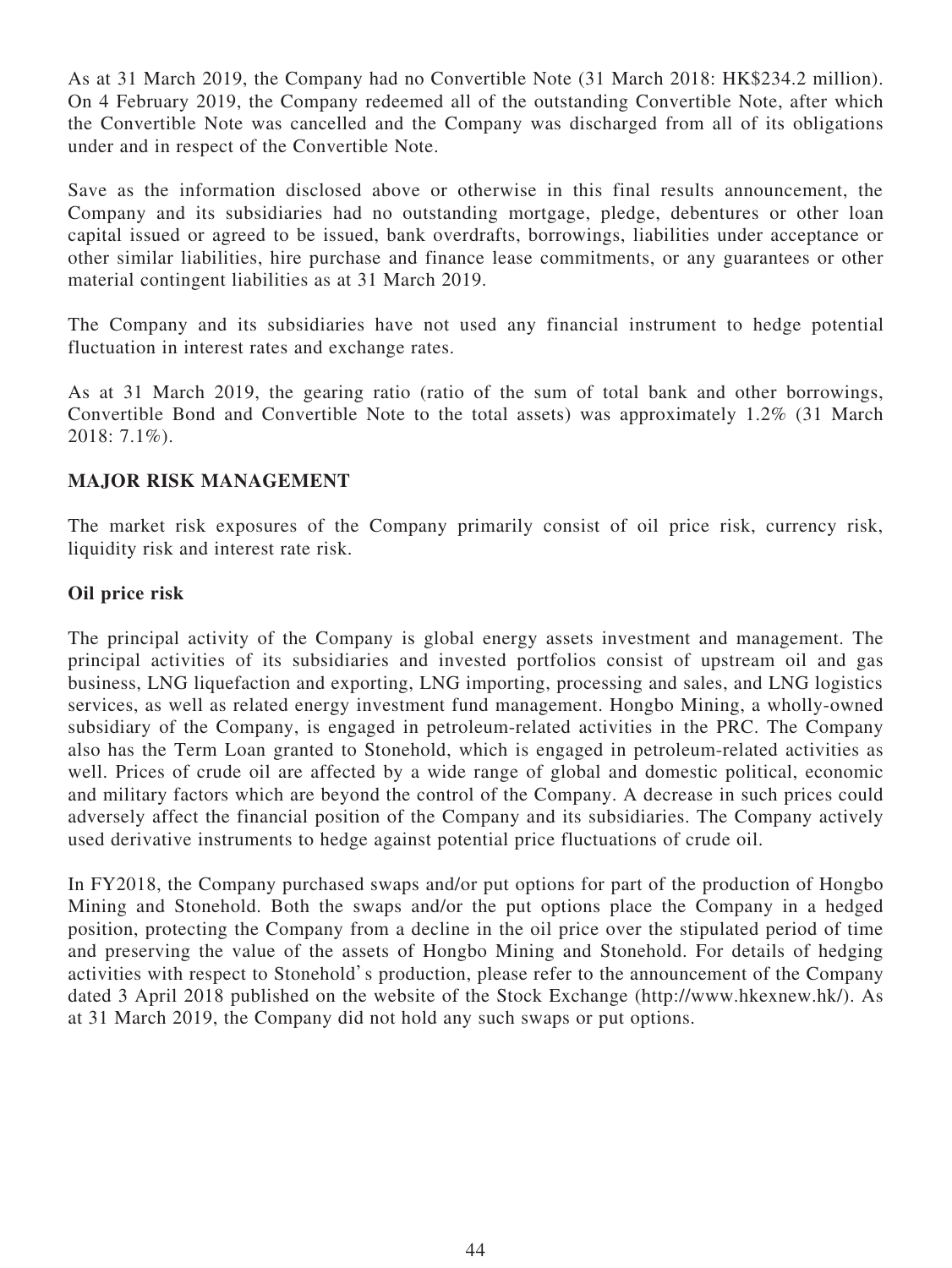# **Currency risk**

The Company and its subsidiaries are exposed to currency risk primarily through overseas investment which gives rise to other receivables and cash balances that are denominated in a foreign currency, i.e., a currency other than the functional currency of the operations to which the transactions relate. The currencies giving rise to this risk are primarily HK\$, US\$, A\$ and RMB.

The Company and its subsidiaries currently do not engage in hedging activities designed or intended to manage foreign exchange rate risk. The Company and its subsidiaries will continue to monitor foreign exchange changes to best preserve the cash value.

# **Liquidity risk**

The Company and its individual operating entities are responsible for their own cash management, including the short-term investment of cash surpluses and the raising of loans to cover expected cash demands, subject to approval by the parent company's board when the borrowings exceed certain predetermined levels of authority. The policy of the Company and its subsidiaries is to regularly monitor its liquidity requirements and its compliance with lending covenants, to ensure that it maintains sufficient reserves of cash and readily realisable marketable securities and adequate committed lines of funding from major financial institutions to meet its liquidity requirements in the short and longer term.

### **Interest rate risk**

The interest rate risk of the Company and its subsidiaries arises primarily from interest-bearing borrowings. The Company and its subsidiaries regularly review and monitor the mix of fixed and variable rate bank borrowings in order to manage the interest rate risks.

# **ACQUISITIONS AND DISPOSALS (INCLUDING ANY SIGNIFICANT INVESTMENTS)**

Please refer to the section headed "Stonehold Investment" above for the Company's investment regarding certain oil and gas assets in the U.S. and the section headed "Investment regarding LNG business along the value chain" for the Company's investment regarding certain natural gas business in China and North America.

Save as disclosed above, the Company or its subsidiaries did not hold any significant investments in FY2018.

# **CHARGES ON ASSETS OF THE COMPANY AND ITS SUBSIDIARIES**

As at 31 March 2019, the Company and its subsidiaries did not have any charges on assets (31 March 2018: Nil).

### **CONTINGENT LIABILITIES**

So far as known to the Directors, as at 31 March 2019, there had been no litigation, arbitration or claim of material importance in which the Company or its respective subsidiaries was engaged or pending or which as threatened against the Company or its respective subsidiaries.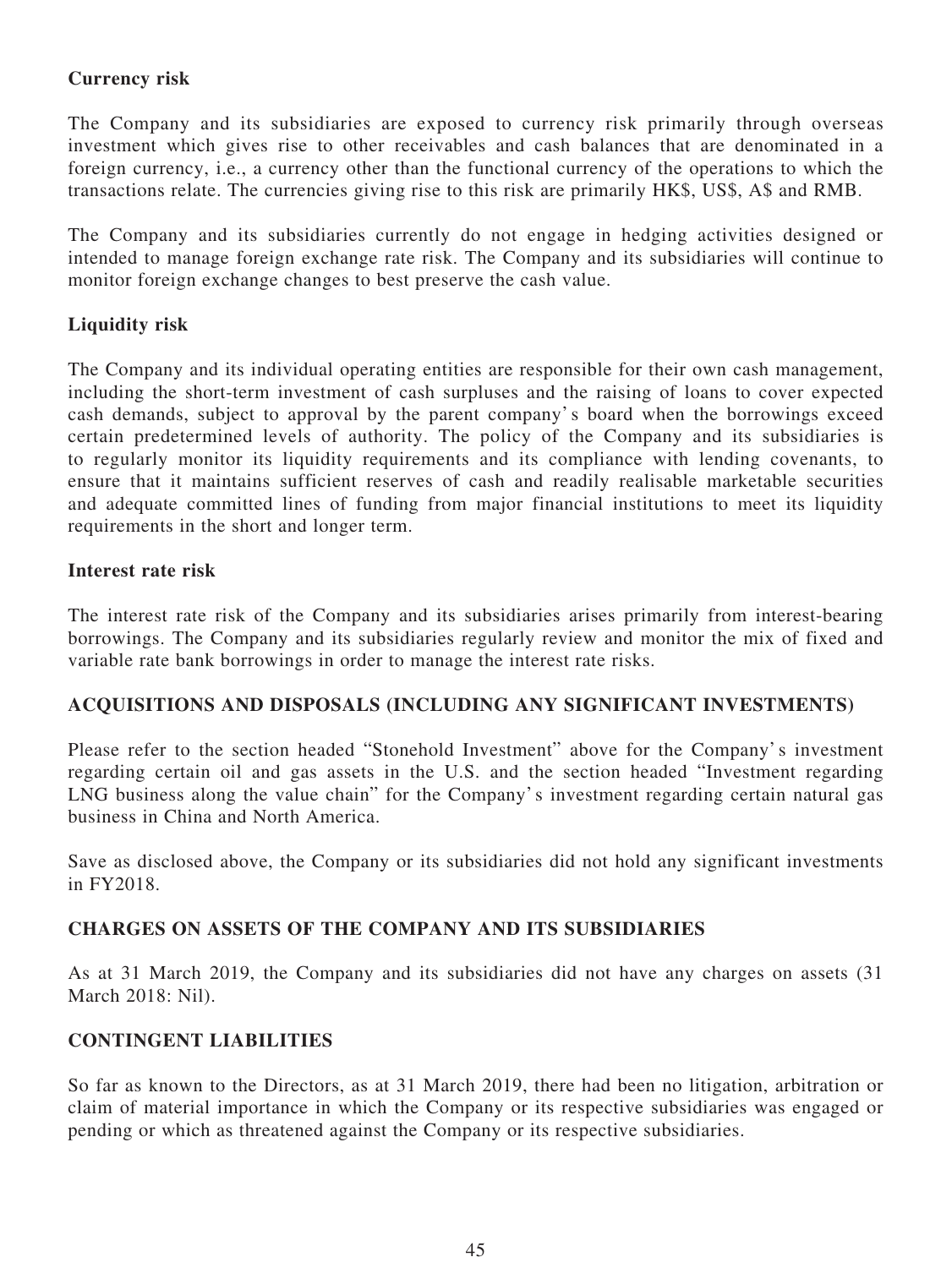# **COMMITMENTS**

### **Capital commitments**

As at 31 March 2019, the Company and its subsidiaries had capital commitments of HK\$26.5 million (31 March 2018: HK\$23.2 million) contracted but not provided for the acquisition of property, plant and equipment.

### **Operating lease commitments**

As at 31 March 2019, the Company and its subsidiaries had operating lease commitments as lessee of HK\$5.7 million (31 March 2018: HK\$0.4 million).

### **DIVIDEND**

The Directors do not recommend the payment of a final dividend for FY2018 (FY2017: Nil).

### **MANAGEMENT CONTRACT**

No contract concerning the management and administration of the whole or any substantial part of the business of the Company was entered into or existed in FY2018.

### **EMPLOYEES**

As at 31 March 2019, the Company and its subsidiaries had 115 (31 March 2018: 113) employees in Hong Kong and the PRC. In FY2018, the total staff costs (including the directors' emoluments) amounted to HK\$44.3 million (FY2017: HK\$33.0 million). Employees' remuneration package was reviewed periodically and determined with reference to the performance of the individual and the prevailing market practices. Employees' remuneration package includes basic salary, year-end bonus, medical and contributory provident fund.

### **AUDIT COMMITTEE AND REVIEW OF RESULTS**

The Audit Committee of the Company was established with written terms of reference in compliance with Rule 3.21 of the Rules Governing the Listing of Securities on The Stock Exchange of Hong Kong Limited (the "Listing Rules"). The primary duties of the Audit Committee, among other things, are to oversee the Company's financial report system, risk management and internal control procedures, provide advice and comments to the Board, and monitor the independence and objective of the external auditor. As at 31 March 2019, the Audit Committee of the Company comprises two independent non-executive Directors, namely Mr. Chau Shing Yim David (Chairman) and Mr. Shi Cen, and one non-executive Director, namely Mr. Lin Dongliang.

As at 31 March 2019, the Audit Committee has reviewed with management of the Company the accounting principles and practices adopted by the Company and discussed the risk management and internal controls and financial reporting matters, including a review of the consolidated financial statements and the annual report of FY2018.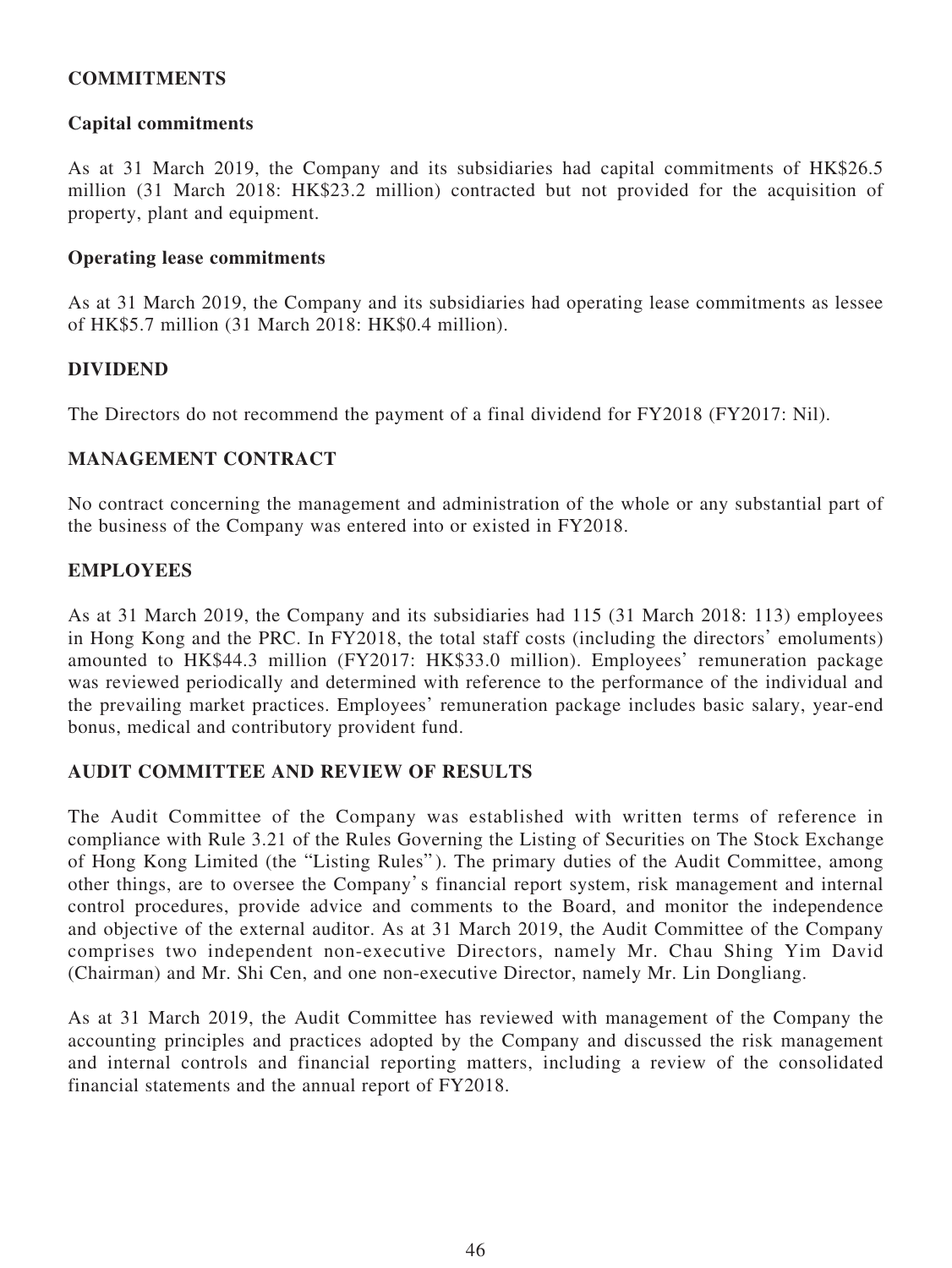# **CHANGE OF COMPANY NAME AND LOGO**

The English name of the Company has been changed from "IDG Energy Investment Group Limited" to "IDG Energy Investment Limited" and the Company has adopted "IDG能源投資有限 公司\*" as the Chinese name of the Company to replace the Chinese name "IDG能源投資集團有限 公司<sup>\*</sup>" for identification purpose only. The change of name of the Company was approved by the Shareholders at the special general meeting of the Company by way of a special resolution on 9 July 2018 and was approved by the Registrar of Companies in Bermuda on 20 July 2018.

The logo of the Company has been changed as **IDG** Energy Investment with effect from 19 June 2018.

For details of the change of company name and logo, please refer to the announcements of the Company dated 19 June 2018 and 7 August 2018 and the circular of the Company dated 19 June 2018 published on the website of the Stock Exchange (http://www.hkexnews.hk/).

### **CHANGE OF DIRECTORS**

On 19 October 2018, Ms. Ge Aiji was appointed as an independent non-executive Director, a member of the remuneration committee and a member and the chairman of the nomination committee of the Company, and on the same date, Prof. Chen Zhiwu resigned from the same positions.

For details of the change of Directors, please refer to the announcement of the Company dated 19 October 2018 published on the websites of the Stock Exchange (http://www.hkexnews.hk/) and the Company (http://www.idgenergyinv.com/).

# **PURCHASE, SALE OR REDEMPTION OF THE COMPANY' S LISTED SHARES**

In FY2018, the Company repurchased a total of 46,600,000 ordinary shares of the Company on the Stock Exchange, with an aggregate consideration paid amounting to HK\$55,007,582.20. All the shares repurchased by the Company were subsequently cancelled and the issued share capital of the Company was reduced thereon. The repurchase was effected by the Board for the enhancement of shareholder value in the long term. Details of the shares repurchased are as follows:

| <b>Month of</b><br>repurchase | Repurchase price per share   |                                            |                                           |                                                  |  |  |  |
|-------------------------------|------------------------------|--------------------------------------------|-------------------------------------------|--------------------------------------------------|--|--|--|
|                               | No. of shares<br>repurchased | <b>Highest price</b><br>paid<br><b>HKD</b> | <b>Lowest price</b><br>paid<br><b>HKD</b> | Aggregate<br>consideration<br>paid<br><b>HKD</b> |  |  |  |
| July                          | 42,024,000                   | 1.25                                       | 1.03                                      | 49,413,724.80                                    |  |  |  |
| August                        | 4,576,000                    | 1.25                                       | 1.20                                      | 5,593,857.40                                     |  |  |  |
| <b>Total</b>                  | 46,600,000                   |                                            |                                           | 55,007,582.20                                    |  |  |  |

Save as disclosed above, neither the Company nor any of its subsidiaries purchased, redeemed or sold any of the Company's listed shares in FY2018.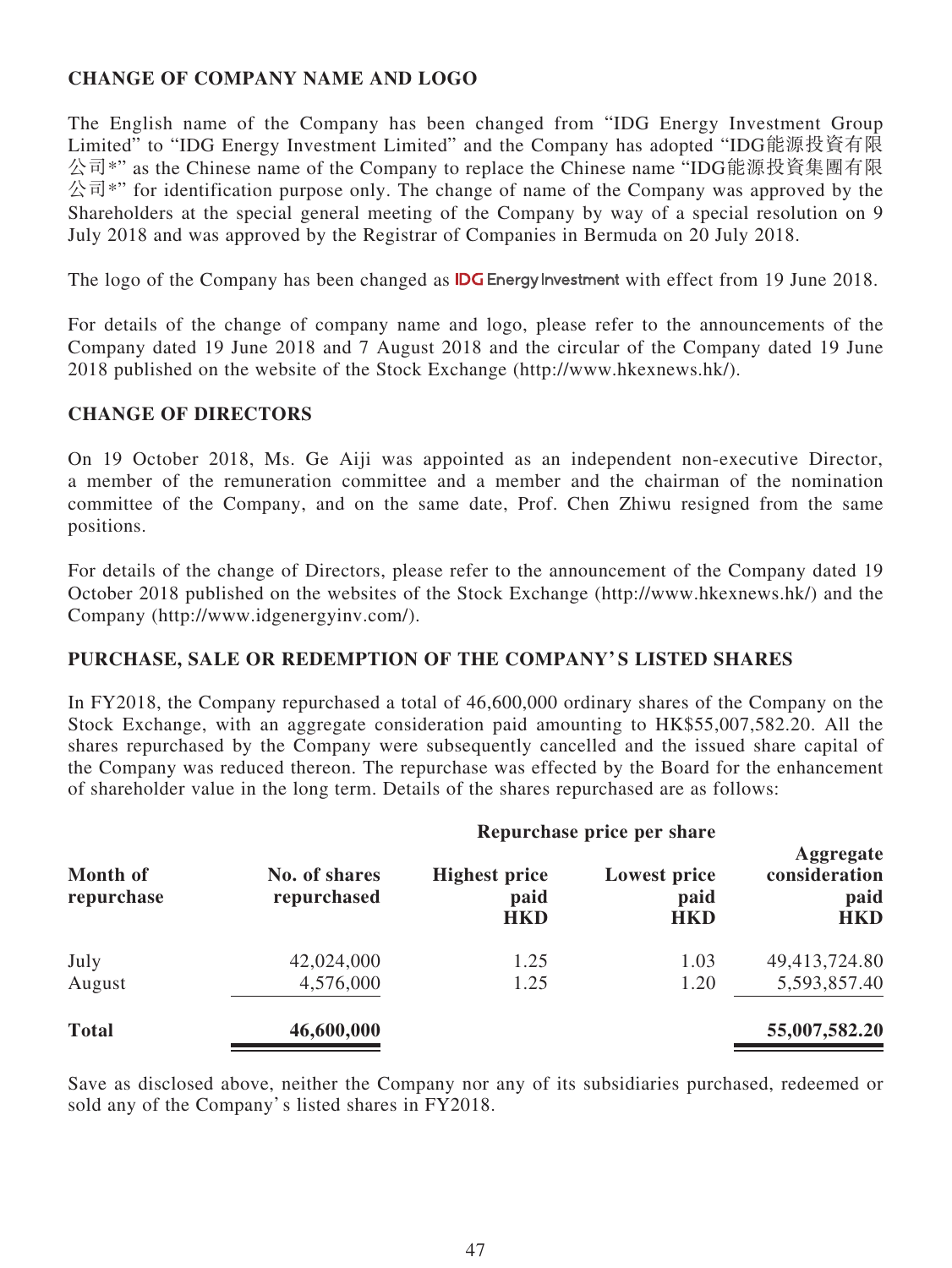# **COMPLIANCE WITH THE CORPORATE GOVERNANCE CODE**

The Company is committed to achieving high standards of corporate governance and has always recognised the importance of accountability, transparency and protection of Shareholders' interest in general. The Company has adopted the code provisions of the Corporate Governance Code and Corporate Governance Report (the "CG Code" ) set out in Appendix 14 of the Listing Rules as its own corporate governance policy, subject to amendments from time to time.

In the opinion of the Board, the Company had complied with the code provisions of the CG Code throughout FY2018, except for the CG Code provision A.2.1, which stipulates that the roles of chairman and chief executive should be separate and should not be performed by the same individual. During FY2018, Mr. Wang Jingbo was both the chairman of the Board and the chief executive officer of the Company. The Board is of the opinion that such arrangement does not result in undue concentration of power and is conducive to the efficient formulation and implementation of the Company's strategies thus allowing the Company to develop its business more effectively.

# **SCOPE OF WORK OF INDEPENDENT AUDITOR**

The financial figures in respect of the Company and its subsidiaries' consolidated statement of financial position, consolidated statement of profit or loss and other comprehensive income and the related notes thereto for the year ended 31 March 2019 as set out in this final results announcement have been compared by the Company's auditor, KPMG, Certified Public Accountants, to the amounts set out in the Company and its subsidiaries' audited consolidated financial statements for the year and the amounts were found to be in agreement. The work performed by KPMG in this respect did not constitute an audit, review or other assurance engagement in accordance with Hong Kong Standards on Auditing, Hong Kong Standards on Review Engagements or Hong Kong Standards on Assurance Engagements issued by the Hong Kong Institute of Certified Public Accountants and consequently no assurance has been expressed by the auditor.

# **DIRECTORS' SECURITIES TRANSACTIONS**

The Company has adopted the Model Code for Securities Transactions by Directors of Listed Issuers (the "Model Code") as set out in Appendix 10 to the Listing Rules to regulate the Directors' securities transactions.

Having made specific enquiries by the Company, all Directors have confirmed that they have complied with the required standard set out in the Model Code throughout FY2018.

# **PUBLICATION OF FINAL RESULTS AND ANNUAL REPORT**

This announcement is published on the Hong Kong Exchanges and Clearing Limited's website ("HKExnews website") at **www.hkexnews.hk** and the Company's website at **http://www.idgenergyinv.com/**.

The annual report of the Company for the FY2018 containing all the information required by Appendix 16 of the Listing Rules will be despatched to the Shareholders and published on the HKExnews website and the Company's website in due course.